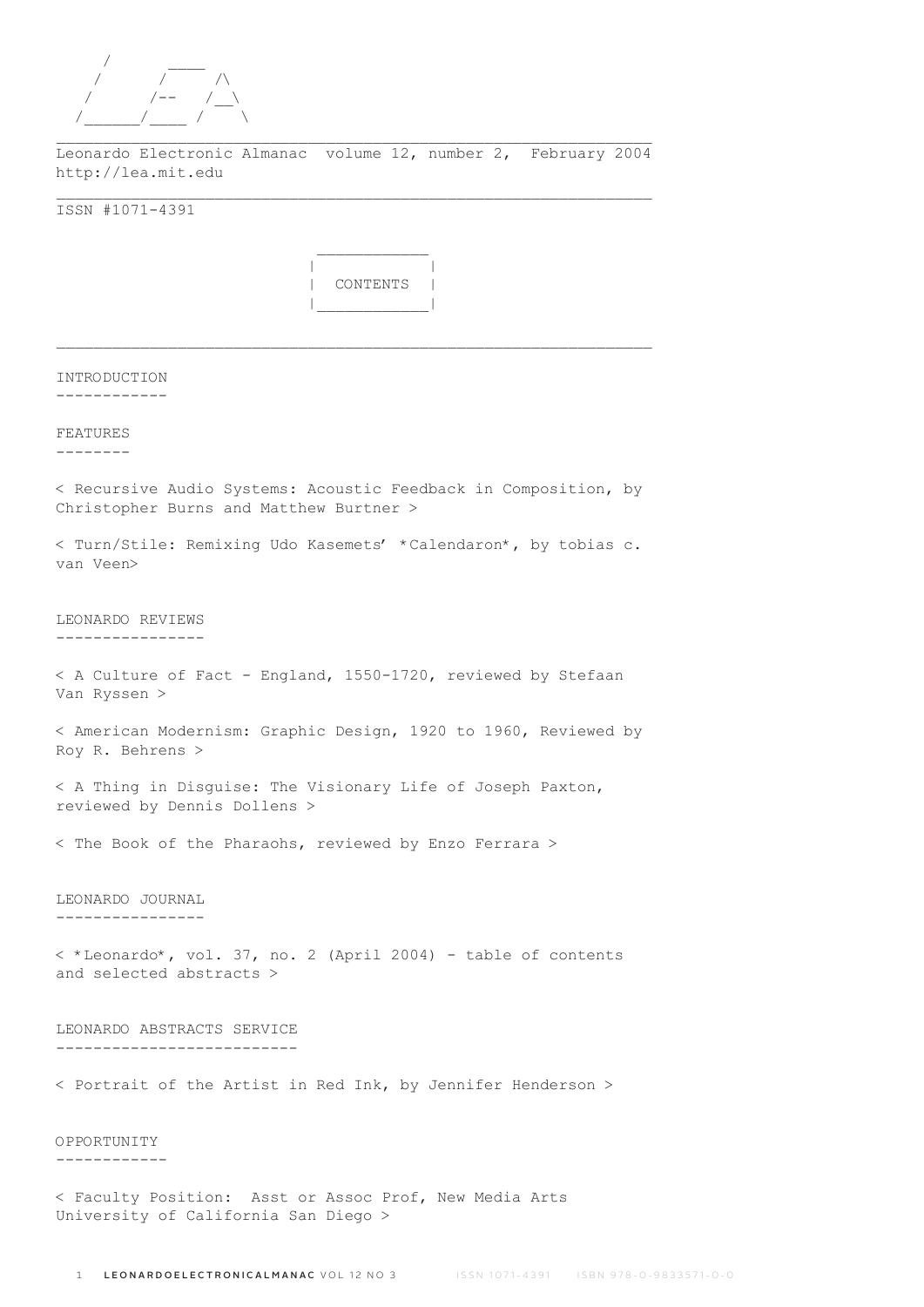\_\_\_\_\_\_\_\_\_\_\_\_\_\_\_\_\_\_\_\_\_\_\_\_\_\_\_\_\_\_\_\_\_\_\_\_\_\_\_\_\_\_\_\_\_\_\_\_\_\_\_\_\_\_\_\_\_\_\_\_\_\_\_\_

\_\_\_\_\_\_\_\_\_\_\_\_\_\_\_\_\_\_\_\_\_\_\_\_\_\_\_\_\_\_\_\_\_\_\_\_\_\_\_\_\_\_\_\_\_\_\_\_\_\_\_\_\_\_\_\_\_\_\_\_\_\_\_\_

LEA SPECIAL ISSUE - GROOVE, PIT AND WAVE: RECORDING, TRANSMISSION AND MUSIC, PART II IN CONJUNCTION WITH \*LEONARDO MUSIC JOURNAL\* VOLUME 13

 $\mathcal{L}_\mathcal{L} = \{ \mathcal{L}_\mathcal{L} \mid \mathcal{L}_\mathcal{L} \in \mathcal{L}_\mathcal{L} \}$  , where  $\mathcal{L}_\mathcal{L} = \{ \mathcal{L}_\mathcal{L} \mid \mathcal{L}_\mathcal{L} \in \mathcal{L}_\mathcal{L} \}$ 

This month, in Part II of our special LEA/LMJ issue (see the LEA January 2004 issue for Part I), we include two feature articles: "Recursive Audio Systems: Acoustic Feedback in Composition," by Christopher Burns and Matthew Burtner, in which the authors discuss the use of feedback systems in their compositional and performance techniques and "Turn/Stile: Remixing Udo Kasemets' \*Calendaron\*," by tobias c. van Veen, in which the author provides a lively narration of his attempts to update composer Udo Kasemets' work, thus interweaving DJ turntable techniques with compositions based on the Mayan calendar.

\*Leonardo Music Journal\* Volume 13 (LMJ13) and this accompanying special issue of LEA (part two of two) focuses on the role of recording and/or transmission in the creation, performance and distribution of music. In the print issue, these topics are discussed by Peter Manning, Yasunao Tone, Douglas Kahn with Christian Marclay, Nick Collins, David First, Matthew Burtner, Guy-Marc Hinant, Caleb Stuart, Álvaro Barosa, Holger Schulze, Sérgio Freire and Philip Sherburne.

LMJ13 includes \*Splitting Bits, Closing Loops: Sound on Sound\*, an audio CD curated by Philip Sherburne. The CD features pieces from an eclectic mix of composers/performers: AGF, M. Behrens, Alejandra & Aeron, DAT Politics, Stephan Mathieu, Francisco López, Institut fuer Feinmotorik, Janek Schaefer, Steve Roden, Scanner and Stephen Vitiello.

## LEONARDO MUSIC JOURNAL

The LMJ series is devoted to the aesthetic and technical issues in contemporary music and sonic arts. Currently under the editorship of Nicolas Collins, each thematic issue features artists/writers from around the world, representing a wide range of stylistic viewpoints, and includes an audio CD or CD-ROM. LMJ is available by subscription from the MIT Press.

LMJ13, "Groove, Pit and Wave: Recording, Transmission and Music," can be purchased via the MIT Press at http://mitpress.mit.edu/LMJ or journals-orders@mit.edu.

|\_\_\_\_\_\_\_\_\_\_\_\_\_\_\_\_\_\_\_\_\_\_\_\_\_\_\_\_\_\_|

More info about the issue is available at: http://lmj.mit.edu.

 | | | FEATURES |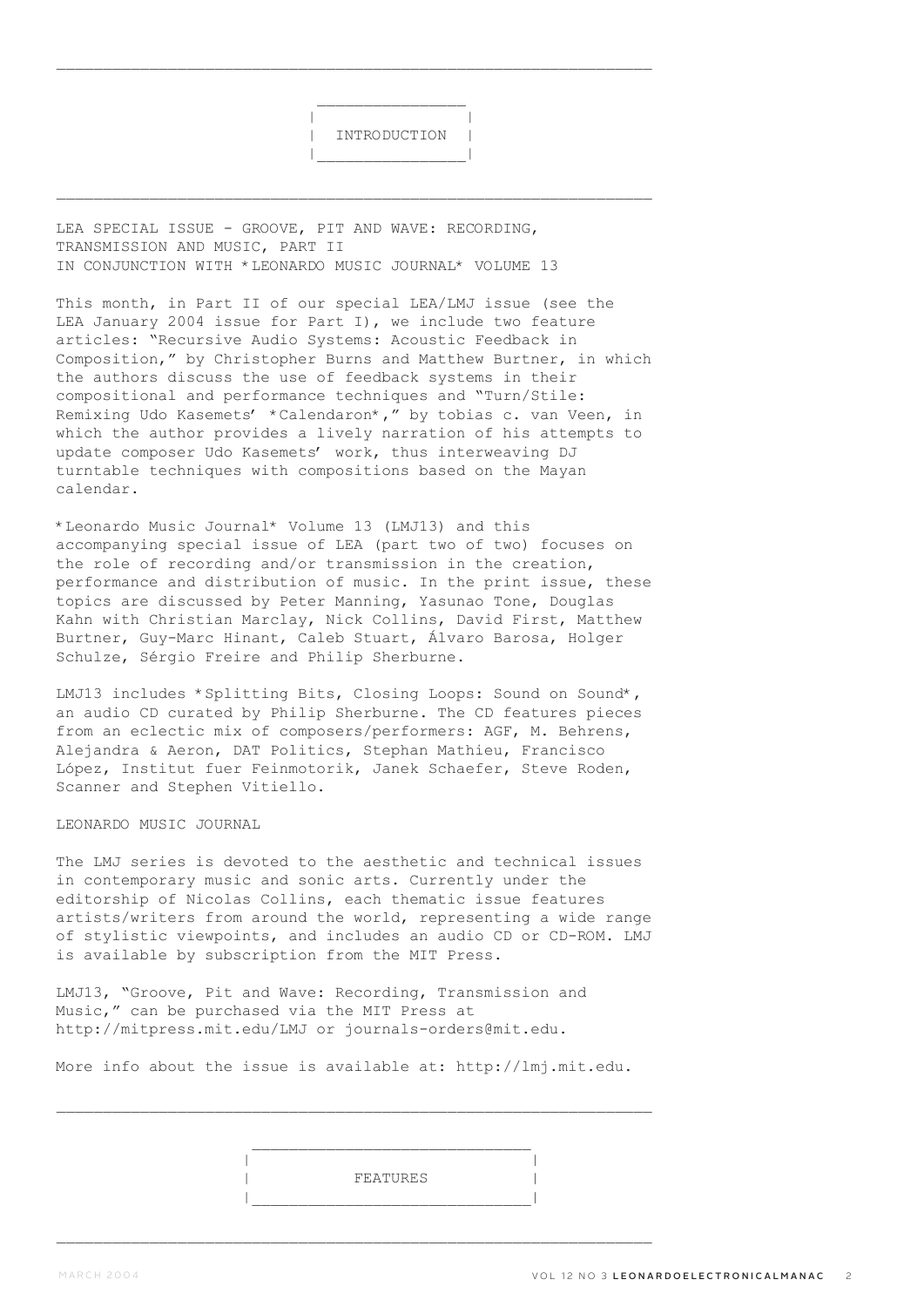RECURSIVE AUDIO SYSTEMS: ACOUSTIC FEEDBACK IN COMPOSITION

by Christopher Burns and Matthew Burtner

Christopher Burns, CCRMA, Department of Music, Stanford University, Stanford, CA 94305-8180, U.S.A. cburns@ccrma.Stanford.EDU http://www-ccrma.stanford.edu/~cburns

Matthew Burtner, 1607 Mulberry Ave, Charlottesville, VA 22903, U.S.A. mburtner@virginia.edu http://www.burtner.net

#### ABSTRACT

Compositional and performance experience with a wide variety of audio feedback systems suggests a number of traits common to feedback processes. These systems share not only certain sonic qualities, but also offer highly linked relationships between pitch, timbre, amplitude and time characteristics. These unconventional parameterizations, along with the often unpredictable response of feedback systems to control and input, lead almost necessarily to an improvisational approach in composition and performance. In this article, the authors consider Matthew Burtner's \*Study 1.0 (FM)\* for radio transceiver and \*Delta\* for electric saxophone, Christopher Burns' \*Letters to André\* and \*Calyx\* for networked effects processors and a realization of John Cage's \*Electronic Music for Piano\* using a feedback software synthesis instrument.

## INTRODUCTION: FEEDBACK AND SYSTEMIC EXPRESSION

 $\mathcal{L}_\text{max}$ 

Our compositional work with feedback joins the tradition of creatively repurposing artists' tools. Matthew Burtner's \*Studies for Radio Transceiver\* considers the broadcast and reception of an FM radio system's self-noise, while his \*Delta\* re-imagines the amplified saxophone as a dynamic network of resonances producing feedback [1]. Christopher Burns' \*Letters to André\* and \*Calyx\* exploit commercial multi-effects processors for waveguide synthesis and his realization of John Cage's \*Electronic Music for Piano\* translates this idea into an unusual form of real-time software synthesis. In each case, acoustic feedback is used to reinvent the capabilities of a given technology.

These reinventions can be thought of as a form of system analysis, where the expressive qualities of the chosen tools (FM radio, the saxophone, effects processors) are revealed. Recursive loops expose the inherent properties of a system, diverting our attention from the content that ordinarily passes through the system to the behavior of the system itself. A central task in composition with feedback is the construction of compelling systems and loops.

These four projects were conceived and realized separately, employ different techniques, and express different musical intentions. However, in discussing them, we noticed that they share a number of common properties: the use of acoustic feedback had substantial ramifications, both for the compositional processes we employed and for the sonic qualities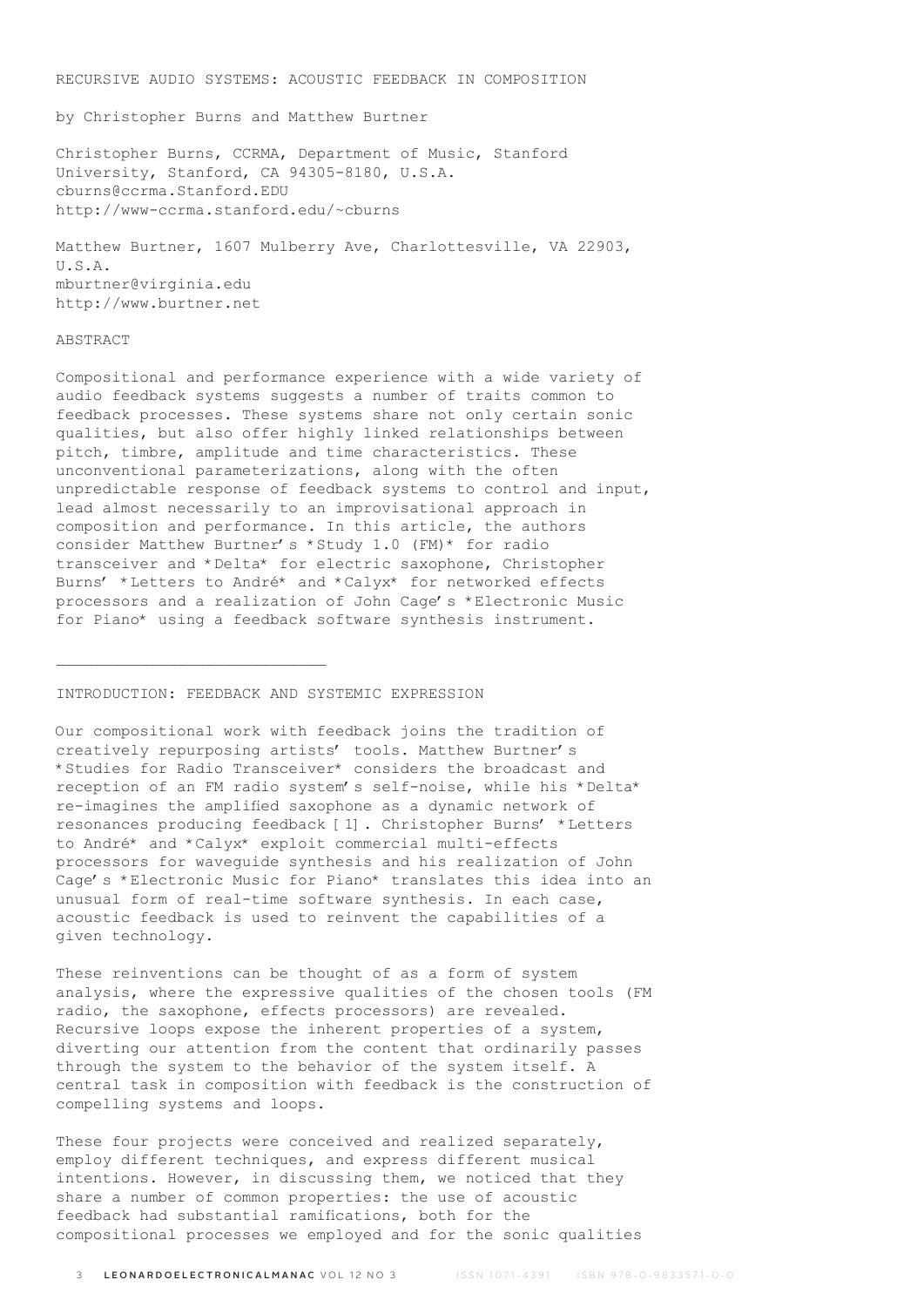of the resulting music. Feedback seems to have a "nature," aspects of which appear across these divergent musical works. Each shares in the dynamic, articulate, potentially explosive sound of acoustic feedback and in its idiosyncratic response to control.

## EFFECTS PROCESSORS AS WAVEGUIDES: \*LETTERS TO ANDRÉ\* AND \*CALYX\*

\*Letters to André\* and \*Calyx\* were composed with a hybrid digital/analog feedback system using off-the-shelf electronic music equipment. The feedback system was planned as a low-cost environment for music-making with a unique sonic fingerprint. This system was used actively from 1996 through 1998 to produce fixed-media compositions (recorded first to cassette and later to CD); it was also occasionally pressed into service as an instrument for improvisation.

The system was inspired by André Tavares' experiments with guitar-effects "stomp boxes" connected in feedback loops. An exciting feature of these experiments was the system's ability to generate sound without external input: the self-noise of the analog components of the network could be shaped via feedback into complex sonic textures. The concept of Tavares' guitareffects network was replicated by recursively patching two digital multi-effects processors through an analog mixer. The new system added the feature of MIDI control over the effects processors, via a computer running sequencing software.

The works composed with this system were essentially all realtime activations of the system, scripted by MIDI control. A single system configuration was used for each piece, without any changes to the audio routing or effects processor patches that would require human intervention in performance or produce audio glitches. The output of the system was recorded without any further editing or manipulation: the feedback loop was treated as the "performer" rather than as a source of material for additional compositional refinement.

The use of feedback and the philosophy of system "performance" as finished work produced very tight constraints on the compositional process of these pieces. Composition began with configuration of the system hardware, patching together inputs and outputs. Each piece used its own routings between the mixer and the two processors, ranging from a circular stereo path to more complicated parallel configurations.

After connecting the hardware, the next task was programming the effects processors. Standard effects algorithms like reverb, chorus, flanging, pitch shifting, delay and equalization could be selected and combined in parallel or series configurations. The parameters (such as delay time or chorus rate) were then set for each algorithm, with eight parameters designated for realtime MIDI control. Configuration of the system was necessarily done on a speculative and interactive basis; different audio routings and effects settings were tested until a system resulted that produced a promising set of textures for composition.

In use, the behavior of the feedback network was extremely sensitive to its current conditions. The array of sonic possibilities for "the next moment" was totally dependent upon the current state of the system. However, the network was not genuinely chaotic. If musical events were generated from stable rest conditions, they could be reproduced again from those same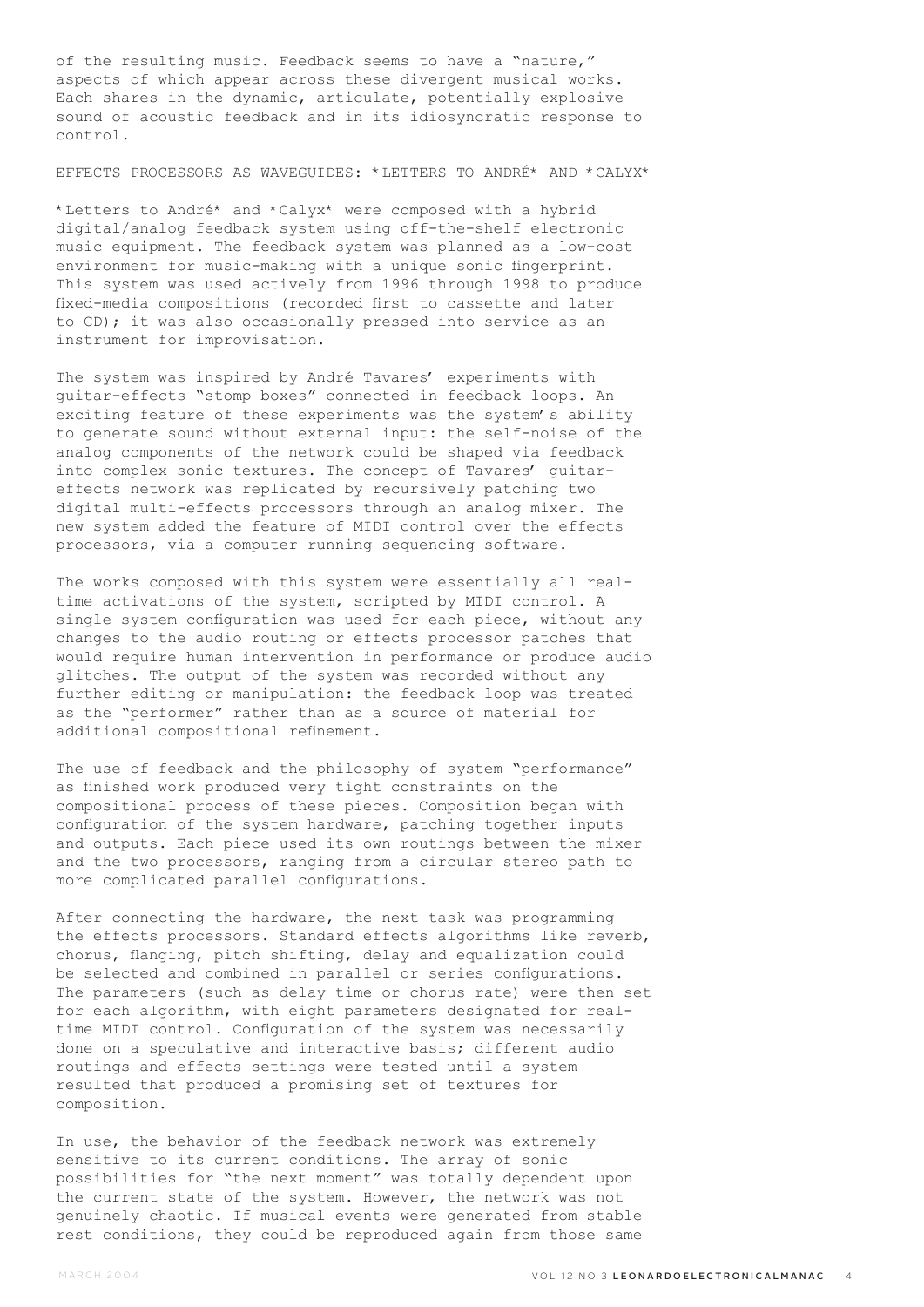conditions, not only in broad outlines but also in their precise sonic details. In order to maximize the system's stability and reproducibility, "fussy" mixer settings were generally avoided by setting the faders and sends at unity or maximum. The dynamics of the system (including "start" and "stop") could be controlled using the built-in gain controls of the effects processors (automated via a MIDI sequencer and thus reproduced precisely time after time) - as a result, there was no need to change the mixer settings during the course of a given composition.

Because the sequencer facilitated stable, reproducible output, the system's "performances" could be and were shaped and revised over many months. While the system output was treated as a compositional endpoint, work-in-progress was listened to, critiqued, revised and re-thought as many times as desirable. However, the sensitivity of the system to its current state meant that the flow of composition could only proceed from the beginning of the work towards its end: a change to the parameter data at the beginning of a piece would alter the sonic results throughout. As a result, composition proceeded in chunks. After a short phrase or section was developed and polished, it was fixed, becoming an immutable part of the piece and influencing the development of future materials.

\*Compromise,\* the second and shortest of the four \*Letters to André,\* provides a relatively simple and direct example of the system in use. The piece is an inverted arch: a decrescendo followed by a crescendo, with the loudest moments defined by noisy textures and the quieter segments characterized by echoing, continuously sliding pitches. \*Compromise\* used a parallel system configuration in which the output of each effects processor was routed to its own input and also the input of the other processor. Both effects processors used pairs of processing algorithms in series: the first box offered a pitch detuner chained to a parametric equalizer; the second used a pitch shifter (with a wider possible range of pitch shifting than the detuner) chained to a delay.

[See Figure 1: system diagram for \*Compromise\* - Ed. note: the figures referenced in this article can be viewed in the online version of LEA at http://lea.mit.edu]

The inverted arch was created by reducing and then increasing the input levels to the detuner, pitch-shifter and delay; additional timbral modifications were produced with simple curves for the parametric equalizer and pitch-shifter settings. The most obvious use of the equalizer comes at the end of the piece, when low cuts and high boosts concentrate the sonic energy into high-frequency noise; the most dramatic change in the pitch-shifting comes at the bottom of the arch, when upward pitch shifts give way to downward transpositions.

The feedback system used for \*Compromise\* and related works implements what is essentially an idiosyncratic form of waveguide synthesis. Most of the varieties of signal processing available in multi-effects professors, whether pitch-shifting, chorusing or reverberation, can be understood as variations on the basic process of delay. When the feedback routing provided by the audio mixer is also considered, the system is essentially an implementation of the recursive delay structures which are the building block of waveguides. The analogy has more to do with principle than practice - one would be hard pressed to implement waveguide models of acoustic instruments using this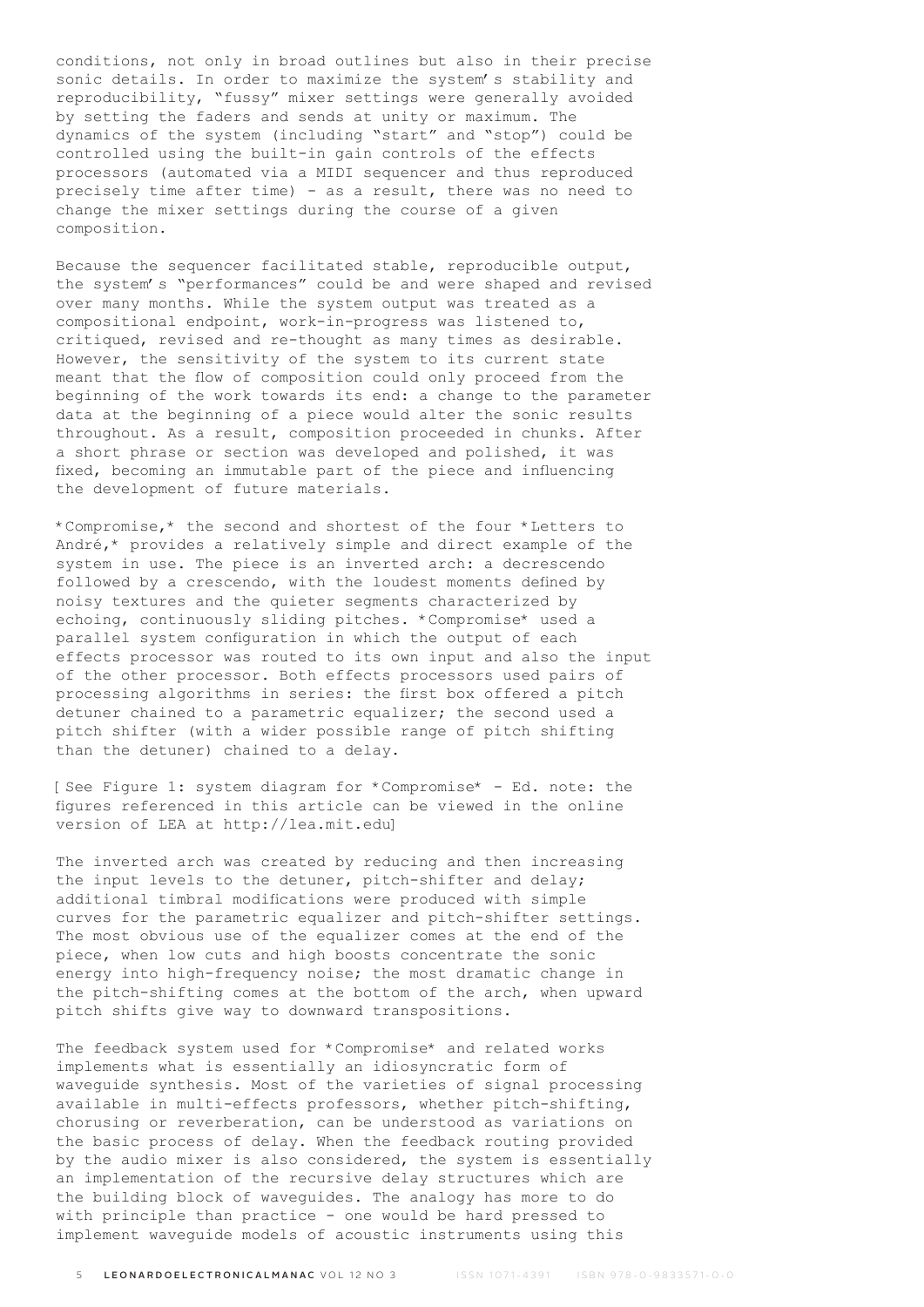equipment, and there are no real-world acoustic interpretations of the processor networks. However, the system shares an articulate and continuously varying sonic character with more conventional forms of waveguide synthesis.

The recursive nature of the audio path makes the system dependent upon its analog components for tolerance of overload. Both the mixer and the inputs to the effects processors occasionally overload or clip; with careful gain settings, the overloads can be concentrated in the analog sections of the network and digital clipping minimized. However, the system is not sonically pristine: audible grit and clicking are a necessary part of the music.

## FEEDBACK IN THE DIGITAL DOMAIN: \*ELECTRONIC MUSIC FOR PIANO\*

Inspired by the waveguide analogy, more recent projects have involved fully digital implementations and variations of the hybrid feedback system described above, using software synthesis platforms like Pd and Common Lisp Music. One important difference between the hybrid analog/digital model and the software versions is that all-digital systems require external excitation. Software models have no self-noise and will not sound without some kind of input stimulus. The software networks must be excited by injection of an impulse, a noise burst, an arbitrary sound recording or a live microphone input.

A larger challenge for software implementations is gain control; digital feedback structures have an extremely small threshold between silence and explosive clipping (The problem can be avoided by using damped feedback - that is, feedback scaled by a coefficient less than unity - and continuous excitation, as in traditional waveguide applications for physical modeling. However, the models for these projects are self-generating and essentially undamped). Complex network topologies only become possible when automatic gain control techniques like peak-limiting compression or waveshaping are applied [2].

One software feedback system was implemented for a realization of John Cage's \*Electronic Music for Piano\*, first performed by Christopher Burns and pianist Christopher Jones in May 2002. \*Electronic Music for Piano\* is perhaps one of Cage's most permissive scores. While the range of possibilities electronics and piano or pianos - is more circumscribed than in works for indeterminate groups of performers like the Variations series, \*Electronic Music for Piano\* lacks the systems of discipline associated with that series. The handwritten prose score (complete with Cage's strikeouts and emendations) consists only of lists of potential technical means - "feedback, and changing sounds (microphones, amplifiers, loudspeakers separate system for each piano)," and suggestive metaphors to guide action ("observation of imperfections in the silence in which the music is played" [3].)

\*Electronic Music for Piano\* is dedicated to David Tudor; presumably the "permissive" characteristics described above have much to do with Cage's trust in his friend and colleague Tudor, as well as the shared culture they developed through extensive collaboration. The dedication can also be viewed as another kind of suggestion for performance. Our realization of \*Electronic Music for Piano\* is not only a digital translation of the work with hybrid feedback systems, but also an homage to David Tudor's homebrew analog feedback systems [4], now reinvented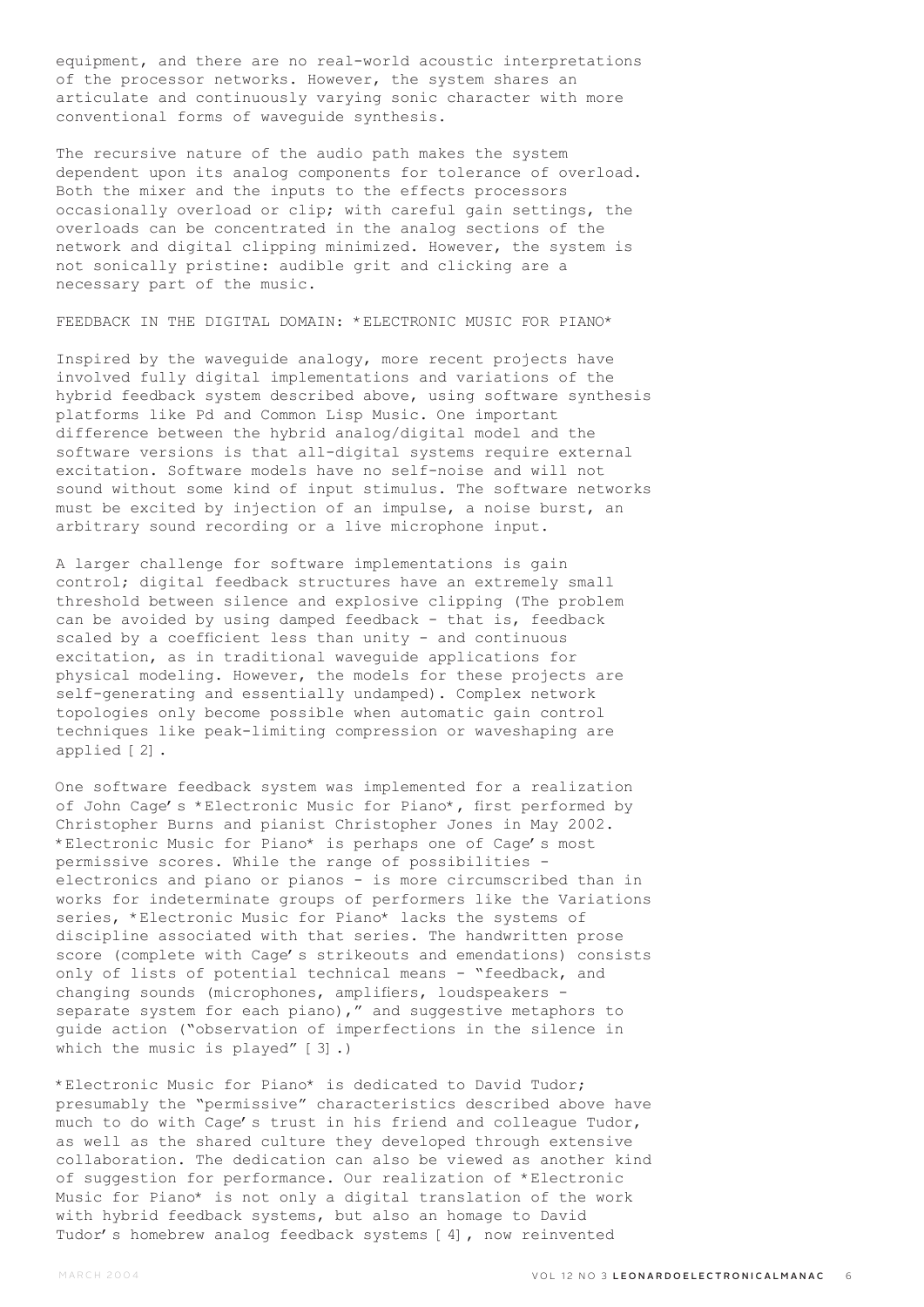with digital components and deterministic controls.

The feedback network is implemented in Pd, with a circular array of delay lines feeding each other and eight loudspeakers. Audio signals are passed around the circle in both clockwise and counterclockwise directions, with waveshaping functions to prevent clipping at every stage where signals are combined. Each delay time is continuously varying, with linear interpolations between randomly generated values over randomly selected lengths of time. This process was developed in response to another of Cage's suggestions:

as though there were take a drawing of the controls (volume, tone) available and on a transparency - transcription for astronomical atlas suggesting were it would which (^ superimposed) ^ gives suggestions for use of controls (not explore)[5]

The electronics operator - through a series of control parameters - and the pianist, via the microphone inputs, have influence over the feedback network. However, they do not have command of the process; the randomly generated parameters and the generally idiosyncratic behavior of feedback make the output of the system unpredictable. Sometimes the feedback imitates events played at the piano very precisely, sometimes it remains quiet during busy passages and sometimes it bursts into noise in the middle of a long silence.

[Figure 2: system diagram for \*Electronic Music for Piano\*]

This is the unusual aspect of this realization and instrument; the electronics are designed to guide the operator's musical choices, just as the operator guides the electronics. There is a symbiosis of piano, pianist, electronics and operator; in performance the situation is one of improvising with the electronics, rather than using the electronics to improvise. David Tudor said, "I want to find ways of discovering something you don't know at the time that you improvise.... The first way is to play an instrument over which you have no control, or less control than usual" [6]. In this realization, the instability of the feedback system makes it an equal partner in the improvisational process.

As with its analog/digital model, the software feedback system produces complex sonic textures, articulate melodic gestures and other interesting emergent behaviors. It creates a rich palette of unusual and continuously evolving sounds; the unpredictability of the feedback provides both a compelling musical element and an interesting challenge to the performers in the semi-improvisatory environment of \*Electronic Music for Piano\*.

THE ELECTRIC SAXOPHONE AS A FEEDBACK CONTROLLER: \*DELTA\*

The musical use of acoustic feedback is closely tied to the development of amplification. In musical instrument design, feedback is especially important for the development of the electric guitar. Perhaps most famously, Jimi Hendrix redefined guitar performance with his groundbreaking performance of "The Star Spangled Banner" at Woodstock in 1969. Hendrix abandoned traditional notions of guitar performance, using the instrument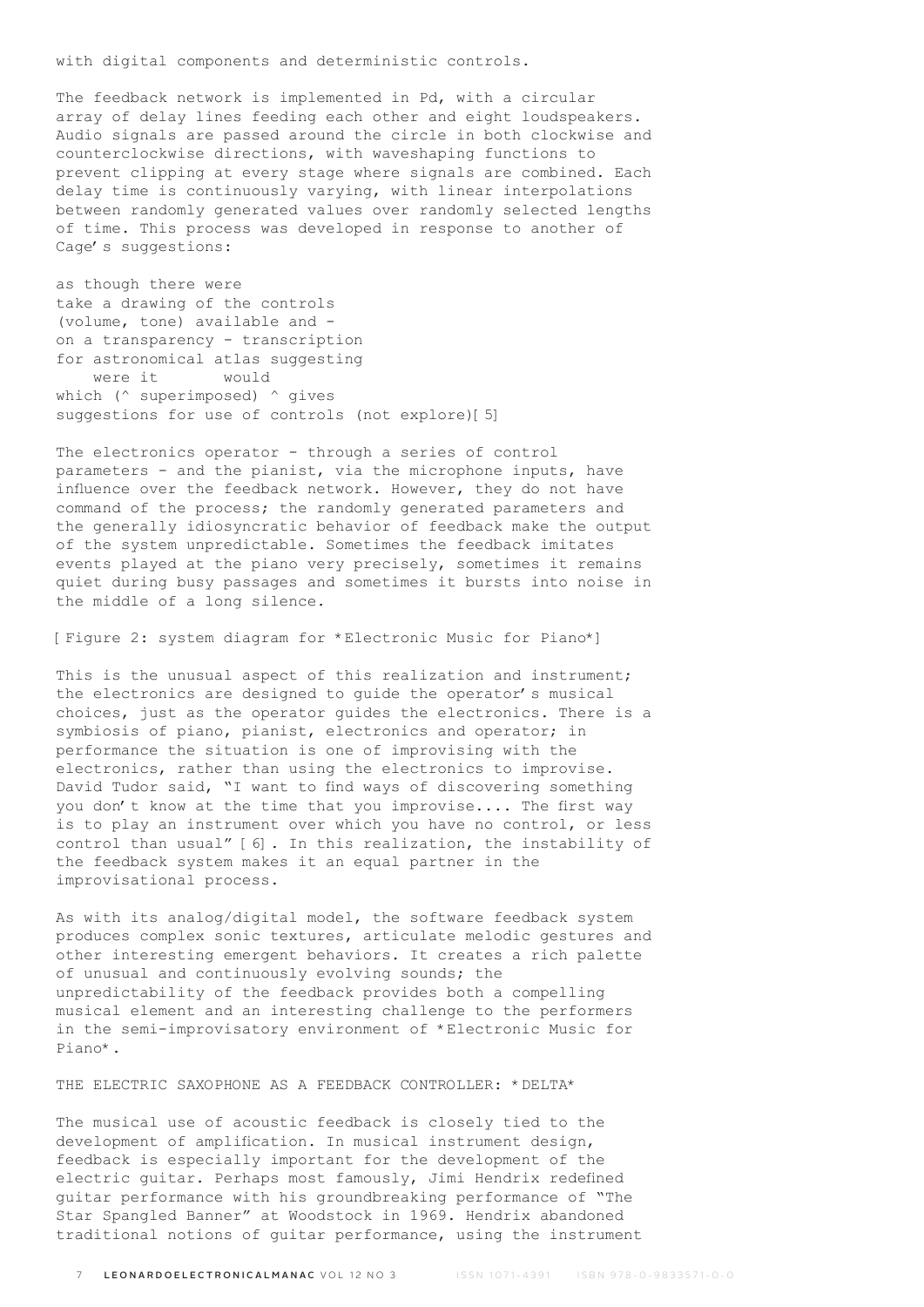as a feedback controller. Hendrix's performance practice, and especially the Woodstock "Star Spangled Banner," inspired the composition of \*Delta\* (2001), a work for solo saxophone. The electric guitar, as played by Hendrix, provides a model for the reimagination of the saxophone as an electric feedback instrument.

In \*Delta\*, small microphones embedded inside the saxophone are used to capture resonances within the air column. Feedback between the internal microphones and external loudspeakers is generated and then controlled by opening and closing keys and by changing the air pressure in the column. The saxophone body becomes a filter, dynamically modifying the feedback signal via changing instrumental resonances.

The electric saxophone grew out of the Metasaxophone Project [7], an ongoing effort since 1997 to extend the properties of the saxophone through new performance techniques and technologies. The saxophone is enhanced as both a computer controller and as an acoustic signal generator. The idea to explore the saxophone as an electric feedback instrument arose from a desire to carefully capture the audio signal as a control signal for use in interactive electroacoustic music. Using sensor technology and a microcontroller on the bell of the instrument, the Metasaxophone captures constantly changing performance data and converts it to continuous MIDI control change messages. This data is used to extend the gestural interface of the acoustic saxophone; the player can generate control data with techniques such as finger pressure and saxophone position, which do not affect any simultaneous acoustic activity with the instrument. The Metasaxophone as a MIDI controller debuted in 1999, in performances of \*Noisegate 67\*. This new controller continues to be used in a number of ways to extend the instrument [8].

Because the sensor-based modifications to the Metasaxophone do not alter the acoustic sound of the instrument, the native sound of the saxophone can be used in performance or interpreted as another type of control parameter. The continuing acoustic viability of the instrument makes amplification and acoustic feedback possible; hence the "electric saxophone," or Metasaxophone Audio System. The electric saxophone is based on a set of small electret condenser microphones inserted inside the instrument. The electret capsules used are Panasonic WM60-ATs, chosen because they feature good frequency response (20 to 20,000Hz), less than 2.2kOhm impedance and resilience under difficult environmental conditions, vibration and shock. Additionally, the omnidirectional polar pattern of the microphones aids the propagation of feedback in the air column.

The microphones, along with a long copper "arm" and a shielded cable, were threaded through heat-shrink tubing [Figure 3]. The resulting bendable arms are then rearranged to suit the specific miking situation desired. The three arms attach at the top of the bell of the saxophone [Figure 4]; from there, the three shielded audio cables are combined into a snake that runs to the audio equipment. The microphones each have a different audio output, so that their signals can be routed independently.

Once the microphones were operational, experimentation helped define the saxophone performance techniques that would enable the instrumentalist to control acoustic feedback. With the microphones in place, a series of acoustic measurements were taken of the interior of the saxophone. These tests suggested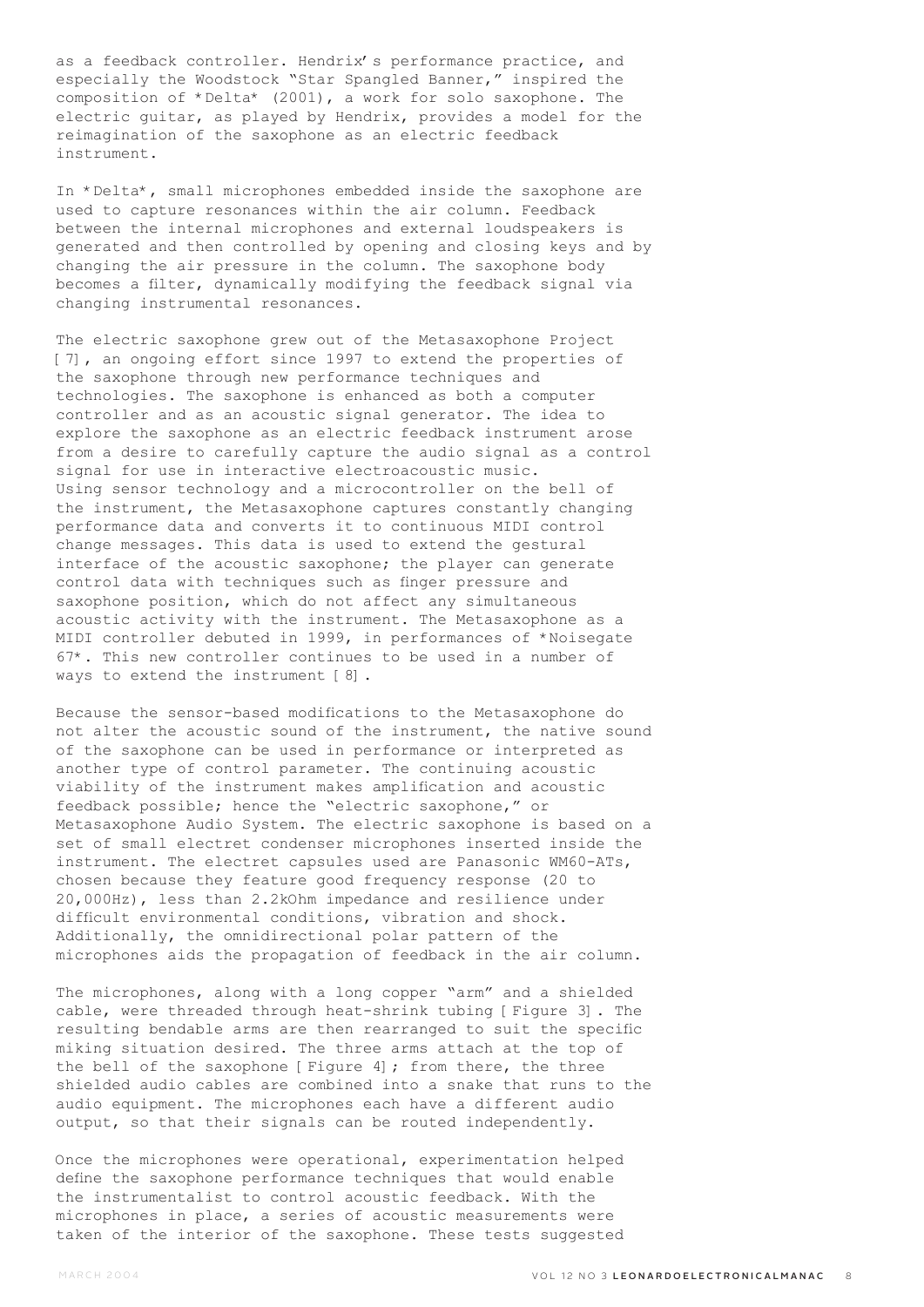the range of filter responses the saxophone will exhibit when placed in an audio feedback loop, and demonstrate the relative efficacy of various techniques applied in performance.

In \*Delta\* (2001), the Metasaxophone audio system becomes the basis for an electric feedback instrument. The continuous control properties exhibited in the acoustic tests became meaningful musical controls, extending the capabilities of the saxophone. [Figure 5 shows the technical setup for \*Delta\*.]

The saxophone sound is picked up by the microphones in the bell and output through the loudspeaker, where it is again picked up by the microphones inside the bell, now filtered through the body of the saxophone. The instrument feeds back and the performer can control the resonant frequency by changing the properties of the tube with fingerings. In keeping with Hendrix's inspiration, the microphone outputs are sent through a distortion box that emulates the type of overdrive distortion characteristic of electric guitars and tube amplifiers.

Because the saxophone body is not solid, the instrument cannot be overdriven, and attempts to create true overdrive distortion only overdrive the microphones. The distortion box creates the sound of distortion without the need to increase the gain of the audio system to unmanageable levels. In addition, the use of distortion introduces a wider frequency range that approaches the noise signals used in the acoustic tests. The broad spectrum allows for the activation of a variety of resonant frequencies in the air column.

The performer controls the feedback loop by forming an embouchure and applying different air pressures through the mouthpiece, and by changing keys on the instrument, either rapidly or in a slow, deliberate fashion: as with the Metasaxophone's pressure-sensitive sensors, the intention is to transform the discrete switches of the saxophone keys into continuously variable controls. Performance confirms that the frequency response of the instrument changes slightly as keys are slowly depressed or released. The changing internal state of the saxophone alters the air column, creating different, and often multiple, resonant frequencies.

The feedback loop has a pronounced effect on instrumental performance practice. In an ideal performance, no audible sound emits from the saxophone, and the audience hears simply the changing distortion and feedback as it is shaped by the saxophone body and activated by key clicks. In reality, however, the rapid changes in air pressure in the instrument inevitably cause acoustic byproducts - high squeaks, air hisses and honks that are then amplified, distorted and fed back into the system.

\*Delta\* is highly unstable, and as such is permitted to be different for each performance. A score prepared for use in concerts in 2001 outlines in a tablature notation the fingering combinations to be used, embouchure pressure changes over time, and the formal conditions of the performance in the form of timeline energy changes. From the score, it appears that the performer has great freedom to shape the dramatic flow of the piece, but in actuality the freedom of the performer is closely curtailed by the instability of the system. Much like surfing on a breaking wave, the performer of \*Delta\* makes decisions about movement "on-the-fly," responding immediately to the system in order to keep the piece alive. The score outlines ideas that are always modified in performance due to the unpredictability of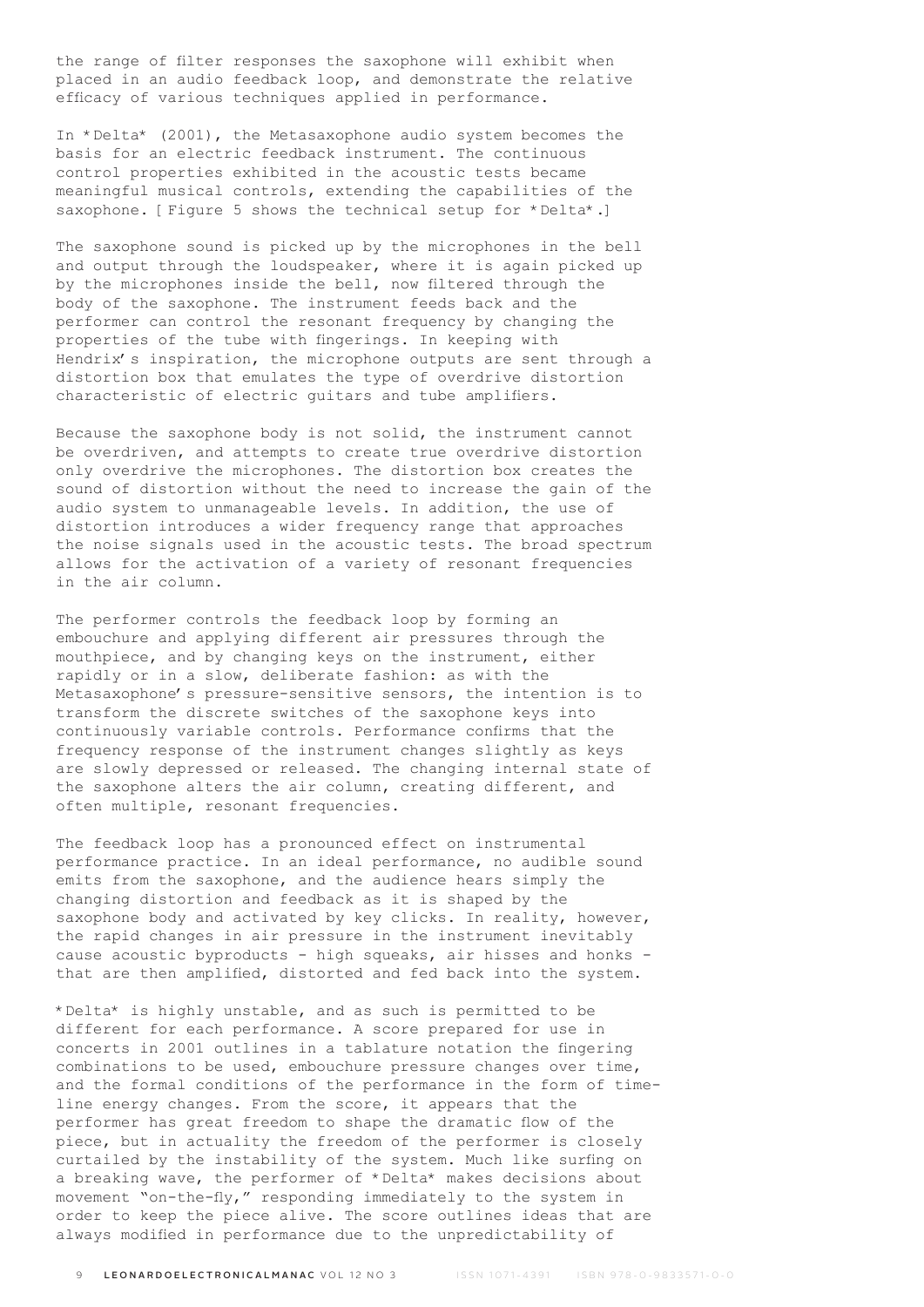the system. [Figure 6 shows the score of Delta prepared for a performance at Stanford's CCRMA in 2001.]

The score contains up to five staves for the saxophone part. The "Sound" staff gives a graphic overview of the time/energy development of the piece and includes indications such as "cause/allow beatings," "very light tonguing to bring out squeaks," "changing key clicks" and "teeth on reed." The "Fingering" staff provides suggested key fingerings and gives descriptive "microkeying" indications such as "Ad lib low Bb attack to G#, insert periodically," "very slow changes of key slight closing/opening," and "lift Bb key 1/4." In the beginning of the score, a "Sounding Pitch" staff appears at the top of the page, revealing the tritone structure that acts as the opening of the piece. This staff disappears on subsequent systems as pitch becomes something difficult or irrelevant to control. The "Air Pressure" staff uses a notation for pressure and gives indications such as "talk into horn while playing." The "Electronics" staff was used to give indications of changes in the distortion boxes or any other electronics.

In the performance this score was prepared for, a computer drum machine (the polyrhythmicon) was used to create frenzied accelerating beats behind the electric sax. A dense polyrhythm with a tempo relationship of 90 BPM (beats-per-minute): 60BPM: 120BPM gradually accelerates to 120BPM:180BPM:250BPM. This electronic part is not necessarily a permanent feature of the piece, and like all other aspects of the piece it can be changed or ignored. It was added to augment the tension of a hyperfrenetic performance system.

Despite the existence of a score, the composition of the piece was worked out in rehearsal and it is always recomposed in performance. The score is simply a guide for the performer, a repertoire of ideas and a memory aid for an instrument that can be quite disconcerting to play. Although the piece is different every time, it does have a clear identity and the score helps capture that, even as the system simultaneously subverts repetition.

The Greek letter ? (Delta), originally meaning "door," is a threshold or barrier at an opening, such as a sandbar at the mouth of a river. It is also the mathematical symbol for change. The saxophone body is viewed as a type of threshold or doorway into a world of rich change and dynamic transformation. Subsequent performances of the piece will use the same title, possibly with version numbers for significant changes.

### CONCLUSIONS: SYSTEM DESIGN AND COMPOSITIONAL PROCESS

Although the works described here display different approaches to performance and aesthetic intentions, the common use of acoustic feedback leads to a number of other similarities between pieces. Most obviously, the sonic fingerprints of feedback are present in each. Whatever other sounds may be present, each composition trades in some way on the whistling, melodically articulate resonances characteristic of feedback. Grit, distortion, and other "lo-fi" artifacts are also common, even in the software implementation of \*Electronic Music for Piano\*.

In each case, system design was a major component of the compositional process. As with much electroacoustic music, the arrangement and configuration of the electronics determined the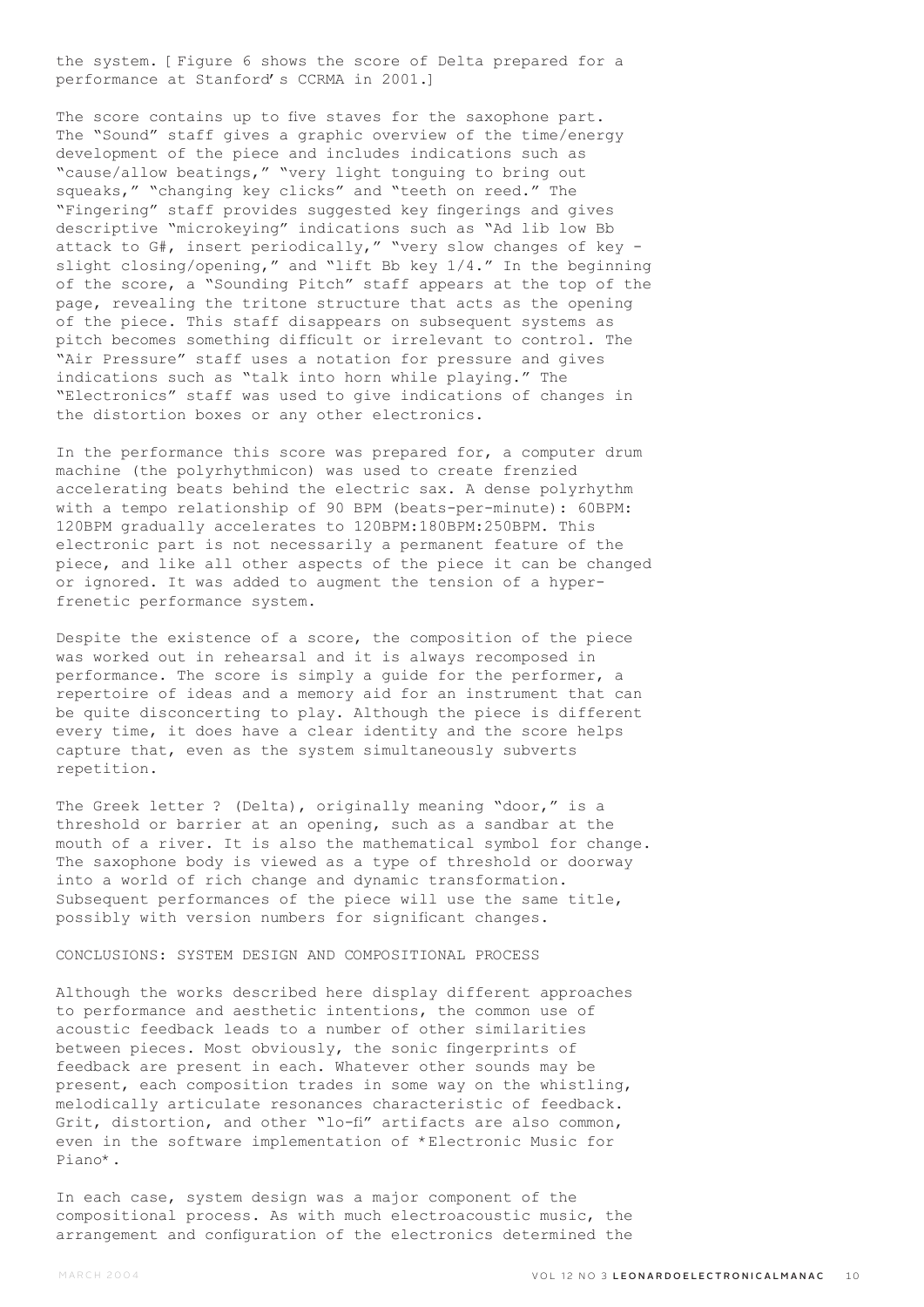range of sonic and compositional options for each piece. The most extreme example presented here is \*Study 1.0 (FM)\*, where the compositional work was, in essence, the conception and design of the electronic system.

The configurations of our feedback loops rarely allow for the direct and independent control of important musical parameters like pitch, rhythm and timbre. The performer of \*Delta\* fingers an E on the saxophone; at least some sonic change will be initiated and, at best, the system will resonate at some frequency in the harmonic series above the fingered E. Similarly, the composer working with a network of effects processors might change the length of a delay line in the hopes of creating a glissando or other variation in pitch. The composer and performer have the feeling of influencing the system, rather than controlling it.

This sense of engaging with a system, rather than commanding it, is strengthened by the dependence of feedback systems upon their current state. In each of the systems described here, the range of available sounds is highly dependent upon the current contents and conditions of the system. Typically, composers and performers have nearly their entire chosen sonic palette available at any moment. With feedback systems, this is not the case; future activity is limited and channeled not only by the composer's decisions, but also by the history of the audio system itself. A texture or sound, achieved with a certain system configuration or parameter setting at one point in a piece, may not be repeatable at another moment.

As a result, much of our compositional work with feedback systems is improvisational, even when the completed work is relatively fixed, as with \*Study 1.0 (FM)\* and \*Compromise\*. The potentials of the system at any moment and the range of influence of the controls can only be explored through improvisation. The complex, "messy" responses of feedback systems necessitate an intuitive approach in composition and performance; formal and sonic complexities result from the emergent properties of the system, interacting in the moment with the composer and performer. Feedback systems will speak for themselves.

## REFERENCES AND NOTES

 $\mathcal{L}_\text{max}$ 

1. A detailed discussion by Burtner of this work is available in the current issue of \*Leonardo Music Journal\* (LMJ 13, "Regenerative Feedback in the Medium of Radio: Study 1.0 (FM) for Radio Transceiver," by Matthew Burtner). For a brief description of the article, see http://mitpress2.mit.edu/ejournals/Leonardo/isast/journal/toclmj13.html.

2. See Christopher Burns, Stefania Serafin and Matthew Burtner, "Musical Applications of Multichannel Generalized Digital Waveguides," in \*Proceedings of the Stockholm Music Acoustics Conference 2003\* and Christopher Burns, "Emergent Behavior from Idiosyncratic Waveguide Networks," in \*Proceedings of the International Computer Music Conference 2003\*.

3. John Cage, \*Electronic Music for Piano\* (New York, NY: C. F. Peters, 1968).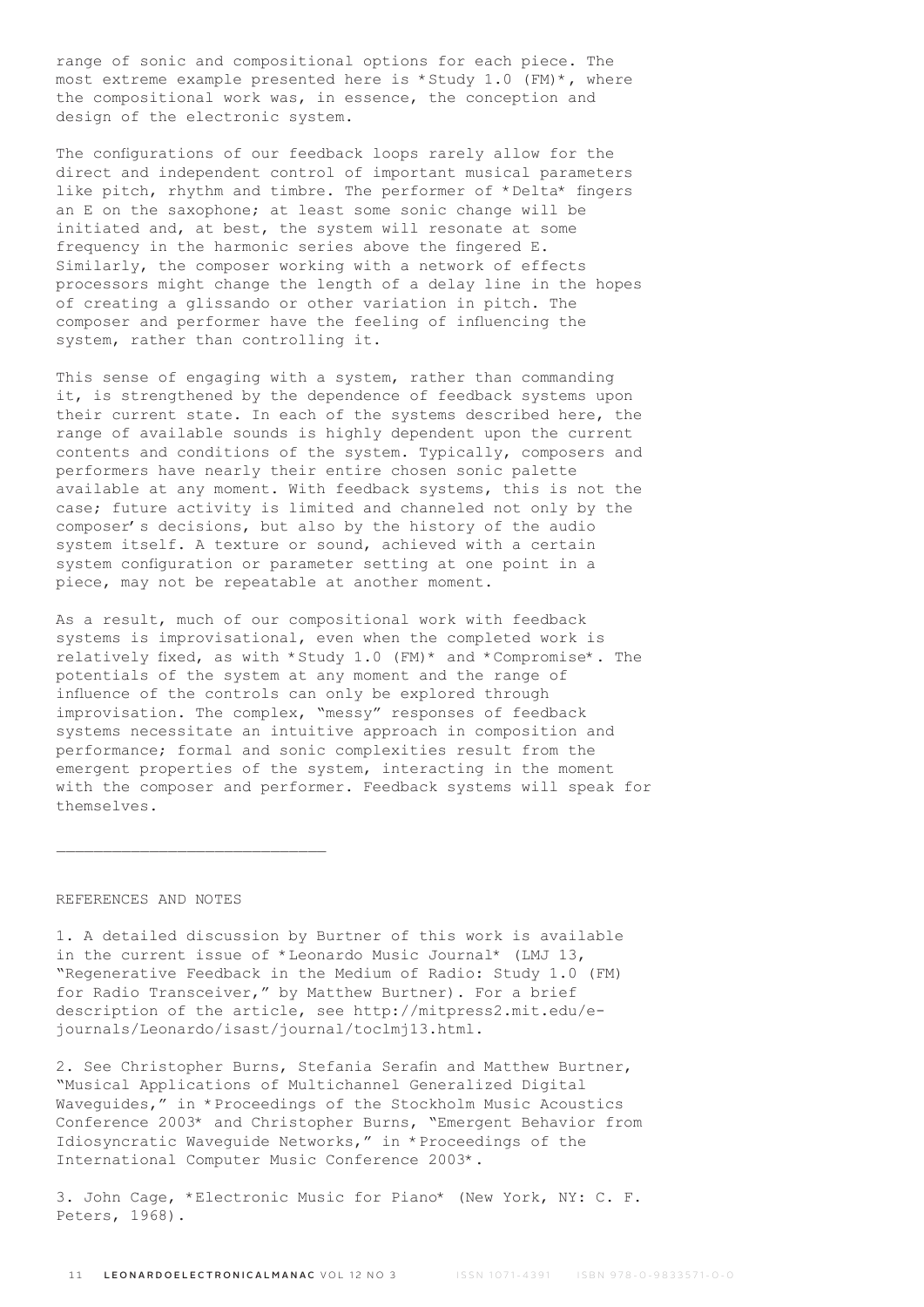4. See John D.S. Adams, "Giant Oscillations: the birth of \*Toneburst\*," in \*Musicworks\*, Vol. 69 (1997) pp. 14-17 and Joel Chadabe, \*Electric Sound\* (Saddle River, N.J.: Prentice Hall, 1997).

5. See Cage [3].

6. Richard Kostelanetz, ed., \*Conversing with Cage\* (New York, NY: Limelight, 1987).

7. See Matthew Burtner, "The Metasaxophone: Concept, Implementation, and Mapping Strategies for a New Computer Music Instrument," in \*Organised Sound\*, Vol. 7, No. 2 (2002).

8. See Matthew Burtner and Stefania Serafin, "The Exbow Metasax: Compositional Applications of Bowed String Physical Models Using Instrument Controller Substitution," \*Journal of New Music Research\*, Vol. 31, No. 2 (2002).

ABOUT THE AUTHORS

 $\mathcal{L}_\text{max}$ 

#### Christopher Burns

Christopher Burns' recent compositional activity focuses on chamber music. His experience as a computer music researcher is a major influence on his acoustic composition; his newest works are written with pitch and rhythmic structures that are created and transformed using custom software. One of these pieces, a sextet entitled \*The Location of Six Geometric Figures\*, was recently awarded first prize by the Hitzacker Summer Music Festival. This work has been performed by ensemble recherche in Germany, ensemble Gageego! in Sweden and the San Francisco Contemporary Music Players in California.

Burns is the Technical Director of the Center for Computer Research in Music and Acoustics (CCRMA) at Stanford University, where he has completed a doctorate in composition, and is pursuing a second in computer music research. He has studied composition with Brian Ferneyhough, Jonathan Harvey, Jonathan Berger, Michael Tenzer and Jan Radzynski. His research interests include algorithmic composition techniques, the application and control of feedback in sound synthesis, and the study and preservation of sketch materials produced by electroacoustic composers.

Burns co-curates the \*sfSoundSeries\* concerts in San Francisco and the \*Strictly Ballroom\* concert series at Stanford; both venues feature contemporary music performed by local and international guest artists. These concert projects are also an outlet for his interest in the realization of classic electroacoustic music; recent projects include the creation and performance of new versions of works by Cage, Ligeti, Lucier, Nancarrow and Stockhausen.

## Matthew Burtner

Matthew Burtner's music has been described by \*The Wire\* as "some of the most eerily effective electroacoustic music I've heard," and \*21st Century Music\* writes "There is a horror and beauty in this music that is most impressive." His work regularly combines instrumental ensembles, computer technology, interactive acoustics and multimedia.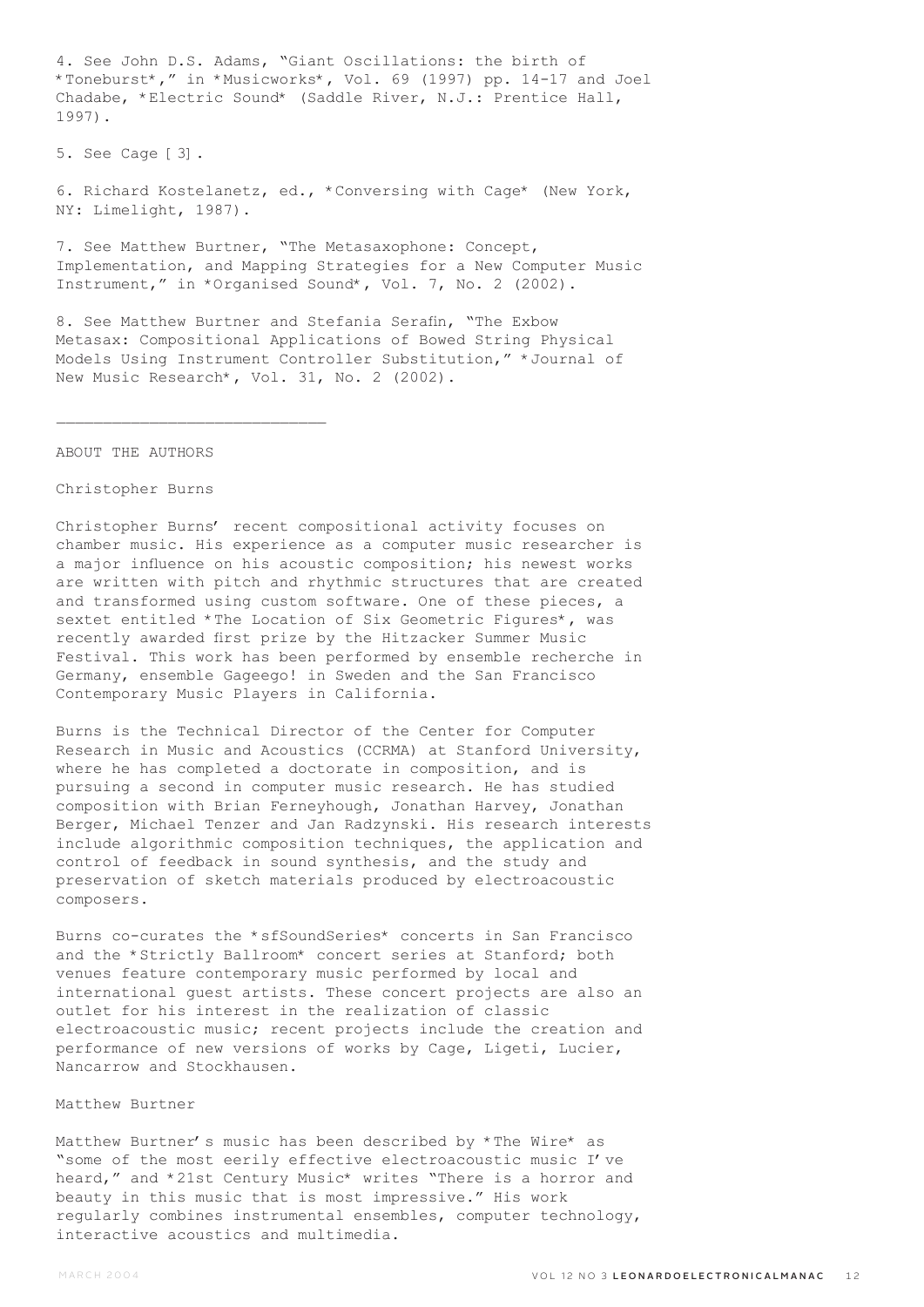Burtner is currently Assistant Professor of composition and computer music at the University of Virginia, where he is associate director of the VCCM Computer Music Center. A native of Alaska, he studied philosophy, composition, saxophone and computer music at St. Johns College, Tulane University (BFA, 1993), Iannis Xenakis' UPIC Studios (1993-94), the Peabody Institute of the Johns Hopkins University (MM 1997) and Stanford University's CCRMA (DMA, 2002). He has been composer-inresidence at the Banff Centre for the Arts, Simon Fraser University in Vancouver and the IUA/Phonos Institute in Barcelona. His original computer music research is presented regularly at international conferences and it has been published by journals such as \*Organized Sound\*, \*The Journal of New Music Research\* and the \*Leonardo Music Journal\*. His music has been recorded for Innova (USA), DACO Records (Germany), \*Computer Music Journal\* (MIT Press) and Norway's Eurydice label.

ARTICLE RECEIVED 16 NOVEMBER, 2003

==========================

TURN/STILE: REMIXING UDO KASEMETS' \*CALENDARON\*

by tobias c. van Veen, Dept. of Communications, McGill University, 853 Sherbrooke Street W., Montreal, PQ H3A 2T6, Canada.

tobias@quadrantcrossing.org http://www.quadrantcrossing.org

## ABSTRACT

Udo Kasemets' \*CaleNdarON\*, a sound-script that engages the Mayan calendar to give birth to random-chance composition, poses unique difficulties in the electronic age. As a "technoturntablist" - and potential hermeneutist - of \*CaleNdarON\* at the Vancouver New Music Society's Link-Age Festival (2002) [1], I cut an approach to grasping this challenging script for 60 minutes of sound by six musicians. It proved deceptively exhaustive to play the turntable over the laptop, to scratch the binaries of nature/culture and mind/body through the manifold temporalities of Mayan numerology, and to face the demands of the \*scriptual-logos\* while catalyzing a questioning of the script, the technology and the techniques through a collision of historical records: the present-day turntablist clasping a living member of yesterday's avant-garde, Udo Kasemets.

## SPINNING THE CONTEXT

It is a sad epitaph of the history of modernity that phonographic experimentation and multiple directions of the avant-garde were forced into hiatus and perhaps never fully recovered after their dispersal during the two world wars. However, Douglas Kahn notes that "in the two decades following World War II, an abundance of artistic activities incorporated new approaches to sound" [2]. It was during these two decades that Estonian composer Udo Kasemets attended the Kranichstein Institute for New Music in Darmstadt (1950), studying Ernst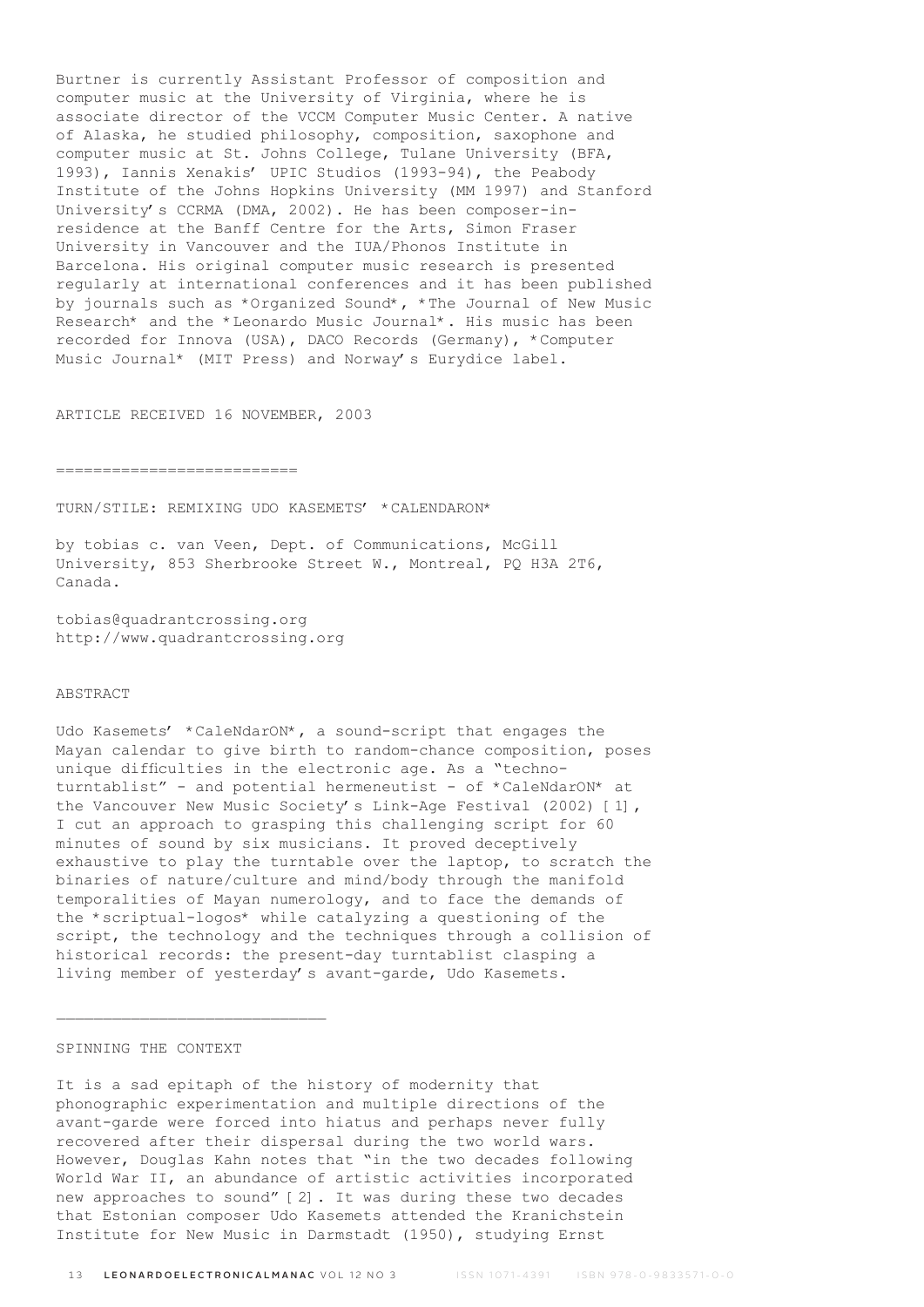Krenek, Edgard Varèse and Hermann Scherchen before immigrating to Canada in 1957. It was around 1960 that Kasemets "totally abandoned the above concepts and moved toward open forms, special notations, mixed media, audio-visual interactions, sound texts and electroacoustics" after being exposed to the work of John Cage [3]. Kasemets' movement toward what Kahn calls the \*all sound\* and \*always sound\* of Cage was dedicated [4]: "He withdrew most of his earlier compositions from circulation and concentrated solely on creating and presenting music and mixedmedia art reflecting rapid and vigorous changes taking place in the culture and technologies of the latter half of the century" [5].

There are three junctures to be traced in this development. The first is the proliferation of the avant-garde of the early twentieth century, from the futurists to Dada and sound poetry; the second is the later generation, separated form the first by two wars and to which Kasemets belongs, which included the developments of Fluxus and happenings, Iannis Xenakis, electroacoustic music and minimalism. John Cage, it could be said, straddled the first and second junctures. The third juncture is the flourishing of "contemporary electronic music," from pop and rock permutations ("Kraut rock," new wave, industrial music) to African-American innovations (funk, disco, Chicago house, Detroit techno, electro, hip-hop and their Afrofuturist movements), including their "avant-garde" tendrils (IDM, minimal techno, lowercase and microsound, microhouse, clicks 'n' cuts).

As someone at the tail end of the third juncture, I find myself magnetized by the tragically short \*first\* exploration of technology and it is this desire that awakens a fourth juncture in the history of "electronic" music where, at the limits of today's "experimental" scene, a return to considering the technology and apparatus of performance and the very means of composition places the "producer" at the heart of a nascent history. This thirst for productive experimentation, which so drove Russolo (even in his dark passion for war) and Varèse, is sampled as a catalyst for combating the pessimism of the postmodern milieu.

Today's phonographists and computer musicians are turning to the surviving members of the second juncture to learn of the first forays into the technological unknown of aurality. Unfortunately, the average DJ knows little of these junctures (which are sketched here only as arbitrary histories to facilitate an understanding in this context). Conversely, among the academy, an appreciation of the African-American traditions of rhythm and percussion - what was considered "the music of the future" by Cage - is scant [6].

Thinking of another turn-of-the-previous-century author, Proust, it is perhaps worth recalling that to move forward is to remember. A turntable rotates endlessly to circulate the movements of sound. To \*turn\* back, to glance behind, is to scratch out a history in the revolutions of wax. At the juncture of \*chance\* - temporal performativity - the apparently antiquated phonograph eclipses the computer. Wax, the loop and the turn prepare the way for scripting Kasemet's junctured sound in tactile ways, which the circuitry of the laptop renders untouchable. Beyond tactility, the laptop encodes multiple time as variables, determining, in the process, the process of process itself, making \*possible\* an algorithm of generative numerosity. Until the laptop can be tampered, decodified,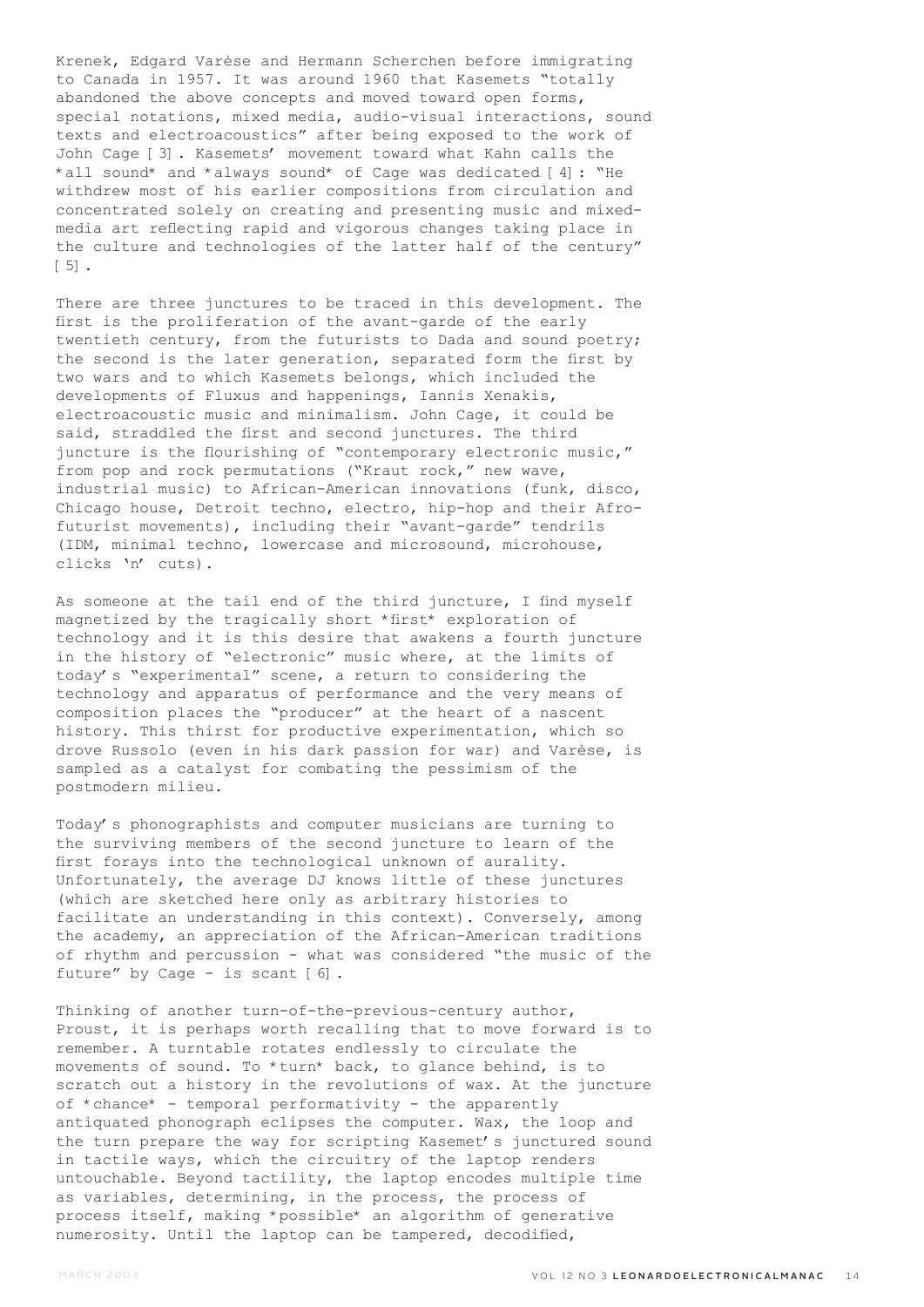\*broken\* - it remains a control device.

There is more to be said of the laptop and the turntable (we shall return to this), for the turntable, like the failure of the script, demands impossible time and impossible touch. To perform at that moment where the performance cannot be performed, where the script becomes impossible to follow, when the moment of impossibility or what would be judged as codified failure - a new \*stile\* in the dial of time, a new time of listening (and to consider this time as unique) - is to cut the grooves into skips and smooth them through burns. To turn a new stile of sound - \*Turn/Stile\*. To work with Udo Kasemets and to re-turn a century-aged tradition of phonographic experimentation so that it rotates face-to-face with postmodern DJ histories and techniques, scratched through the mediation of post-Cagean composition and cut and burnt with an avid ear for the panaural, is to solder these traditions and histories, to conjure and mix inspiration from wax and wires, and to sonically sound the way into unnoted sound/scapes.

Stile: \Stile\, n. [See Style.] 1. A pin set on the face of a dial, to cast a shadow; a style. 2. Mode of composition. May I not write in such a stile as this? - Bunyan.

#### PARAMETERS OF THE \*CALENDARON\*

Kasemets' conceptual score for an undetermined number of electroacoustic, electronic or otherwise amplified musicians presents a unique conundrum. This dilemma arises in the interpretation of the script, which calls for a prepared, yet improvised, reading of the graphic "event-sounds." These pictographemes are numerative illustrations sampled from Mayan calendar permutations, presented for the musicians as sonic events to produce in a certain timeframe. The temporal is delimited by the random drawing of shuffled playing cards, by each performer, to ascertain an event's duration.

This interpretative intensity - already a matter of lightningspeed poetic hermeneutics - is compounded when a musician cannot easily construct the two sample sets as required, as in the case of irregular uses of a turntable, where sources cannot be quantified beforehand. By engaging tactile technology that, at base, wires the temporalities of the Mayan script, the difficulties of inhabiting the historical disjunctive are embodied in the momentum of the performer. The \*remix\* that follows proceeds from Kasemets' allowance for "mental abstracts" in interpreting the script. The necessity of abstraction conjoins an equally necessary physicality, as the mindwork of preparation meets the bodywork of improvisation, a work of manifold temporalities in the performance of sound.

The script calls for a (re)interpretation of its body from the beginning. The permutations of the script, in their immediacy, call for an engaged \*embodiment in performance\* at the same time that mental abstracts are schematized, before the actual performance, to de/construct a \*performative hermeneutics\*. The primacy of the mental conjoins the body, as question mark, through the force of touch, while an embodied immediacy calls for the challenge of interpretation in the demands of otherness from the script's graphic-logic. To fail to perform this script, or to perform it poorly, in my mind and felt with the strains of my body, would be to fail to struggle with the demands of its peculiar \*scriptual-logos\*.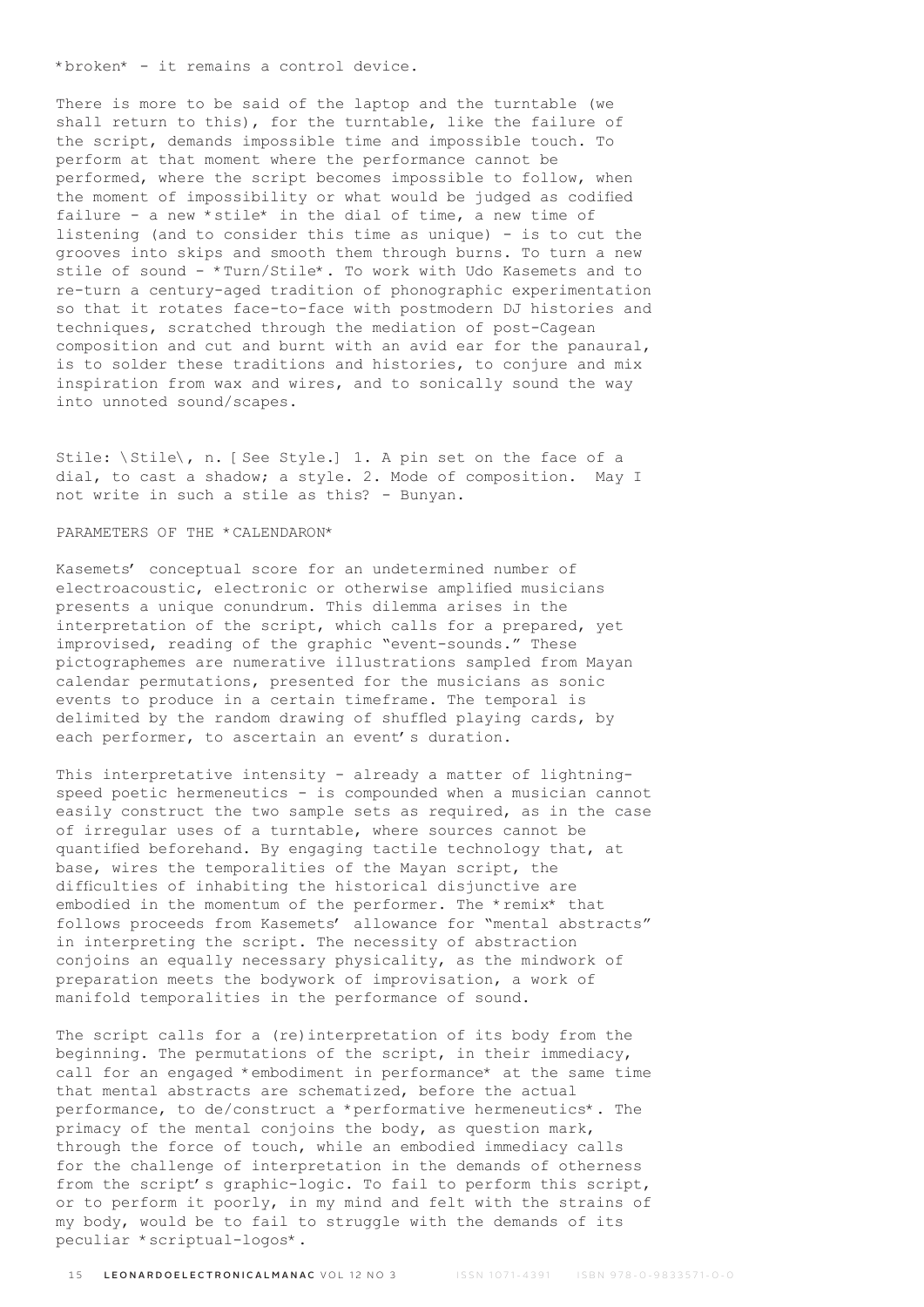The representation of \*logos\*, as the sign of \*possible logic\*, or performative order, is questioned here through the manifold nature of the Mayan calendar used to construct scriptual authority. Whereas the Gregorian calendar sets into stone the demarcation of days and their purposes in a fixed manner, the Mayan calendar permeates each day. According to Kasemets' script, the Mayan calendar combines 52 solar cycles, each consisting of 18 months of 20 days, plus 5 extra "unlucky" days, totaling 365 days, which are permutated with 73 ritual cycles, which are "intermeshing rotations of 20 day names and [the] numbers 1 to 13," totaling 260 days. The "same combinations of month and day names and numbers recur only [once] in 52 years" [7]. (One can possibly experience every day as unique during one's lifetime.) The "nameless days" fissure, that which is beyond or before the \*logos\*, consists of days of fasting and mourning. The Mayan calendar autodeconstructs a \*logos\* that, if we continue to utilize these Western philosophical paradigms, dances an embrace with \*khõra\*, the mourning of futurity and the difference of each moment.

## SCRIPT TEMPORALITIES: NUMBERS

Along with the complex score of 52 chronologically sequenced notations, temporally delimited by randomized playing cards, "each performer prepares two distinct sets of sound 'samples.' Each 'sample' has to be of such a nature that it can be treated in multiple ways in matter of durations, amplitudes and other parameters, and also that it can be comfortably combined with other 'samples,' either linearly or simultaneously." The "samples" are broken into two groups: set 1 consists of 20 samples represented by the binary numerals (the 20 day names of the Mayan calendar). The corresponding day names and their symbolic meanings provided by Kasemets offer further signifying material.

## Playing proceeds as follows:

The score indicates which "samples" are to be activated (either singly or jointly) during a given time segment. The Arabic

numeral accompanying a given binary set indicates the number of "events" to be presented during the segment. The underlined numeral represents the name of the day of the segment, thus denoting a somewhat predominant treatment.

Set 2 consists of four samples - x,  $y$ , z,  $\emptyset$  - which represent the "names of three Mayan months and the sequence of five nameless days." These "samples" should be, if possible, original or modified recordings of nature sounds (e.g. water, wind, whales, insects, birds). They may or may not mix with, or influence, or be influenced by the "samples" of the other set.

In my performance of the work, Set 2 consisted of four records of Top 40 pop tunes. These included the 1999 Grammy Award winners for rap double-pack, 12" remixes of Donna Summer and remixes of recordings by TV actor William Shatner (these records were given away to eliminate all records of these records). The choice of highly culturally encoded pop records over "natural" sounds constituted a way to begin acknowledging the technological medium inherent to the production of permutative temporal sound. The first set of samples was \*processed\* from the burning and cutting of the second set, operations determined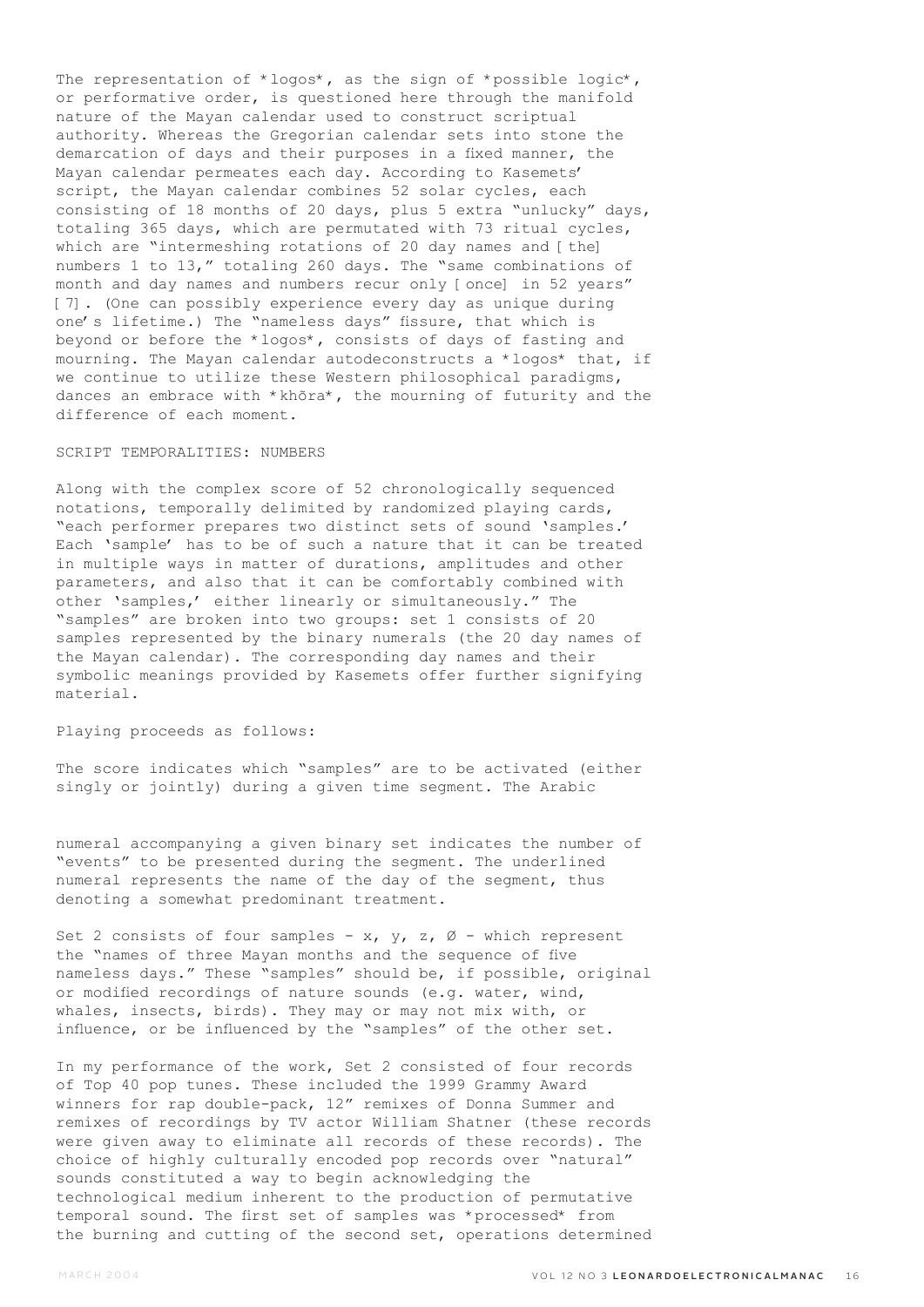by the "relative durations of the activation of the 'sample' of the given letter. A vertical line (I) stands for a long(er), a dot (.) for a short(er) sound."

Amplification was determined through the playing cards. The cards themselves signify the following attributes: red loud(er); black - soft(er); rounded (hearts, spades) sustained, smooth, long(er); pointed (diamonds, clubs) detached, edgy, short(er), as well as determining the set time for a series of actions  $(3 = 30$  seconds, etc.). The performance should end at the same time for all performers, despite each performer working with a unique and random time-line.

#### \*TURN/STILE\* PROCESS: LAPTOP VS. TURNTABLE

Although I have previously performed experimental turntablism [8], it was the \*quantitative impossibility\* of the turntable, unlike a laptop, that irrupted the phonograph as a manifold timemachine. To assemble 24 samples in software such as Max/MSP and to code a patch that simply accounts for the variables \*executes\* the \*body\* of the script [9]; the lack of performativity and the ease with which the software would negotiate the challenges of the script scrubs the body of its sweat. The laptop becomes William S. Burroughs' "Grey Room," the center of \*control\*: a deep schematization of random elements is established and the laptop recites its enclosed domain of \*techne\*. Would there climax the erotic, the number-stroking card-flipping intensity? Would one love the machine or watch idly? Would there become the ability to radically interact with the machine as a de-territorialized instrument, the way the turntable became? For the script is already \*techne\*, the code of the prosthetic body or soft-machine, that which temporalizes the sweat of impossibility.

Although the "lack of gestural theater" inherent to laptop performance decodes pop-music spectacle, as Kim Cascone suggests [10], its newfound status as the academic acousmatic leaves \*much to be desired\*. The lack of gestural theater allegorizes a broader schematic: the negation of interpretative impossibility through technological control [11]. Although there exists the possibility of improv-coding software patches during performance, is it possible that we mime only an \*encoded\* impossible, an impossible not at all?

Thinking of Baudrillard, I realized that I would not be watching the laptop, but that the laptop would be watching me and the audience would be watching me being watched [12]: a double panopticon, double simulacrum of power-gazing, control of control. To where is the rift assigned: the script or the software? To where is manifold, Mayan memory encoded? To be memory-lost and moment-forsaken in having \*neither record nor way of reproducing that same performance again\*, is it possible to use a digital encoding system? To perform times of multiplicity is to \*touch\* duration, not program the memory bank of our current incarnations of the binary machine.

During the practice of \*CaleNdarON\*, Kasemets would say, "It's all music." The transactions between performers - as this script calls on six bodies not only to interpret the script but to watch and hear the others - was by far the most pronounced amongst those who could conjure sound with impossible speed. With two performers on laptops, two on CD players, one on an electric violin and myself on turntable, the dominant sonic-cues were between myself and the violinist. Yet to conclude the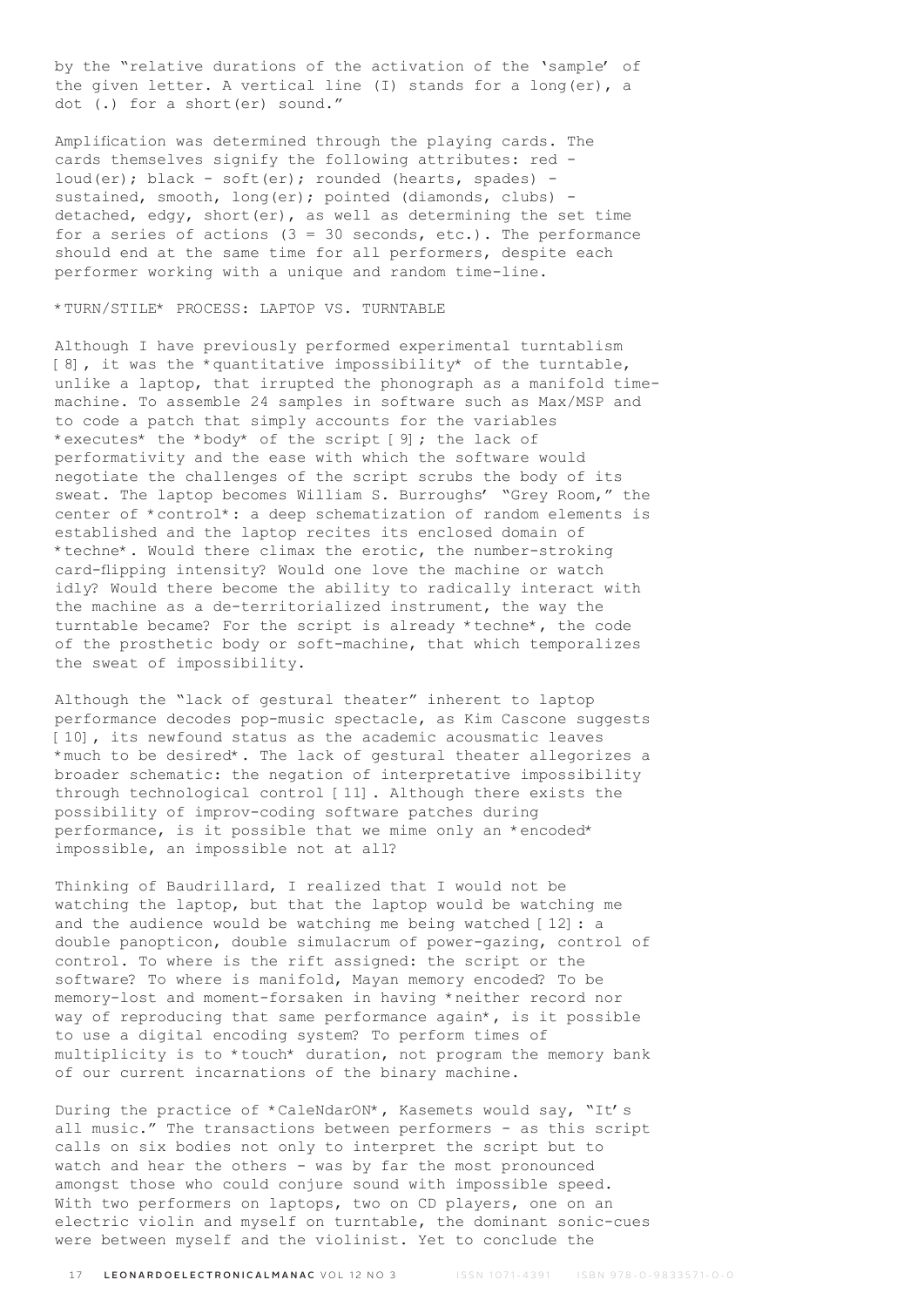purity of an atechnology or Ludditism would erase the ways in which one transacts with the machine through the other, the body of the script, which is to say, the bodies of the \*other\* performers, wired as the machinic-ensemble.

## SCRIPTING TURNTABLISM

The turntable has a history with script, not only through the avant-garde, but also in the realm of hip-hop. Several scriptnotations for scratching vinyl, including all manner of fader tricks and manipulations, have been developed, as well as scores for "hip-hop operas." A competitor in the DMC Championships for scratch-turntablism and beat-juggling is working from her own composition, which determines the timing and placement of records and the tricks to be utilized [13]. Although in the past this script has been memorized aurally and through touch, scripts by the likes of DJs such as Radar, A-Trak and Jon Carluccio [14] have inscribed these difficult routines.

My own history burns another path, of the experimental, of African-American music, if not Afro-futurist, via the advent of Detroit techno. Unlike hip-hop turntablism, the recognition of techno-turntablism has been scarce among academia and the electronic music world. Focused less upon the scratch, technoturntablism emphasizes the speed and improvisation of each mix. Although scratching is common, it is the cutting of faders and the inventing of disruptive tricks - such as feedback utilization and off-beat synchronization, while engaging the moving bodies of the audience through the transactive composition of a sonic voyage - that challenges the technoturntablist [15]. Techno-turntablism is only at the dawn of its efforts to engage avant-garde techniques, including those pioneered by Janek Schaefer, Philip Jeck, Martin Ng, Martin Tétreault and others, as well as the turntable-instruments of Schaefer and Kitundu [16].

It is with a desire for rhythm and the otherworldly (the alien technologies of techno) that the first set of samples became \*differential processes\* upon the four records of the second set, which were also not the "nature" sounds Kasemets called for. Given the permutative \*nature\* of the script, it became \*necessary\* to revolve the binary with manifold temporality from high-art "culture" to \*pop culture\*. At a surface, yet institutional, level, Kasemets' script is considered avantgarde, at the edge of pop-culture. If the script \*is culture\*, pop culture must be, by force of the binary (note the uses of \*binary numbers\* in this script), \*nature(al)\*. By embodying a logic that \*spins\* the \*scriptual-logos\* - a (dj) \*mix\* of theory and practice - the performative interpretation affects not through representation, similitude or mimesis but through the movement of the permutative "nature" of the script itself.

SMOOTH SPACE, STRIATED SPACE: TWO TECHNIQUES, CUT AND BURN

There are two primary processes that construct the samples in Set 1: cuts and burns. To parse the set, 20 sounds from and for each record letter were marked, using tape, where either knife or fire were employed (remixed from the script, where 0 is "fire," 1 is "knife").

Smooth and cut space [17]:

1. In \*cutting\* vinyl, one striates space across a predetermined spiral of grooves that rotate a highly structured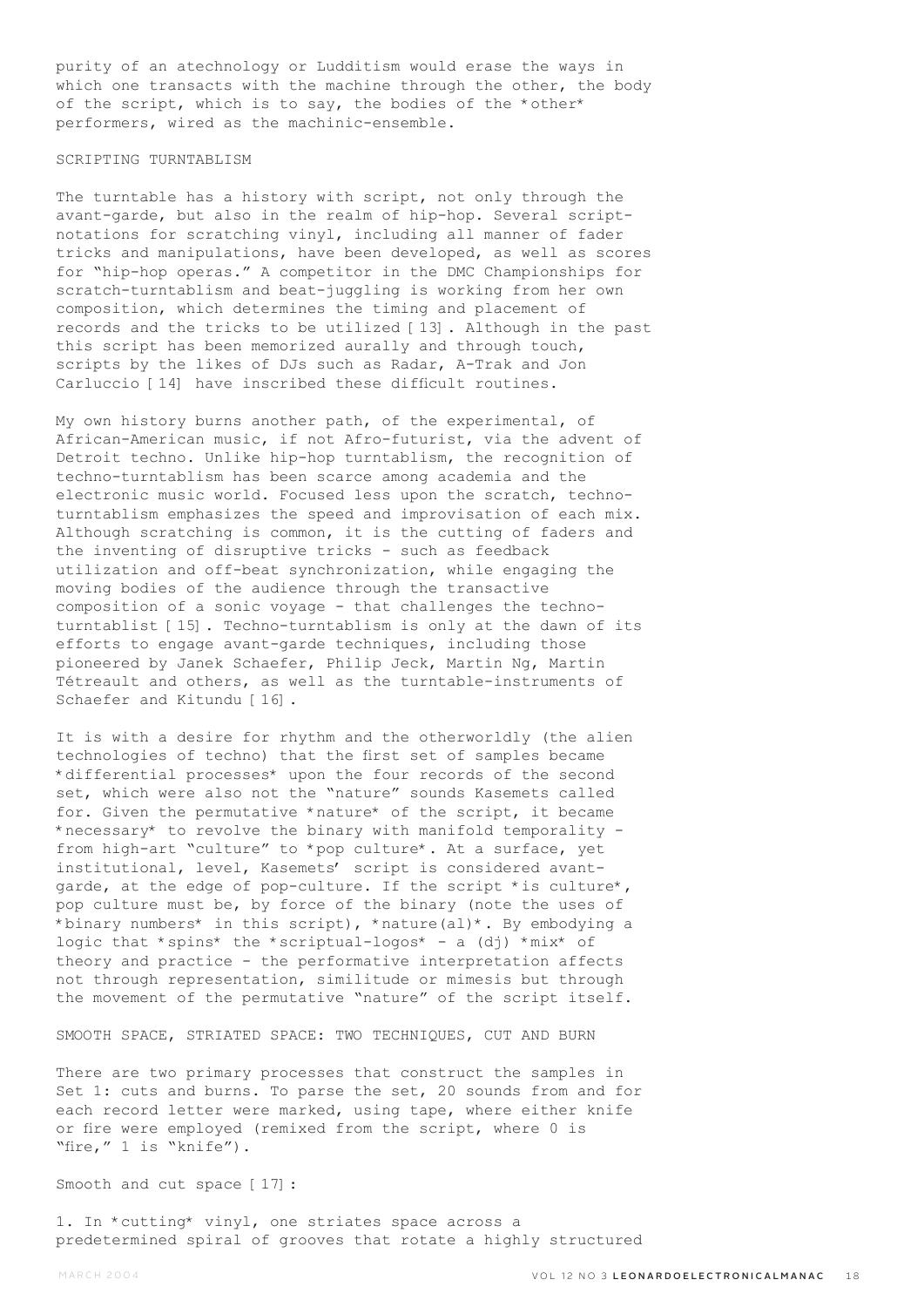arrangement of sound. By cutting the record's grooves, one engages the pre-cut groove through the slicing and carving of grooves, the incision of inadvertent grooves (or skips or loops). Eventually, a heavily striated surface will cease to be normatively playable and a multiple temporality of playing and listening must arise, as we cut this paragraph, as something beyond demonstration, with the knife itself. The Mayan calendar is a cut-up (the cut-up according to Burroughs is erotic); the sounds cut-up IN \*CaleNdarON\* - to cut is to think - have been cut before this thought.

2. In \*burning\* vinyl, one melts the groove to smooth, soft space, warm to the touch, accentuating the random travel of the needle across glacial sound-space. Eventually, a heavily-burnt surface will cease to contain grooved sound, save for the whirring rotations of the turntable system and sounds normally unheard (such as electrical hum). "Silence," as \*heard\* by John Cage [18] - the amplification of miniscule sound, the vibration of warm record-molecules and sound of melting, dripping wax liquefies the burn, calling for a \*burning ear\*.

#### ASSEMBLY MARKINGS

i. After cutting or burning the vinyl, a number of separate and distinct sounds, as called for by the script, are performed, utilizing turntablist aspects (EQ, fader techniques, tone-arm rubber bands, mixer effects, reverse-playing, feedback, line noise). As these sounds are in relation to the \*notes of duration\*, an element of impossibility often arises, consisting of more durations than sounds. This means that \*one of the durations has to be an amount of silence\*. The performance became the work of a complex and unfolding remix, random and desperately haptic.

ii. When the record became so fully manipulated and affected that it became, in a movement of fury and love, \*a time\* to play the needle directly across spinning surfaces, such as the platter, tinfoil and sandpaper (as the Mayan letter became effaced), the subjectile was touched there - as the rip, the surface beyond surface - and \*heard\* [19].

iii. When faced with a scriptual notation, such as "Event-Sound 13," performance process became \*machinic\* (scratch marks from this turntable beast). Body and hermeneutics became an allencompassing act of irruptive and interruptive interpretation.

Event-Sound 13 is as follows:

Record: Ø Duration note: . Predominant Binary: 01 Further Binaries: 0101 1101 0011 1011 0111 1111 00001 10001 01001 11001 00101 10

With record Ø, one short duration, from a burn, of 13 sets of binary coda, drawn a 3 of clubs, calling for quiet, and the total event (preparation, interpretation, in/decision and action) to resound within 30 seconds. This meant one had to incorporate silence with one single duration of 13 distinct sounds, through one quick sonic movement from the surface of a burn. Simultaneously, the process was as follows: scratching the burn, the echo parameter on the mixer, EQ mid-hi and taps to the needle-head, final sideways scratch, the needle off the record, with the lighter held under its point, resulting in the needle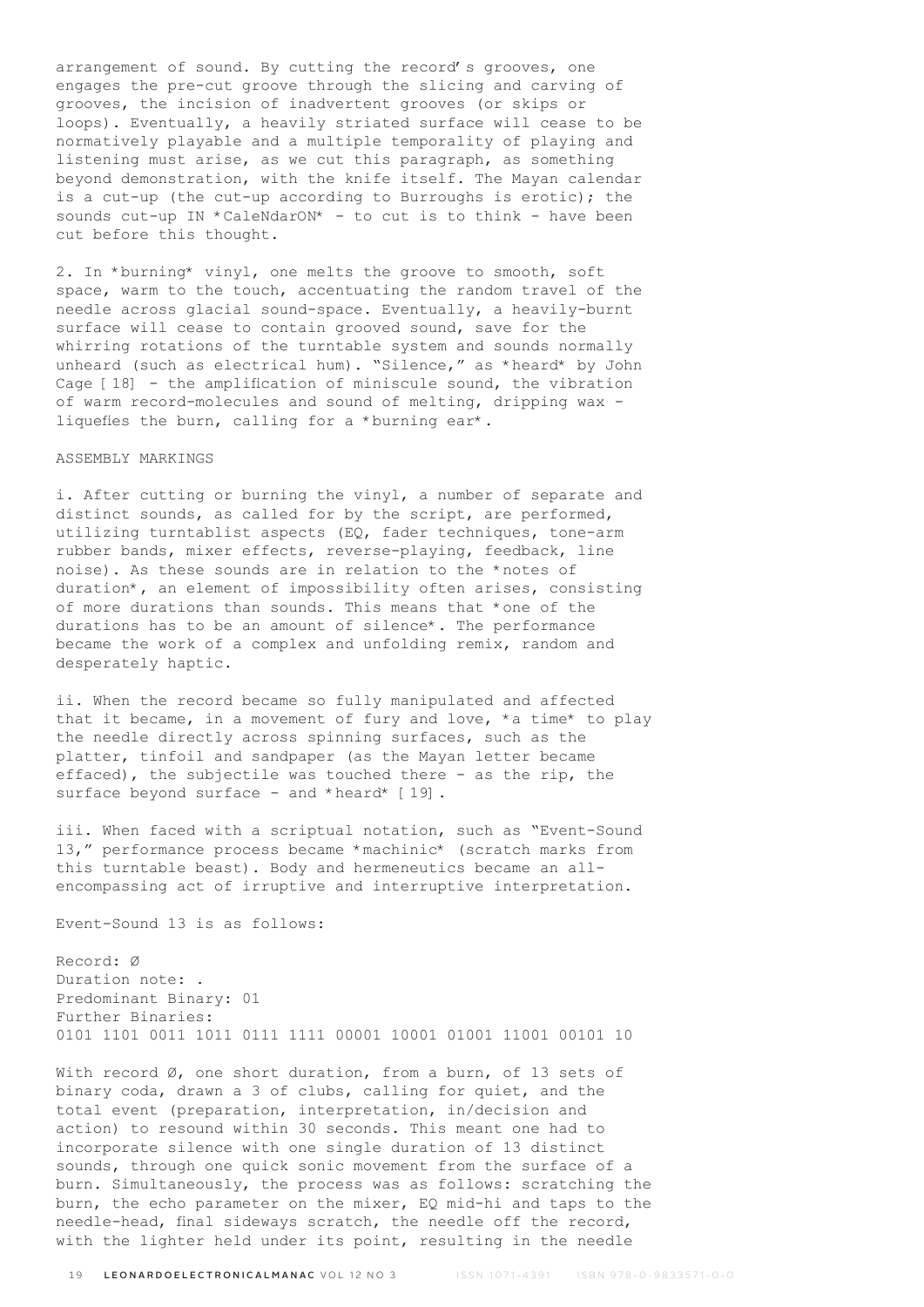catching fire and acidic smoke.

iv. Beyond the capacity of interpretation, although perhaps not the senses, was the symbolism of the Mayan day. Kasemets' \*temporalities\* abandon at least one element to evade the \*script\* (although it might be sounded, even in its absence). Just as there is silence, there is an interperformative gap where the meanings of the script resound via \*infiltration\*, as the moments of random accumulation, mixture, construction and destruction cut-up silence. One grasps \*interpretative silence\*, a moment where \*bodymind\* can neither account nor perform. The script, as the demands of manifold, Mayan - if not alien temporalities, overwhelms the performer's dedication (or lack thereof) to the \*scriptual-logic\* of the script. The script rips itself apart. It temporalizes rifts, and these are heard, even in their evasion. The script rips its scriptuality. It is at such a moment - and such moments abound - that movements of disjunction and synchronicity transact with the performers, the machinic-ensemble. Too absorbed in the script itself, the \*movements of failure\* constituted the ensemble's improvisation as a bodymind machine failing its programs, failing to grasp all variables and, in their failure, giving chance to manifold time, to an experience of time beyond linearity, to alien, Mayan temporalities. The playing of the impossible calendar, from riotous cacophony to solitary silence, becomes \*CaleNdarON\*.

#### ACKNOWLEDGEMENTS

UK; VT; GM; optic mystic; CP.

REFERENCES AND NOTES

1. See http://www.newmusic.org/.

2. Douglas Kahn, \*Noise Water Meat: A History of Sound in the Arts\* (Cambridge, MA: MIT Press, 2001) p. 12.

3. See

http://www.musiccentre.ca/CMC/dac\_rca/eng/k\_/Kasemets\_Udo.html/ (1998) and http://kalvos.org/kasemet.html/. Accessed August 2002.

4. Kahn [2], p. 158.

5. See http://tictocfestival.org/symphony3.html, 1994.

6. See "The Future of Music: Credo," in \*Silence: Lectures and Writings by John Cage\*. (Hanover: Weslayan University Press, 1973) p. 5. Also see \*Social Text\* No. 71 (2002).

7. Udo Kasemets, \*CaleNdarON\*, from 12 . 19 . 1 . 11 . 1 CHUEN 9 CUMKU to 12 . 19 . 9 . 4 . 2 . 13 IK 15 UO (Toronto: 2002).

8. Tobias, \*Claustrophobia\* (Vancouver: <ST> Communications, 1999). Cassette tape mixwork.

9. See http://www.cycling74.com for information on Max/MSP software.

10. See Kim Cascone, "Laptop Music - Counterfeiting Aura in the Age of Infinite Reproduction," in \*Parachute: électrosons electrosounds\*, No. 107 (2002) 53-58; K. Cascone,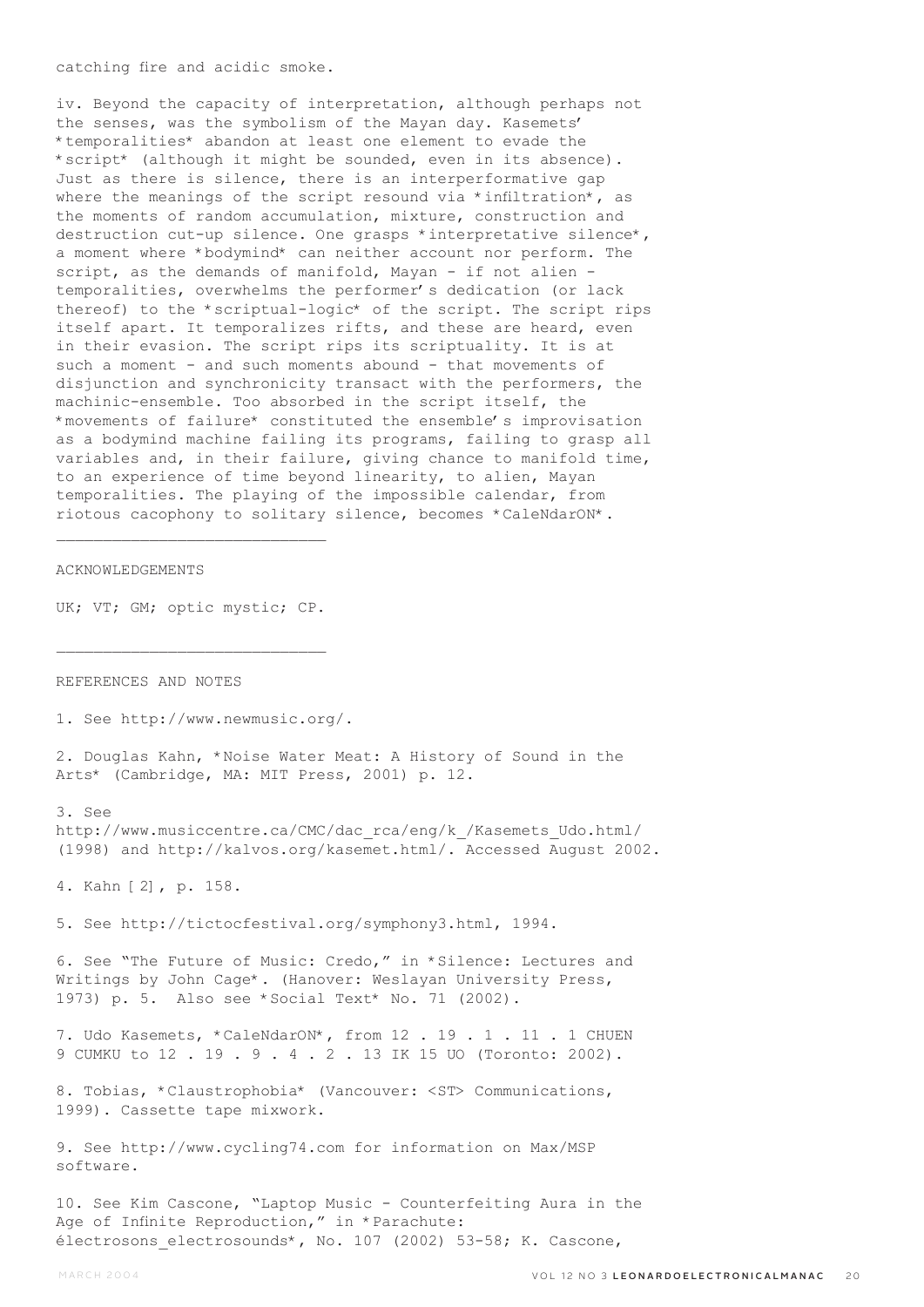"Deleuze and Contemporary Music," in \*Intersects: Between the Disciplines\*, Vol. 1, No. 1 (2001); http://www.iisgp.ubc.ca/whatsnew/intersects/; K. Cascone, "Post-Digital Tendencies in Contemporary Computer Music," in \*Computer Music Journal, Vol. 24, No. 4 (2000) 12-18. Also see tobias c. van Veen, "Laptops & Loops: The Advent of New Forms of Experimentation and the Question of Technology in Experimental Music and Performance," Conference Paper, (Calgary, Canada: University Art Association of Canada, 1 November, 2002), http://www.quadrantcrossing.org/papers.htm/; William Ashline, "Clicky Aesthetics: Deleuze, Headphonics, and the Minimalist Assemblage of 'Aberrations,'" in \*Strategies: Journal of Theory, Culture, Politics\*, Vol. 15, No. 1 (2002) 87-104; Tim Hecker, "Sound and the 'Victorious Realm of Electricity,'" in \*Parachute: électrosons\_electrosounds\*, No. 107 (2002) 60-68.

11. Martin Heidegger, "The Question Concerning Technology," in \*Basic Writings\*, Trans. W. Lovitt (New York: Harper and Row, 1977).

12. See Jean Baudrillard, \*Simulacra and Simulation\* (Ann Arbor, MI: University of Michigan Press, 1994).

13. See http://www.dmcworld.com/.

14. See Oliver Wang, "Scratch Transcription," in \*Urb\* (2000), http://www.djradar.com/urb100.html/, and "Higher Science: Better Deejaying through Turntablature," in \*LA Weekly\* (25-31 August, 2000), http://www.laweekly.com/ink/00/40/music-wang.php/.

15. See tobias c. van Veen, "Vinyl/auralism: A Manifesto of Sonic Wax," in \*Discorder\* (March - April 2002).

#### 16. See Kitundu's website:

http://www.cpcarts.org/kitundu/instruments.htm/, and Schaefer's: http://www.audioh.com/. In the context of North American technoturntablists, a few notable practitioners are (among a growing contingent) Toronto's Jeff Milligan, Montreal's the Mole, Windsor's Richie Hawtin, Winnipeg's Fishead, and Detroit's Claude Young and Jeff Mills.

17. See Gilles Deleuze and Félix Guattari, "1440: The Smooth and the Striated," in \*A Thousand Plateaus: Capitalism and Schizophrenia\*, trans. Brian Massumi (Minneapolis: University of Minnesota Press, 2000): "Smooth space is constantly being translated, transversed into a striated space; striated space is constantly being reversed, returned to a smooth space" (p. 474).

18. Kahn considers Cage's "silence" in \*Noise Water Meat\*. See [2], pp. 158-241.

19. See Jacques Derrida, "To Unsense The Subjectile," in \*The Secret Art of Antonin Artaud\*, Trans. Mary Ann Caws (Cambridge, MA: MIT Press, 1998) pp. 59-148.

#### ABOUT THE AUTHOR

Tobias c. van Veen is a sound and Net artist, technoturntablist and writer. He has been enmeshed with musical resistance culture since 1993, curating, DJing, performing and provoking via interventions and events, sounds and words. Hailing from Vancouver, BC, tobias was intricately involved in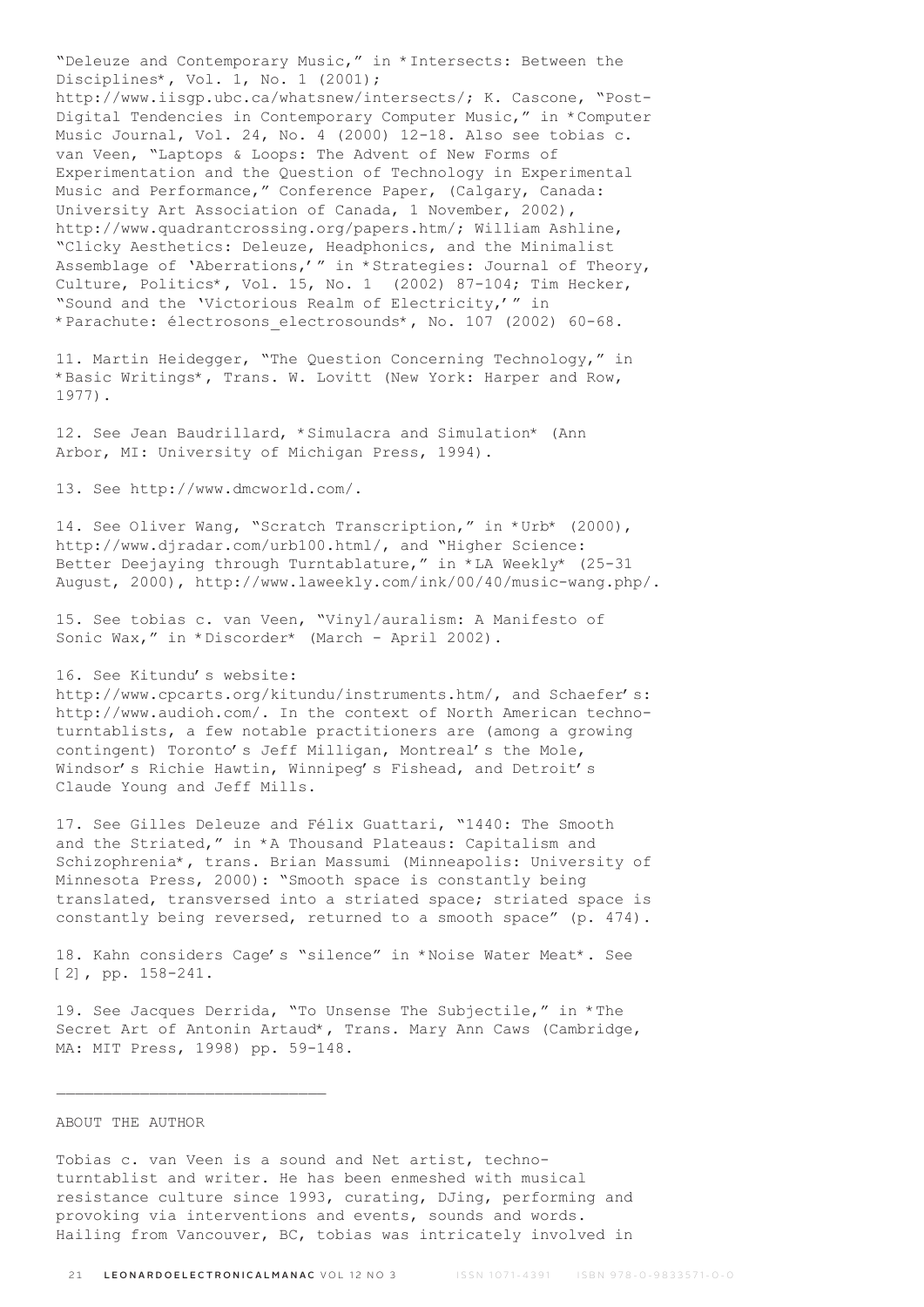the West Coast anarcho-techno scene as founder of the <ST> Projekt and techno.ca's technoWest.org. Tobias holds editorial and columnist positions for several arts, music and politics publications, including \*FUSE\*, \*e|i\*, \*Capital\*, \*Dustedmagazine.com\* and \*Discorder\*. He has freelanced for \*The Wire\*, the CBC and Austria Kunstradio.

His tactical media, performance and Net-art have surfaced on CTheory.net, 120seconds.com, Rhizome.org, Javamuseum.org, thisistheonlyart.com, Juniradio.net, at the Centre for Contemporary Culture in Barcelona, Steim.nl in Amsterdam, and the Museum of Contemporary Art, Denver. A DJ set still resides on Betalounge.com. He is author of the 2003 Canadian Electronic Music Directory and is currently writing a book on the politics of sound and postsubcultures. Although he can be found in the halls of McGill's Department of Communications, his blog resides at http://www.quadrantcrossing.org/blog.

ARTICLE RECEIVED 15 NOVEMBER, 2003



 $\mathcal{L}_\text{max}$ 

 $\mathcal{L}_\text{max}$ 

This month, \*Leonardo Reviews\* includes contributions from new members of the panel, Malcolm Miles and Enzo Ferrara. In addition, reviewers whose names will be familiar to regular readers ensure that the latest listings reflect the intellectual breadth of the \*Leonardo\* constituency. Stefaan van Ryssen's review, featured below, responds to a formidable piece of scholarship by Barbara J. Shapiro, while Rob Harle has taken time out to experiment with discursive form in his review of \*Intermedia\*. Amy Ione, Robert Pepperell and Roy Behrens continue to feature among our reviews, while newer members Denis Dollens, Chris Cobb and Aaris Sherin have also filed copy this month, making it a rich and fascinating selection of topics and styles. Finally, a special welcome to the familiar names of George Shortess and Kasey Asberry, who make a return with fascinating contributions to \*Leonardo Reviews\* after a brief absence.

Altogether, a rich and varied selection that can be accessed in full at: http://leonardoreviews.mit.edu

Michael Punt Editor-in-Chief Leonardo Reviews

Reviews Posted February 2004:

The Abyss of Representation: Marxism and the Postmodern Sublime, by George Hartley Reviewed by Malcolm Miles

American Modernism: Graphic Design, 1920 to 1960, by R. Roger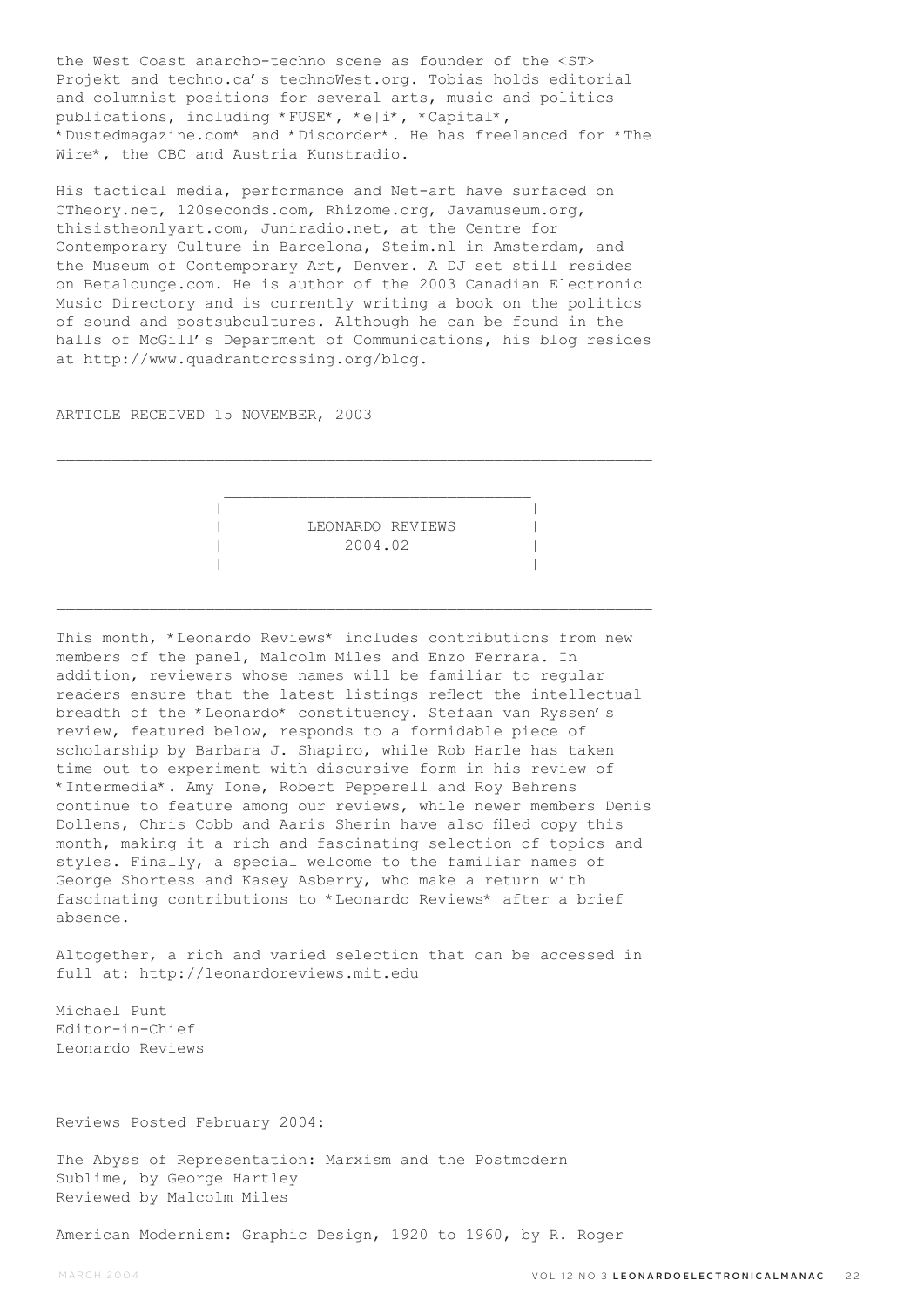Remington with Lisa Bodenstedt Reviewed by Roy R. Behrens Art, Not Chance: Nine Artists' Diaries, edited by Paul Allen Reviewed by Rob Harle An Atlas of Rare City Maps: Comparative Urban Design 1830-1842, by Melville C. Branch Reviewed by Kasey Asberry Beyond Productivity: Information Technology, Innovation, and Creativity by William J. Mitchell, Alan S. Inouye, and Marjory S. Blumenthal, Editors, Reviewed by Amy Ione The Book of the Pharaohs, by Pascal Vernus and Jean Yoyotte Reviewed by Enzo Ferrara A Culture of Fact, England, 1550-1720, by Barbara J. Shapiro Reviewed by Stefaan Van Ryssen Digital Magazine Design, by Paul Honeywill and Daniel Carpenter Reviewed by Rob Harle Heteroptera: The Beautiful and the Other or Images of A Mutating World, by Cornelia Hesse-Honegger Reviewed by Robert Pepperell The Industrial Design Reader, edited by Carma Gorman Designing for People, by Henry S. Dreyfuss Industrial Strength Design: How Brooks Stevens Shaped Your World, by Glenn Adamson Reviewed by Roy R. Behrens INTERMEDIA: alteridem.exe, edited by G. Sabau et al Reviewed by Rob Harle Introduction to Imaging, by Howard Besser Reviewed by George Shortess Spectral Evidence: The Photography of Trauma, by Ulrich Baer Reviewed by Robert Pepperell Teaching at the Bauhaus, by Rainer K. Wick Reviewed by Roy R. Behrens A Thing in Disguise: The Visionary Life of Joseph Paxton, by Kate Colquhoun Reviewed by Dennis Dollens Les Unites Semiotiques Temporelles, Nouvelles cles pour l'ecoute (Outil d'analyse musicale), CD-ROM by MIM (Laboratoire Musique Informatique de Marseille) Reviewed by Chris Cobb Women, Art and Technology, edited by Judy Malloy Reviewed by Aaris Sherin  $\overline{\phantom{a}}$  , where the contract of the contract of the contract of the contract of the contract of the contract of the contract of the contract of the contract of the contract of the contract of the contract of the contr A CULTURE OF FACT - ENGLAND, 1550-1720

by Barbara J. Shapiro, Cornell University Press, Ithaca, 2000,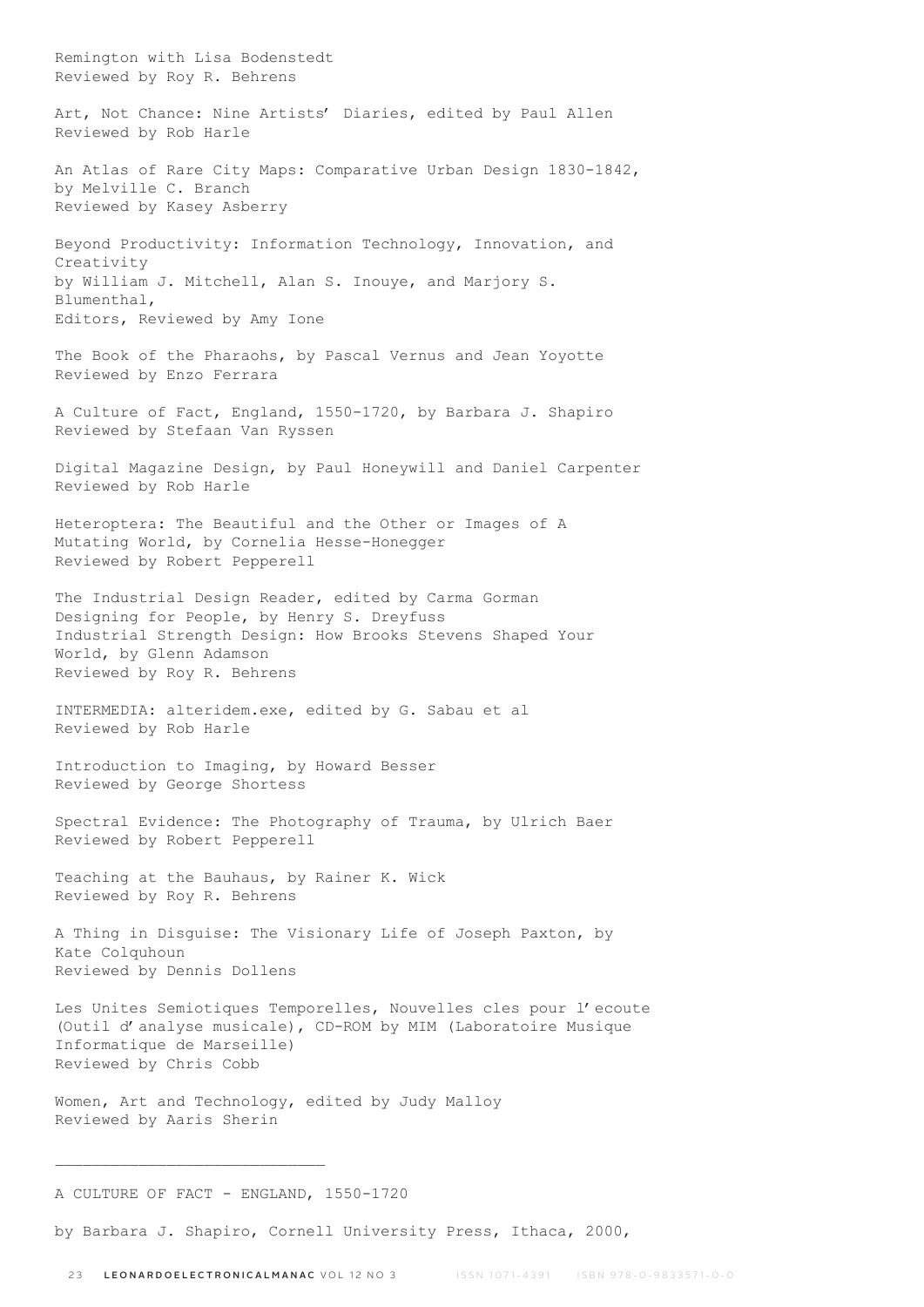284 pp., trade. ISBN: 0-8014-8849-4.

Reviewed by Stefaan Van Ryssen, Hogeschool Gent, Jan Delvinlaan 115, 9000 Gent, Belgium. stefaan.vanryssen@pandora.be

Over the past decades, critical observers and suspicious citizens have learned to mistrust reports about the facts of military campaigns, corporate (ir)responsibility, royal mishap and scientific success. The media, we have gradually come to understand, are as easily creating "facts" as they are hiding others from public view. Misters Bush and Blair "know for a fact" that the former Iraqi regime was producing and hiding weapons of mass destruction, and it is a well known "fact" that man never walked on the moon. Yes, Elvis lives, as a matter of fact, I have met him at a recovery center in the South of France, where lady Di has gone in hiding too.

Facts are no longer facts, it appears, but how have they ever become facts in the first place? What does this overworked fourletter word - derived from the Latin "factum" or "man-made thing" - really stand for? When was it used and what were the events or pieces of information that received this seemingly untouchable label? Who elevated mere descriptions, stories, anecdotes and gossip to the semisanct status of undoubtable, solid and fool-proof status of factual evidence?

Barbara Shapiro, a professor of history in the Graduate School at the University of California, Berkeley, retraces the early history of the concept of "fact" in the United Kingdom in the sixteenth and seventeenth centuries. It starts in the courts, when juries and judges were urged by early modern thinkers to ground their verdicts on facts as witnessed by reliable and trustworthy observers. Sir Thomas More and Sir Francis Bacon (himself a professional lawyer), among many other lesser-known philosophers, contributed to the advancement of the "fact" in the legal arena, although it may come as a surprise that they thought gentlemen to be more reliable than commoners and men more trustworthy than women.

In a matter of decades the concept gradually spread from law to historiography, chorography and travel reporting. By the end of the sixteenth century, reporters of "marvels," "wonders" and other "news" in the periodical press had adopted the practice of quoting witnesses and their antecedents to support the factual status of their stories and with the founding and the development of the Royal Society, "facts" became part and parcel of scientific discourse. Finally, at the beginning of the eighteenth century, the use of the word had become so common in English culture that it appeared even in religious texts.

Barbara Shapiro has taken the work of Shapin and Shaffer (see \*Leviathan and the Air Pump, Hobbes, Boyle and the Experimental Life\*, Princeton, 1985 - a landmark work on the development of early scientific thought and on the societal nature of science and knowledge) to heart and clearly demonstrates how the fact originated in law, not in science, and how this epistemological concept moved from one realm to the other, reshaping the structure of knowledge in its wake. She does so in eight thematically arranged chapters, rather than one chronologically ordered narrative, giving enough side information for the reader to get the complete picture. She draws from a truly formidable range of reference, appropriately organized in the footnotes to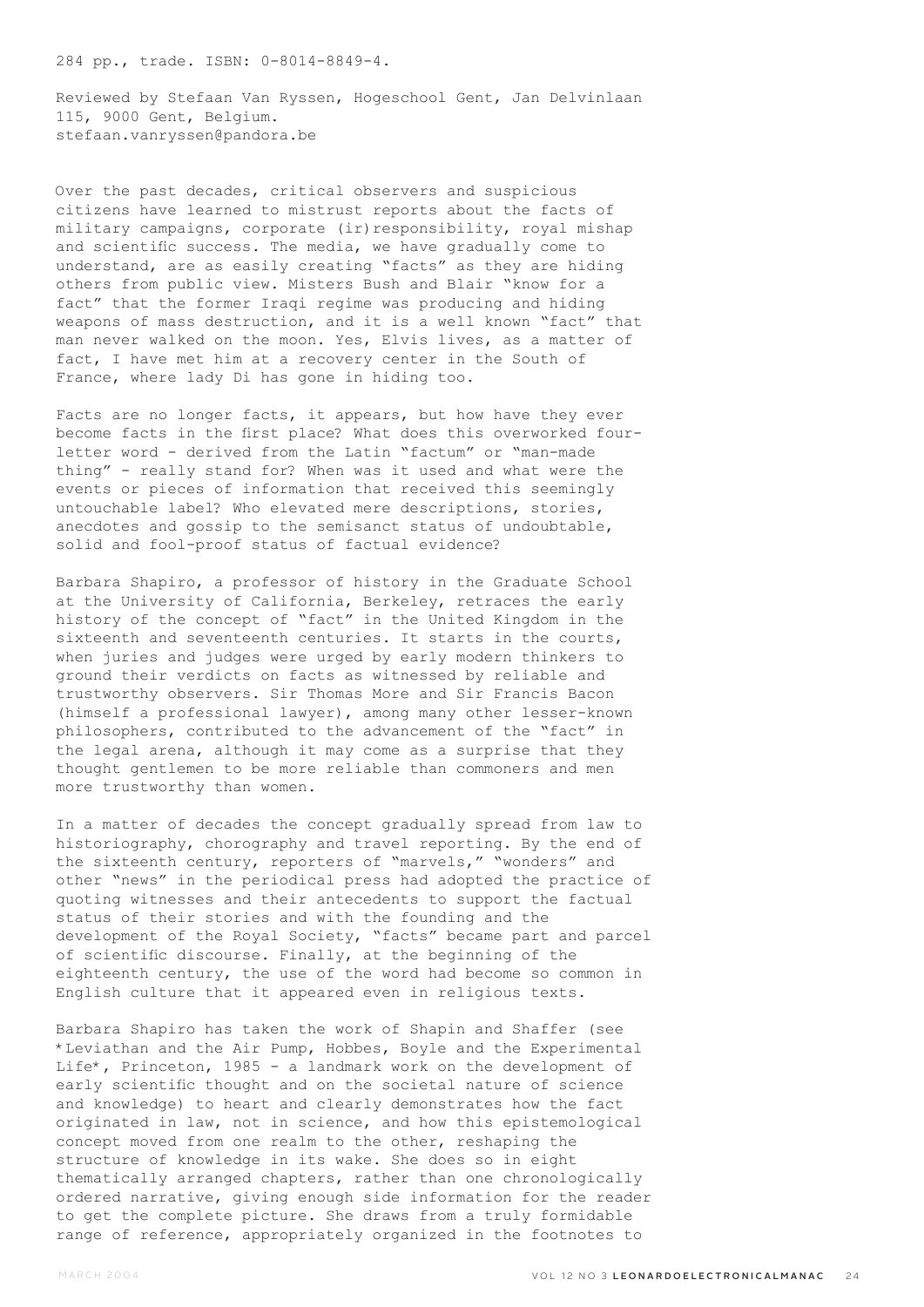keep the prose clear and readable, and she strikes a balance between "factual" description and epistemological interpretation. This makes this book a good read for both historians and amateurs - in the modern sense - of intellectual and cultural history.

AMERICAN MODERNISM: GRAPHIC DESIGN, 1920 TO 1960

by R. Roger Remington with Lisa Bodenstedt, New Haven CT: Yale University Press, 2003. 192 pp., 250 color illustrations. Paper, \$35.00. ISBN: 0-300-09816-2.

Reviewed by Roy R. Behrens, Department of Art, University of Northern Iowa, Cedar Falls, IA 50614-0362, U.S.A. ballast@netins.net

To the extent that any country is a melting pot, its culture is indebted to the traditions that were brought in by its emigrants, whether European, Asian, African or whatever. But with luck, those same traditions mix, through synergistic alchemy, into new and original cultural forms, of which perhaps the most famous example is jazz. At times, related claims are made about a cluster of graphic designers who flourished in the U.S. in the years before and after World War II, and whose styles are sufficiently different from other influences as to merit the special, distinguishing tag of "American Modernism."

A surprising number of these designers were born and raised in the Midwest (e.g. Merle Armitage, Lester Beall, Bradbury Thompson, Noel Martin and Charles Eames), while others grew up in the cities (Paul Rand, Saul Bass and Alvin Lustig). Without exception, they were wonderfully smart and resourceful; they were also eager for experimentation, so much so that they all embraced the European avant-garde (in particular De Stijl, surrealism, the Bauhaus, and Tschichold's new typography), acquired firsthand in some cases by working side by side with recent emigrants, among them Ladislav Sutnar, Alexey Brodovitch, Herbert Bayer and Will Burtin. At the same time, they did not complacently align with that influence, but practiced what in retrospect is a seamless amalgam of European modernism and American regionalism, in the sense that its softened geometry is not unlike the art produced by Grant Wood, Thomas Hart Benton, Edward Hopper, Charles Sheeler, and others who were active in the WPA-era.

The author of this beautiful book, design historian R. Roger Remington, is as well-informed about this subject as anyone, and is widely known for his efforts as the founder of the Graphic Design Archives, a large collection of printed ephemera and other research materials in the Wallace Library at the Rochester Institute of Technology. This volume, which is his fourth and largest study of various aspects of this segment of design history, begins in the nineteenth century and retraces the emergence of the European avant-garde. It slows down as it looks more reflectively at the major representatives of American modernism, then resumes speed as it surveys the 40-year period near the end of the twentieth century, in which modernism is replaced by the maze that we currently find ourselves in. In addition to Remington's wonderful text, it is exquisitely designed (as it really has to be, to practice what its text promotes) by Brad Yendle and stunningly illustrated by 250 color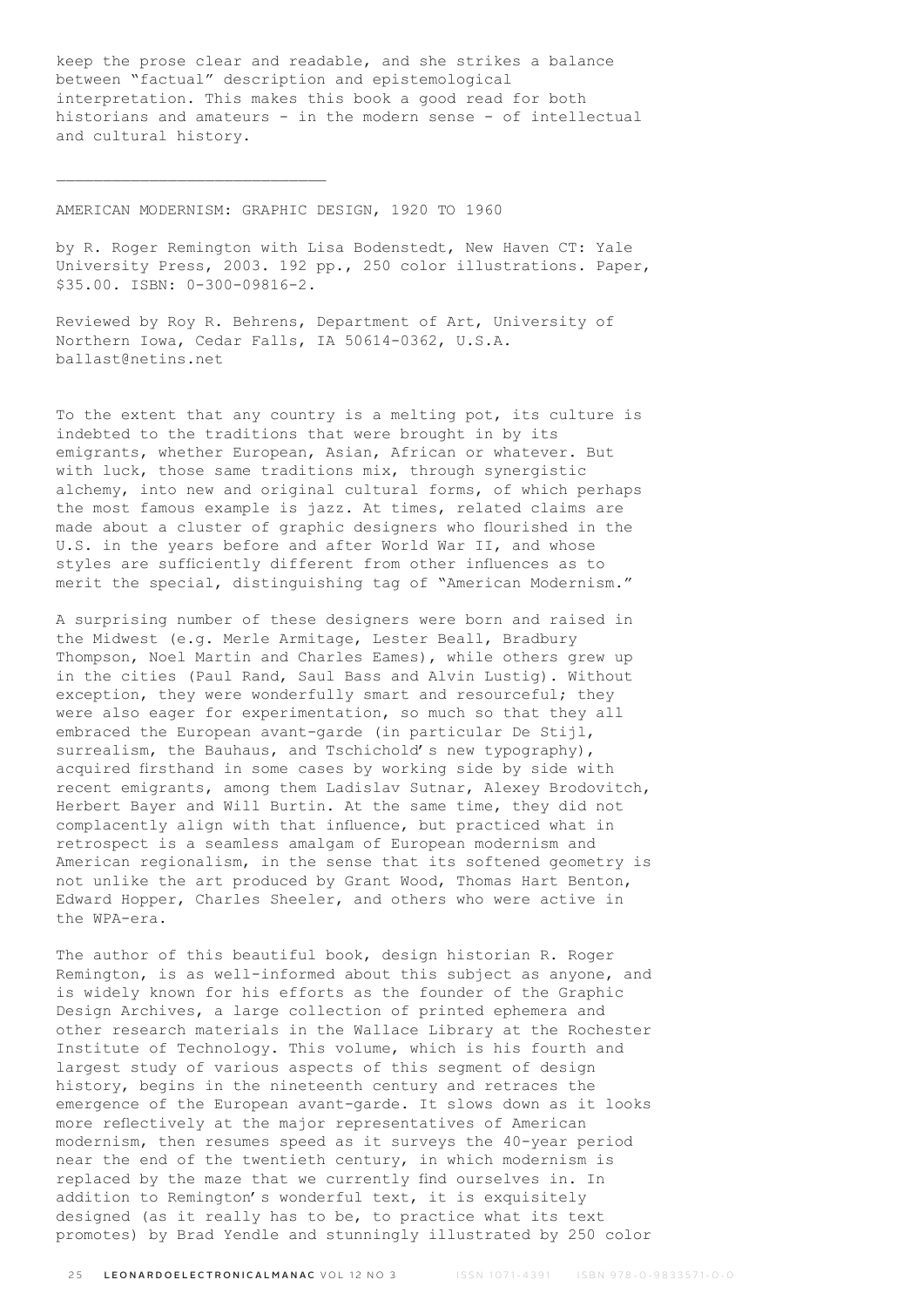illustrations of the finest, most unforgettable works from an historic period in which not just graphic design, but cinema, literature, dance, popular music and other forms of expression were produced at a very high level.

(Reprinted by permission from \*Ballast Quarterly Review\*.)

A THING IN DISGUISE: THE VISIONARY LIFE OF JOSEPH PAXTON

By Kate Colquhoun, Fourth Estate, London 2003. £18.99.

Reviewed by Dennis Dollens, Department of Genetic Architecture, Universitat Internacional de Catalunya, Barcelona. exodesic@mac.com

Joseph Paxton, when he is remembered, is known for his design and supervision of the Crystal Palace - the 1851 cast-iron and glass structure that transcended its garden heritage (evolving from greenhouses) to become the world's most advanced, technological structure. Enclosing 21 acres and erected in a few months, the Crystal Palace housed England's first blockbuster international exhibition. Media and promotional support was so great during its development that the building became the exhibition's main attraction. Its physical structure came to embody early Victorian ideals of work and industry, as its image seeded future visions affecting urban building typologies such as glass atria, shopping arcades and railroad stations. Interestingly, the Crystal Palace's appeal and vision crossed social boundaries, receiving the early support of Prince Albert and Queen Victoria, then subsequently garnering working-class support in the form of massive attendances (it was one of Cook's Tours first destinations and workers could pay travel expenses through advanced weekly subscription). Such a building would be the life's triumph of a great engineer or architect, but a gardener built the Crystal Palace; and it was only one of Joseph Paxton's many triumphs.

So, while Kate Colquhoun's chapters describing the Crystal Palace are full of revelations, those surrounding them tell a fairytale-like story of a developing genius. They reveal Paxton's autodidactic path and his ongoing and deep relationship with his patron and later friend and colleague, the sixth Duke of Devonshire. Paxton's training ground was the Duke's Chatsworth estate where, over his lifetime, he transformed landscape, garden, waterworks and eventually architectural history, concurrently transforming himself into a Victorian icon of work and intelligence. His collaboration with the Duke resulted in botanic expeditions that added new and formerly unknown trees, plants and orchids to England's botanic patrimony; together, the Duke and Paxton made Chatsworth the botanic showplace of Europe. Through channels independent of the Duke, Paxton wrote and edited garden magazines and later founded a general London newspaper, hiring Charles Dickens as editor. Even as writing supplemented his healthy Chatsworth income, he also took on independent design work (notably designing Baron Mayer de Rothschild's 1855 estate), as well as serving as a board member and consultant for various railways.

If one nineteenth-century structure could represent the seed of a new architecture - and like botanic seeds, there are an abundance of architectural seeds - Paxton's 1835-38 "Great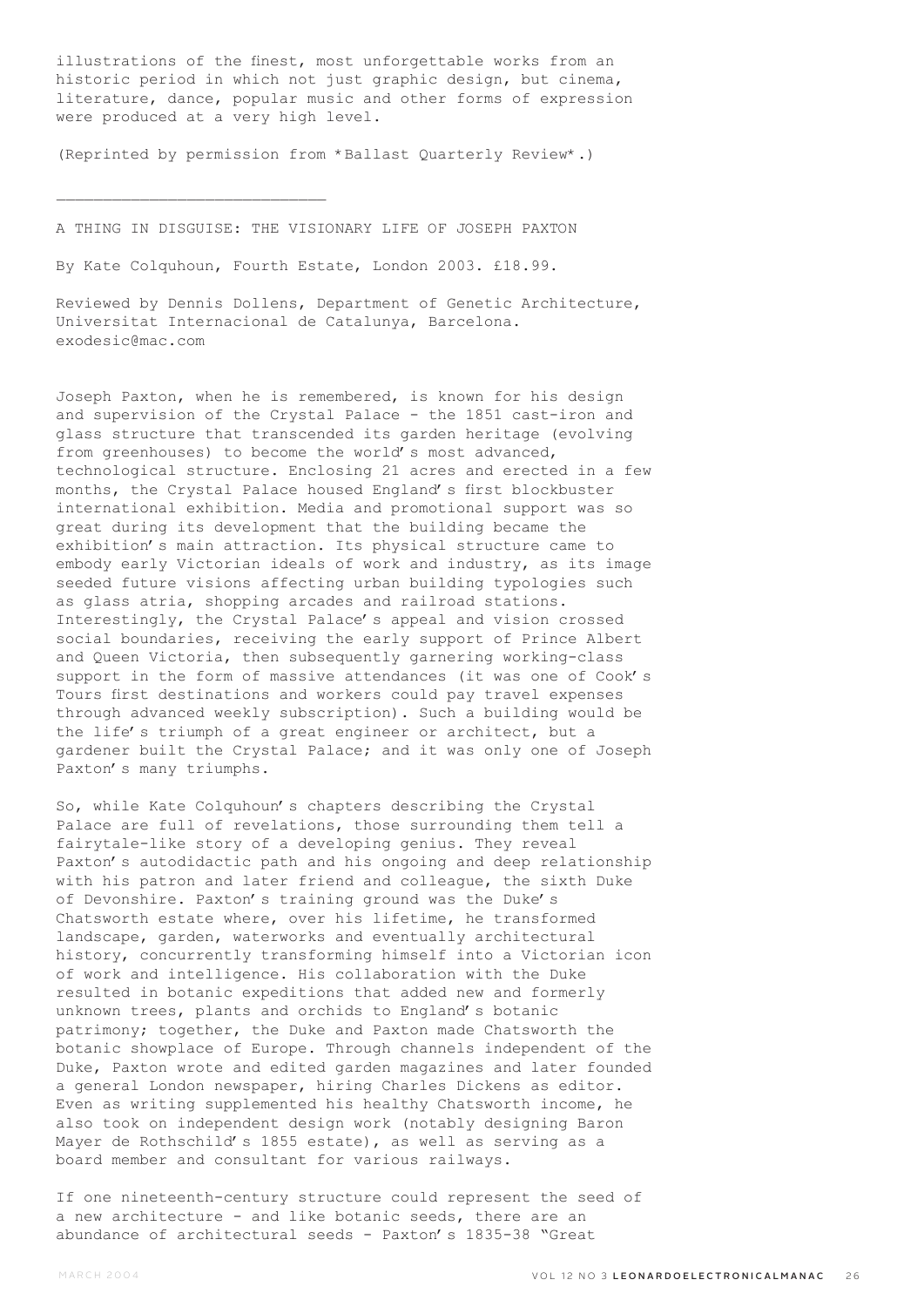Stove" (as his greenhouse masterpiece was known) would be my foremost candidate. Looking at pictures of it (it was demolished in 1920), one could be looking at a prismatic or origami-like structure from today's avant-garde. As a piece of pre-Victorian design it is dazzling, anticipating Bruno Taut's crystal architecture by almost 80 years. The Great Stove is a set of continuous folding facets or, as Colquhoun tells us, "furrow and ridges," arched and curved to cover an enormous 30,000 square feet.

Primarily a wood-framed building, the stove's elements were steam-milled on site. Its glass scales were the largest panes available  $(48 \times 6 \text{ in})$  and, when inserted into the skeletal-like frame, created a lightweight, undulating skin supported by 36 interior, cast-iron columns. A material hybrid not possible before the industrial revolution, this building's morphological shape also owed nothing to architectural history. Yet, it was effectively Paxton's testing-ground for prefabrication and a model for techniques he later refined for the Crystal Palace. Therefore, if the Crystal Palace is considered the beginning of enormous-scale prefabrication projects, eventually leading to modernism, the Great Stove and other works at Chatsworth, especially the glasshouse sheltering the gigantic Amazonian water lily, Victoria regia, were its germinating bed. Colquhoun's book rights this neglected parentage.

\*A Thing in Disguise\* charts Paxton's development as gardener, landscape designer, writer, architect, politician, family man and friend; all part of his historic role in nineteenth-century England. Paxton was a determined, hard worker who became a national figure - the common man who worked his way to the top he was elected to Parliament and knighted by Queen Victoria. This is a benchmark biography and deserves an honored place on every library shelf serving architects, engineers, gardeners and those interested in Victorian technology and culture.

THE BOOK OF THE PHARAOHS

by Pascal Vernus and Jean Yoyotte, translated from the French by David Lorton, Cornell University Press, Ithaca and London, 2003, 233 pp., illus. Cloth, \$35.00, ISBN: 0-8014-4050-5.

Reviewed by Enzo Ferrara, IEN Galileo Ferraris, Materials Department, Strada delle Cacce, 91, 10135 Turin, Italy. ferrara@ien.it

"The universe rests on the pharaoh, who is mandated on earth by the creator god to repel evil and chaos" - Christiane Ziegler (Louvre Research Unit Director)

The term "pharaoh," handed down through the Bible, comes from the Egyptian "per-aâ," which originally designated the royal palace but later referred to its ruler, emblem of the rich and complex Egyptian civilization. The pharaohs, almighty kings of many forms, dominated the whole Egyptian perspective on human life and ruled over a huge, unified territory spanning 4,000 kilometers along the banks of the Nile.

Egyptian society could not have functioned properly without the pharaoh's presence. The importance and the role of the pharaoh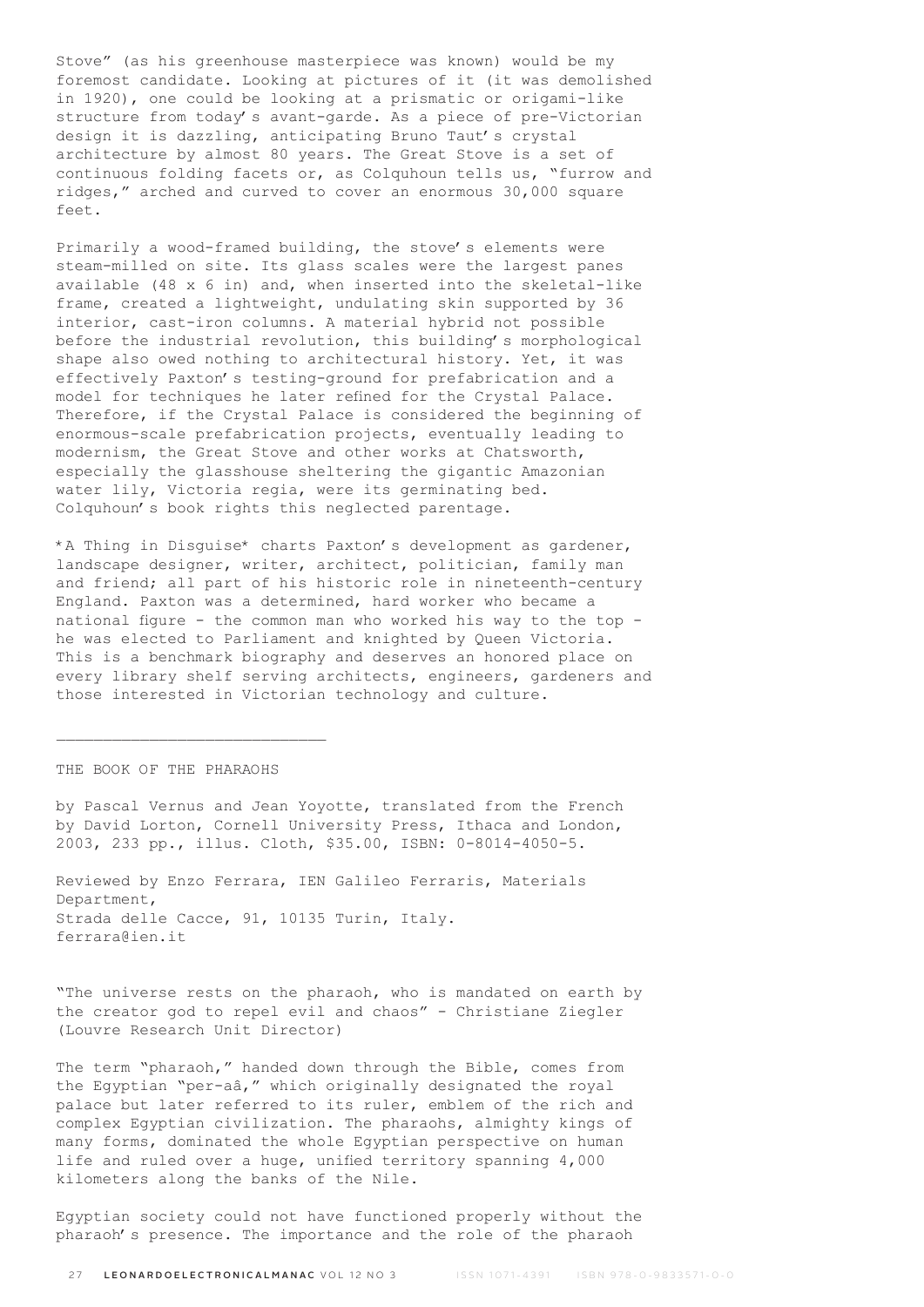as an intermediary between the natural and supernatural realms can be appreciated through the quantity of his effigies, multiplied everywhere in ancient Egypt to grant that divine forces take care of human affairs. The most eminent pharaohs amount to no more than 50; among them, the names of kings such as Cheops, Akhenaten, Ramesses, Tutankhamon and Alexander the Great have become part of popular culture. Their profiles are well-known, extensively sketched in portraits, busts, decorated heads and bas-reliefs worldwide.

However, the images of the pharaoh we have inherited are always stereotyped, as imposed by the ideology to respect and testify to the continuity of Egyptian culture and art. For all the tombs, statuary and other relics that have survived, little deals with the daily work of the government, the court, or the private life of the royal family. Historians can scarcely uncover the individuality of kings, although they can scrutinize the policy and warfare during each period and each reign. Thus, this effort by the French Egyptologists Vernus and Yoyotte to write down \*The Book of the Pharaohs\* is appreciable. Their volume examines what lies behind the formalism and monumental majesty of the pharaohs, offering critical and practical information for an objective characterization of the reigns and personalities of the "great" pharaohs, but also to make account of the greatest possible number of less-celebrated sovereigns.

As suggested by the original title of the French edition, \*Dictionnaire des pharaons\* (1996), the book resembles an encyclopedia, with alphabetically ordered short essays on the places, dynasties, subjects and themes relating to the kings and their rule in ancient Egypt. Each entry contains information on the etymologic origin of the name, along with genealogical and historical data, and most of them conclude with an essential bibliography for further reading on the major sources of Egyptian history. Entries on specific cultures such as Hyksos, Hurrians and Hittites have been integrated and, to broaden the cultural "landscape," brief chapters also deal with non-royal personalities, institutions, practices and concepts.

It is difficult to recognize plain chronological connections in the history of ancient Egypt. For the Egyptians, time was a cyclic progression: the ascension to the throne of a pharaoh marked the first year of a new era, to be ended with his death. Everything written or materially reproduced thus became eternal or, more properly, outside of time: artistic expressions, whether utilized in a tomb or a temple, mainly served a functional, rather than an artistic end. Thus, the sequences of dynasties, the classification of reigns and periods with coeval sovereigns are not easy to reconcile with the continuity apparent in the artistic tradition.

Vernus and Yoyotte recognize this limitation: "The dates in this table, as well as those in the entries ... cannot pretend to fix in time precisely and irrevocably the important moments and the major events. The textual and archaeological realities condemn us to this humility ... or rather, to this humiliation" (p. VIII). Even so, they offer information to place the monarchs, at least approximately, in the historical context of their respective periods and the volume contains entries devoted to the "Kingdoms" and "Intermediate Periods" and to each of the dynasties as they succeeded one another.

Queens are considered as well, from Hatshepsut, the first, to Cleopatra VII Philopator, last representative of the Ptolemaic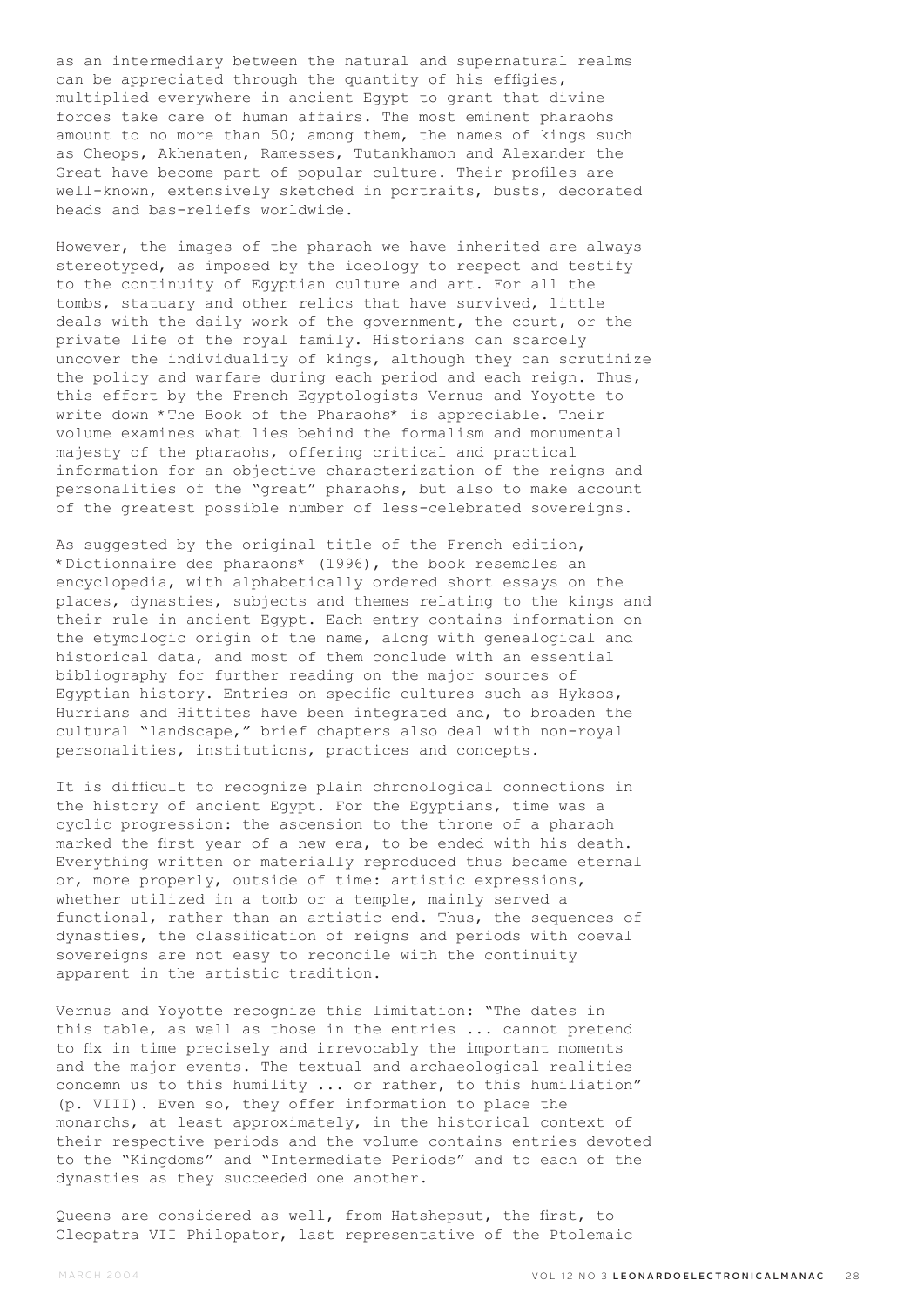dynasty and, after Teye and Nefertiti, the fourth female pharaoh of Egypt. The last entry is the "Zero Dynasty," inserted in the revised English edition. This is a strange but appropriate indication of the pre-dynastic period that was recognized as have existed earlier than the foundation of Memphis and the unification of Low and High Reigns.

The Egypt of the pharaohs still attracts scholarly attention and highly publicized exhibits continuous to inspire popular fascination. \*The Book of the Pharaohs\* is intended for a wide audience. It efficaciously spans, although concisely, 3,000 years of history of the Egyptian kings, offering readers a reference to the human reality of royal Egypt.

The volume includes a bibliography of recent books for general readers and a chronological table that organizes the major periods of Egyptian history, along with the most illustrious royal names.

 | | | LEONARDO JOURNAL | |\_\_\_\_\_\_\_\_\_\_\_\_\_\_\_\_\_\_\_\_\_\_\_\_\_\_\_\_\_\_\_\_\_|

LEONARDO, VOL. 37, NO. 2 (APRIL 2004) - TABLE OF CONTENTS AND SELECTED ABSTRACTS

#### =====================================

EDITORIAL

< Robert Root-Bernstein: ArtScience: The Essential Connection >

SPECIAL SECTION - @RT OUTSIDERS FESTIVAL

< Jean-Luc Soret: Introduction: @rt Outsiders Festival: The New Alchemists of Creation >

< Chu-Yin Chen: \*Quorum Sensing\*: An Interactive Installation >

< Magali Desbazeille and Siegfried Canto, with Christine Beigel: \*You Think, Therefore I Am (Following You) (Tu penses donc je te suis)\* >

< Christophe Luxereau: An Aesthetic of Emptiness >

< Daniel Mange and Gianluca Tempesti: BioWall - An Electronic Tissue That Pulsates Like Skin >

Artists' Statements from selected participants in the Third @rt Outsiders international digital art festival, 18 September-20 October 2002, Paris.

Participating in the creation of a genetically modified and living work; touching a "biological wall" and seeing artificial life emerge; creating creatures that visibly evolve before our eyes within a virtual jungle; observing a living microcosm activated by our footsteps: This was the passionate journey that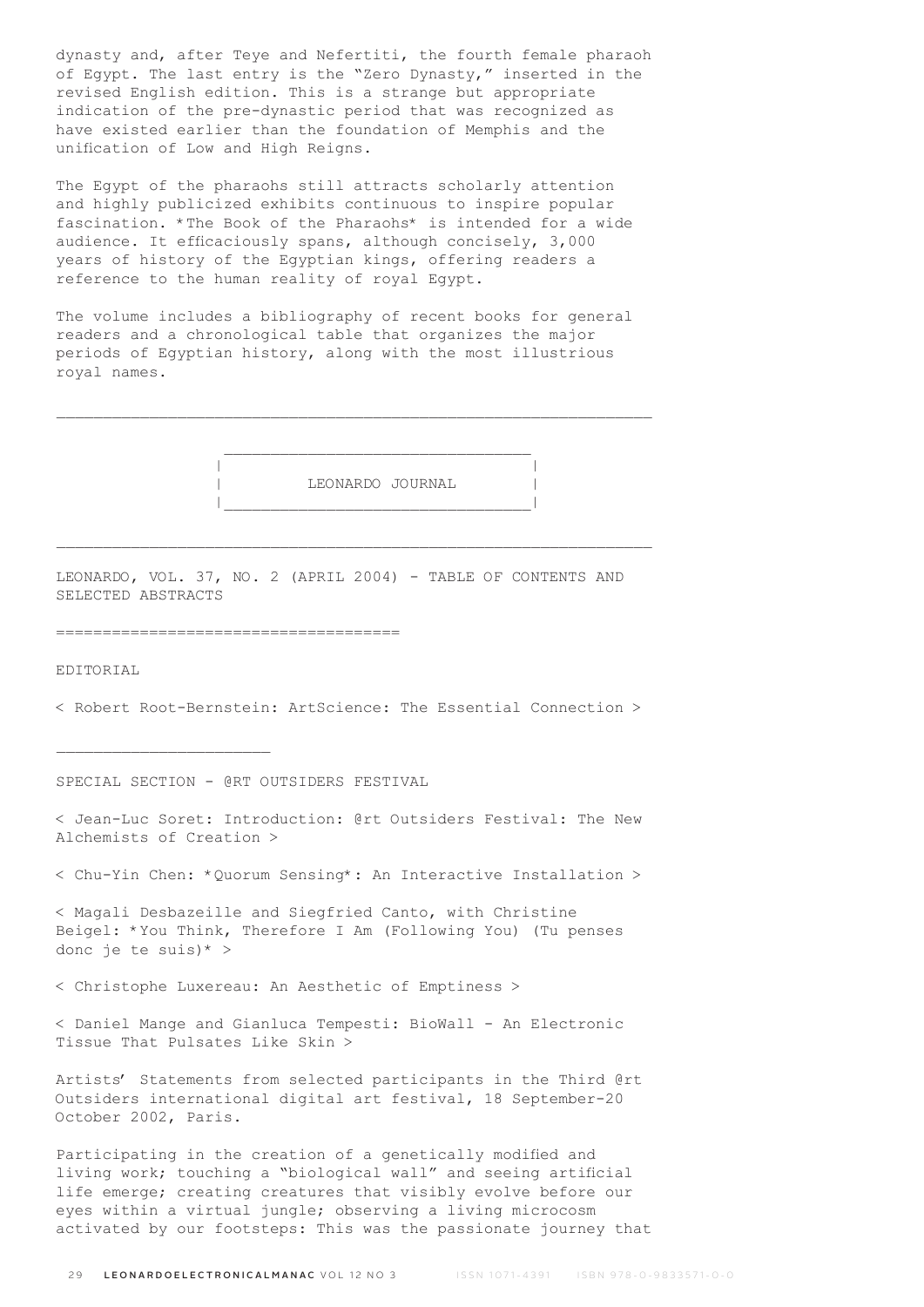awaited visitors to the third @rt Outsiders international digital art festival, which took place 18 September-20 October 2002 in Paris and on www.art-outsiders.com.

## ARTIST'S NOTE

 $\overline{\phantom{a}}$  , where  $\overline{\phantom{a}}$  , where  $\overline{\phantom{a}}$  , where  $\overline{\phantom{a}}$ 

< Franc Solina: \*15 seconds of fame\* >

## **ABSTRACT**

\*15 seconds of fame\* is an interactive installation that every 15 seconds generates a new pop-art portrait of a randomly selected viewer. The installation was inspired by Andy Warhol's ironical statement that "in the future everybody will be famous for 15 minutes." The installation detects human faces and crops them from the wide-angle view of people standing before the installation. Pop-art portraits are then generated by applying randomly selected filters to a randomly chosen face from the audience. These portraits are then shown in 15-second intervals on the flat-panel computer monitor, which is framed as a painting.

## GENERAL ARTICLES

 $\mathcal{L}_\text{max}$ 

< Roy Ascott: Planetary Technoetics: Art, Technology and Consciousness >

# ABSTRACT

As the planet becomes telematically unified, the self becomes dispersed. The convergence of \*dry\* silicon pixels and biologically \*wet\* particles is creating a moistmedia substrate for art where digital systems, telematics, genetic engineering and nanotechnology meet. A technoetic aesthetic will not only embrace new media, technology, consciousness research and nonclassical science but will also gain new insights from older cultural traditions previously banished from materialist discourse as esoteric or shamanic. As the century progresses, we may find ancient plant technology allied to the emerging moistmedia technologies of our constructed realities and new or rediscovered realms of consciousness contiguous with new domains of the planetary web. In the present post-9/11 crisis, with its competing ideas of reality and morality, collaborative transdisciplinary research is needed if a truly planetary culture is to emerge that is techno-ethical as well as technoetic. Entirely new organisms of communication, learning and creativity must be engendered.

< Robert Thill: Intellectual Property: A Chronological Compendium of Intersections between Contemporary Art and Utility Patents >

## ABSTRACT

The author presents a group of projects in which the roles of inventor, artist, amateur and institution variously overlap, merge and blur, offering new perspectives on the relationship between contemporary art and patents. Addressing issues of originality, aesthetics, labor, ownership and value, these projects demonstrate a continuous link between art and patents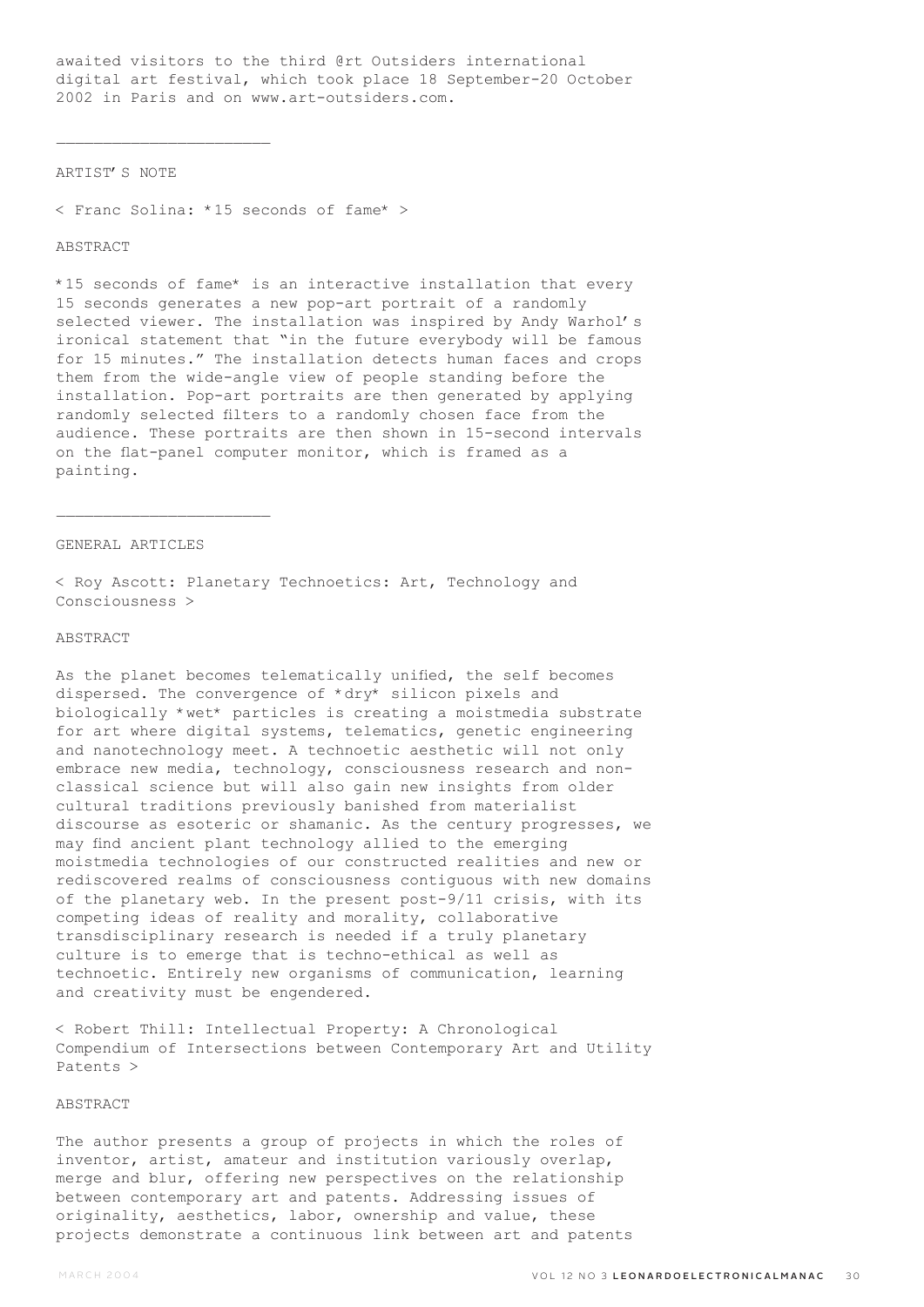and encourage thoughtful speculation about shared concerns, guiding ideologies and forms.

#### ARTIST'S ARTICLE

 $\overline{\phantom{a}}$  , where  $\overline{\phantom{a}}$  , where  $\overline{\phantom{a}}$  , where  $\overline{\phantom{a}}$ 

< Katherine Lubar: Color Intervals: Applying Concepts of Musical Consonance and Dissonance to Color >

### **ABSTRACT**

Throughout the centuries, there have been numerous attempts to correlate elements within the fields of music and visual art. The author compares the 12-tone musical scale to the 12-hued subtractive pigment color wheel commonly used by artists and applies the principles of consonance and dissonance in musical intervals to their counterparts in color "intervals." The main function of this paper is to put forth a paradigm that can be used by artists as a point of departure for their own explorations into the use of color as well as to create a possible method of analyzing works of art to understand why certain color combinations may work well together.

#### STATEMENTS

 $<$  Kok Kee Choy, \*T2000\* >

 $\mathcal{L}_\text{max}$ 

< Thomas Jacobsen, Kandinsky's Color-Form Correspondence and the Bauhaus Colors: An Empirical View >

SPECIAL SECTION - ARTMEDIA

 $\mathcal{L}_\text{max}$ 

< Annick Bureaud: Introduction: From Aesthetics of Communication to Net Art: The ArtMedia VIII Symposium >

< Wolfgang Strauss and Monika Fleischmann: Artistic Practice as Construction and Cultivation of Knowledge Space >

Selected papers from the international symposium Artmedia VIII: From Aesthetics of Communication to Net Art, co-organized by Fred Forest, Mario Costa and Annick Bureaud, Paris, December 2002.

http://www.olats.org/projetpart/artmedia/2002eng/mono\_index.html

## ABSTRACT

This article presents the netzspannung.org Internet platform, a media laboratory on the Internet that not only collects highquality information on digital culture and media production but also interlinks this information, contextualizes it and makes it available on-line as a constantly expanding knowledge space that, like a library, can be explored by the public as an interactive installation and an educational space. In the broadest sense, the aim of this project is to visualize and semantically network information to create "knowledge spaces" that can be explored interactively and in real time and that are accessible to the user through play. Technologies, on-line tools and intuitive interfaces are being developed that support communication between the digital and physical spaces and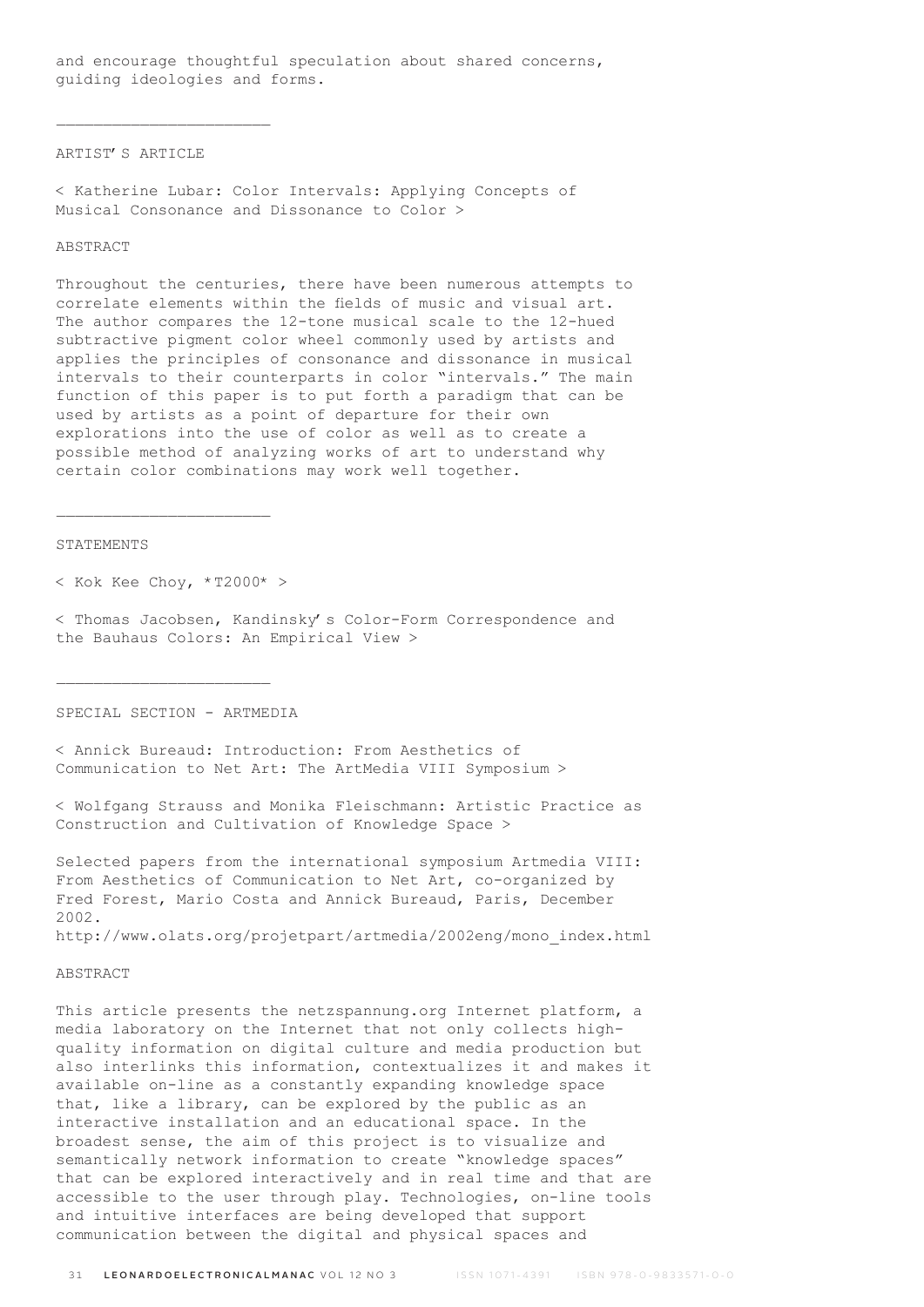investigate new forms of knowledge acquisition as "knowledgebased arts."

< Maurizio Bolognini: The \*SMSMS\* Project: Collective Intelligence Machines in the Digital City >

#### **ABSTRACT**

The author's \*SMSMS\* project, a computer-based interactive installation, is presented, and some implications concerning art and new technologies are discussed. \*SMSMS\* derives from a previous work, \*Computer sigillati\*, in which 200 machines have been programmed to produce an endless flow of random images and left to work indefinitely without being connected to a monitor. In \*SMSMS\*, one of the \*Computer sigillati\* programs is employed to create images that are visible and can be modified by the public using cell phones. It is argued that \*SMSMS\* could be considered indistinctly as either an exercise in collective intelligence or, in contrast, as a disturbance to the perfectly unpredictable working of the machine. It is concluded that this apparent contradiction, as well as the oppositions between control and randomness, intelligence and chaos, should itself be recognized as one of the most significant themes for artistic research using new technologies.

## HISTORICAL PERSPECTIVE

 $\mathcal{L}_\text{max}$ 

< Rui Moreira Leite: Flávio de Carvalho: Media Artist Avant la Lettre >

## ABSTRACT

This paper examines the work of Brazilian artist Flávio de Carvalho (1899--1973) from the perspective of contemporary media art, highlighting his practical and theoretical legacy. Initially associated with the Anthropophagy art movement, Carvalho used mass media creatively and incorporated insights from psychology, sociology and anthropology into his art. He realized events that went beyond "performance art," including a pioneering presentation on television in 1957. This article offers a brief overview of Carvalho's trajectory.

## LEONARDO REVIEWS

 $\mathcal{L}_\text{max}$ 

< Reviews by Fred Andersson, Wilfred Niels Arnold, Roy R. Behrens, Sean Cubitt, Dennis Dollens, Allan Graubard, Dene Grigar, Rob Harle, Amy Ione, Michael R. (Mike) Mosher, Robert Pepperell, Stefaan Van Ryssen >

LEONARDO NETWORK NEWS

 | | | LEONARDO ABSTRACTS | SERVICE |\_\_\_\_\_\_\_\_\_\_\_\_\_\_\_\_\_\_\_\_\_\_\_\_\_\_\_\_\_\_|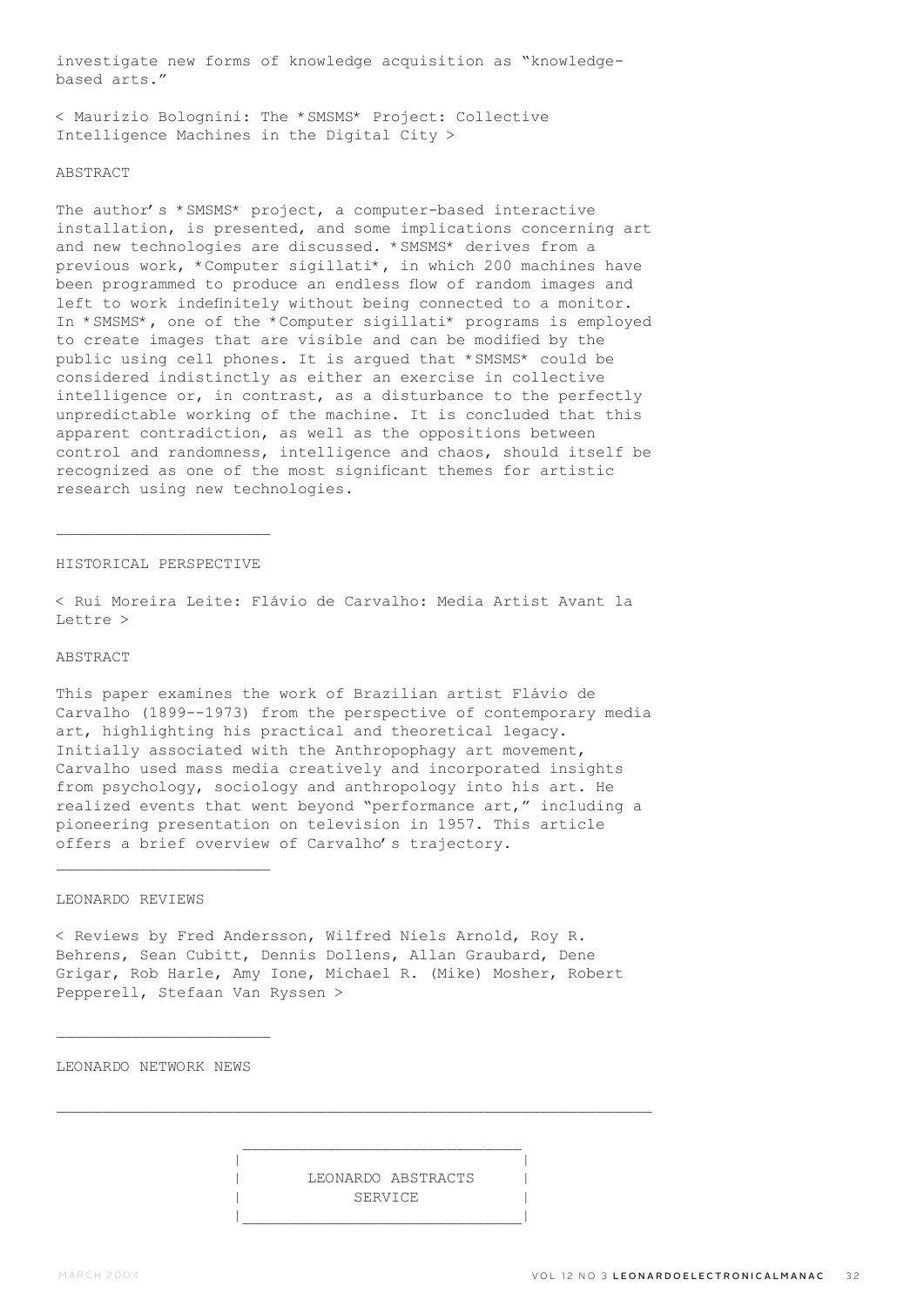The Leonardo Abstracts Service (LABS) is a listing of Masters and Ph.D. theses in the art/science/technology field, for the benefit of scholars and practitioners.

\_\_\_\_\_\_\_\_\_\_\_\_\_\_\_\_\_\_\_\_\_\_\_\_\_\_\_\_\_\_\_\_\_\_\_\_\_\_\_\_\_\_\_\_\_\_\_\_\_\_\_\_\_\_\_\_\_\_\_\_\_\_\_\_

LEA also maintains a discussion list open only to faculty in the field. Students interested in contributing and faculty wishing to join this list should contact leo@mitpress.mit.edu.

AUTHOR Jennifer Henderson jenniferhenderson@sbcglobal.net

LANGUAGES FAMILIAR TO THE AUTHOR English

THESIS TITLE Portrait of the Artist in Red Ink

ABSTRACT

"Portrait of the Artist in Red Ink" was an installation of artists' financial portraits on canvas. The work, which resulted from the application of twentieth-century capitalist financial analysis models to artists shows, through application of these socio-economic research models, the precise, albeit estimated, economic and class impact of the artist's occupation.

Extensive interviews with artists about their professional, lifestyle and family goals as well as income, expense, debt load and desired geography form the basis for the custom interactive financial model I created of the artist's financial future. This model enabled the artist to explore different choices and see the effect on income and expense for his life expectancy. Lastly, I created the art object, a financial portrait that contains symbols of class from portraiture (such as home, pet and children) combined with contemporary business graphics (income and expense graphs) to represent the desires of the artist against the reality of existence.

The application of financial planning models to artists highlights the flaws in the art economy that an artist must contend with and shows that living a life with enough money to create art is perhaps the most creative endeavor of all.

KEYWORDS capitalist, financial analysis, modeling, agency, portrait, money, art economics, design science, installation, business graphics, class

YEAR PUBLISHED/EXAMINED 2003

IIRT. http://www.jennifer-henderson.com/id27.htm

ORIGINAL LANGUAGE OF THESIS English

COPYRIGHT OWNERSHIP Jennifer Henderson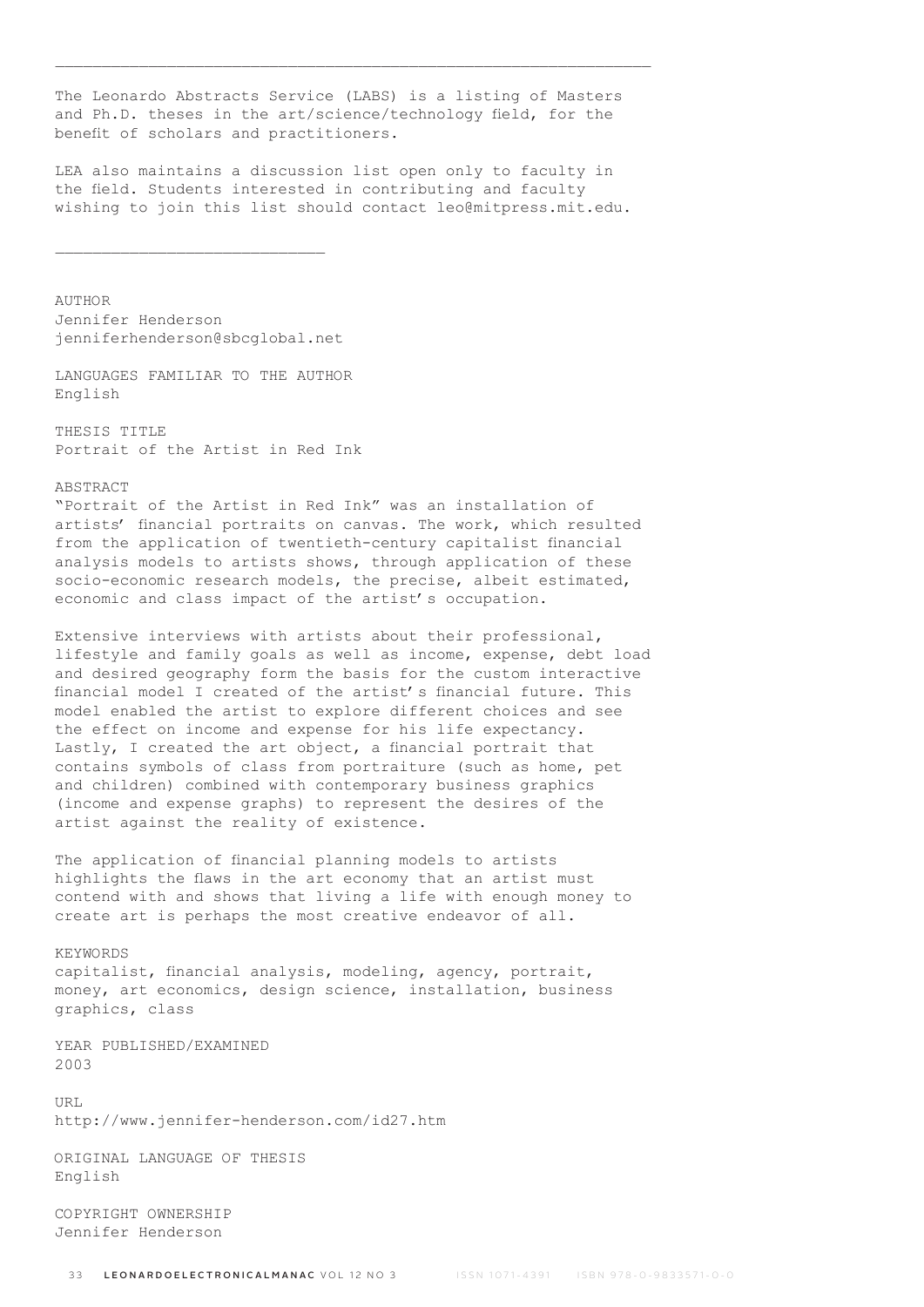THESIS SUPERVISOR Joel Slayton, San Jose State University; Professor and Coordinator of CADRE (Computers in Art, Design, Research and Education) in the Art and Design Department; jslayton@email.sjsu.edu

 $\mathcal{L}_\text{max}$ 

 $\mathcal{L}_\text{max}$ 

UNIVERSITY WHERE THESIS WAS CREATED San Jose State University/CADRE

THESIS AVAILABLE UPON REQUEST: contact author



Faculty Position: Assistant or Associate Professor, New Media§Arts University of California San Diego

The University of Californa, San Diego Division of Arts and Humanities (http://dah.ucsd.edu) invites applicants for an assistant or beginning associate professor of new media arts, to begin July 1, 2004. Salary will be commensurate with qualifications and experience and based upon UC pay scales.

Candidates should have creative and/or theoretical work that demonstrates a substantial engagement with computing in any field of the arts such as (but not limited to) the visual arts, music, theatre and/or dance. The position will be affiliated with the New Media Arts area of the California Institute of Information Technology and Telecommunications [Cal-(IT)2 http://www.calit2.net], and with the Center for Research in Computing and the Arts (CRCA http://www.crca.ucsd.edu). The position will involve teaching within the Interdisciplinary Computing in the Arts Major and the development of new digital arts graduate programs. The candidate will join one of the departments of Visual Arts, Music, or Theatre and Dance.

PhD, MFA or commensurate professional experience is required. To apply, please send a letter of intent including a statement of qualifications and research interests, curriculum vitae, samples of creative work and/or publications, along with names and addresses (including email addresses) of three references to:

Digital Arts Search Committee CRCA 0037 UC San Diego La Jolla, CA 92093-0037 The application deadline is March 10, 2004, or until the position is filled. Please reference position #4-332-fAf in all correspondence.

Enclose self-addressed postcard for acknowledgment of application and SASE for return of work samples.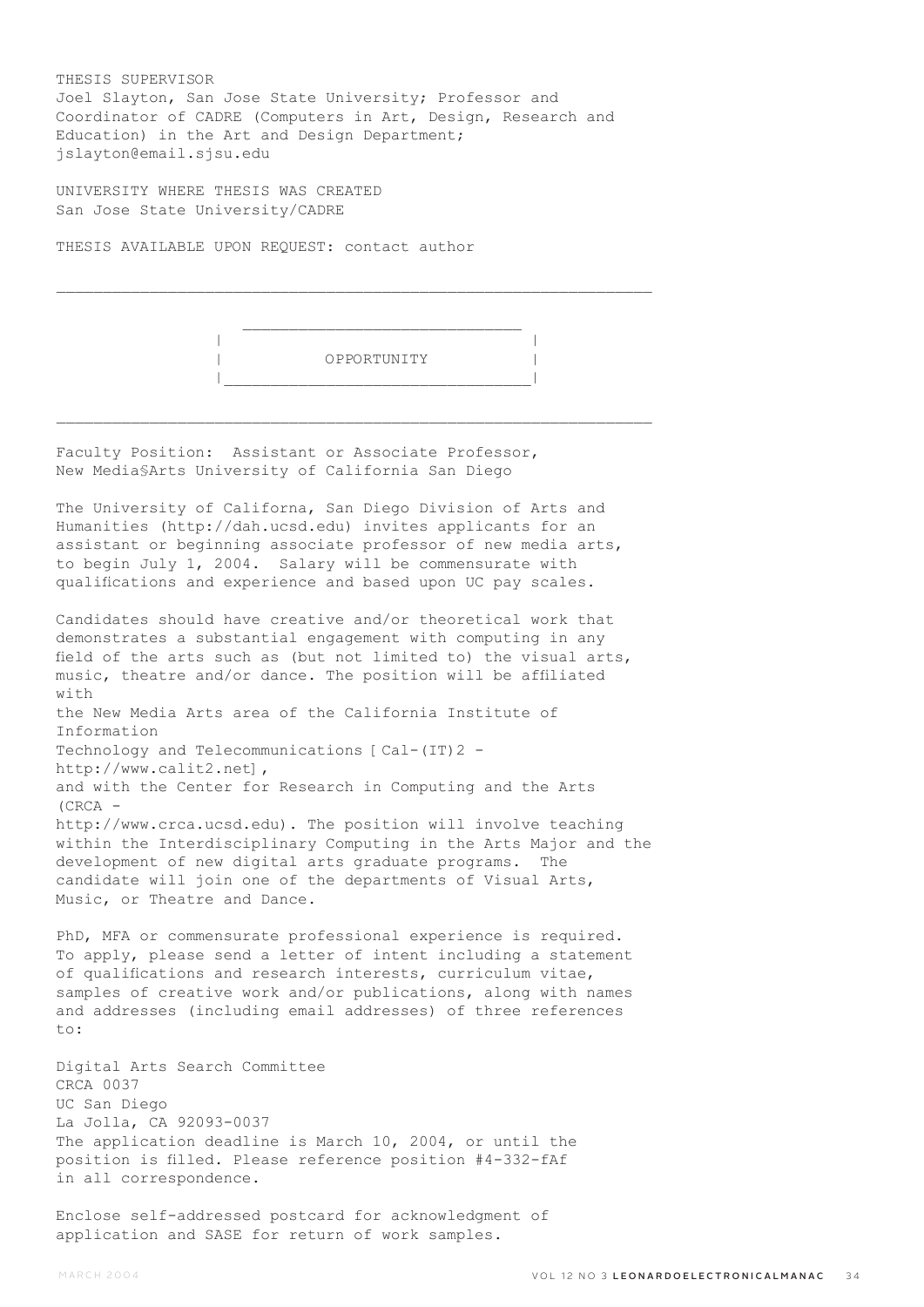UCSD is a major research university that promotes and supports creative work and advanced research in all forms of the arts including practice, history and theory. One of the ten campuses in the world-renowned University of California system, UCSD has rapidly achieved the status as one of the top institutions in the nation for higher education and research. Total current

campus enrollment is nearly 25,000. Generous research funding and excellent studio facilities are available. Teaching will include both graduate seminars and undergraduate classes and active involvement with a new interdisciplinary graduate program currently in development.

UCSD is an Equal Opportunity/Affirmative Action Employer with a strong institutional commitment to excellence through diversity.



Nisar Keshvani: LEA Editor-in-Chief Patrick Lambelet: LEA Managing Editor Michael Punt: LR Editor-in-Chief Andre Ho: Web Concept and Design Consultant Roger Malina: Leonardo Executive Editor Stephen Wilson: Chair, Leonardo/ISAST Web Committee Craig Harris: LEA Founding Editor

Editorial Advisory Board: Irina Aristarkhova, Roy Ascott, Michael Naimark, Craig Harris, Julianne Pierce

Gallery Advisory Board: Mark Amerika, Paul Brown, Choy Kok Kee, Steve Dietz, Fatima Lasay, Kim Machan

fAf-LEA corresponding editors: Ricardo Dal Farra, Elga Ferreira, Young Hae-Chang, Fatima Lasay, Lee Weng Choy, Jose-Carlos Mariategui, Marcus Neustetter, Elaine Ng, Marc Voge

 | | | LEA | | WORLD WIDE WEB | | ACCESS | |\_\_\_\_\_\_\_\_\_\_\_\_\_\_\_\_\_\_\_|

For over a decade, Leonardo Electronic Almanac (LEA) has thrived as an international peer-reviewed electronic journal and web archive, covering the interaction of the arts, sciences and technology. LEA emphasizes rapid publication of recent work and critical discussion on topics of current excitement. Many contributors are younger scholars and artists, and there is a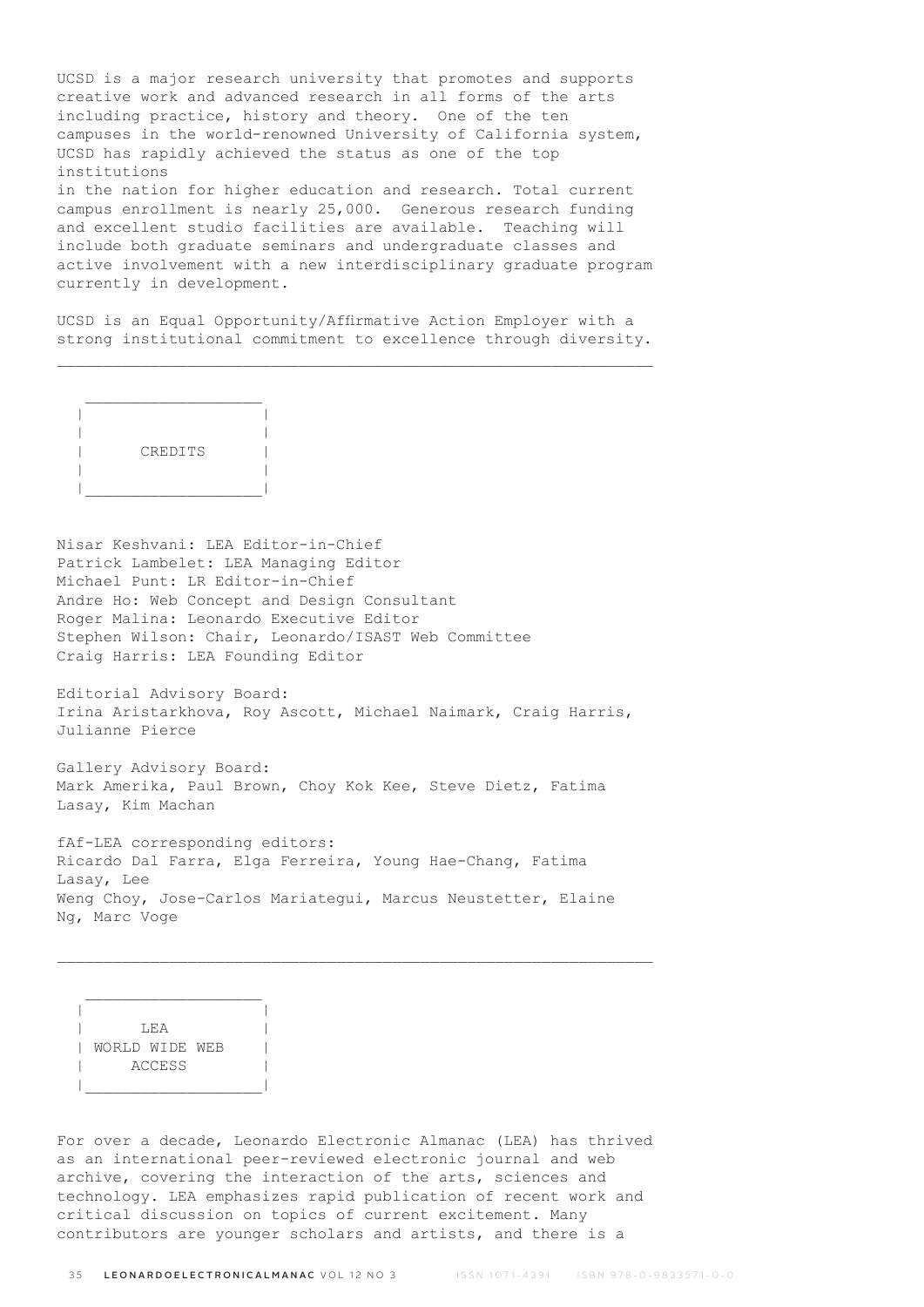slant towards shorter, less academic texts.

Contents include Leonardo Reviews, edited by Michael Punt, Leonardo Research Abstracts of recent Ph.D. and Masters theses, curated Galleries of current new media artwork, and special issues on topics ranging from Artists and Scientists in times of War, to Zero Gravity Art, to the History of New Media.

LEA is accessible using the following URL: http://lea.mit.edu

 $\mathcal{L}_\text{max}$ 

 $\overline{\phantom{a}}$   $\overline{\phantom{a}}$   $\overline{\phantom{a}}$   $\overline{\phantom{a}}$   $\overline{\phantom{a}}$   $\overline{\phantom{a}}$   $\overline{\phantom{a}}$   $\overline{\phantom{a}}$   $\overline{\phantom{a}}$   $\overline{\phantom{a}}$   $\overline{\phantom{a}}$   $\overline{\phantom{a}}$   $\overline{\phantom{a}}$   $\overline{\phantom{a}}$   $\overline{\phantom{a}}$   $\overline{\phantom{a}}$   $\overline{\phantom{a}}$   $\overline{\phantom{a}}$   $\overline{\$  | PUBLISHING | | INFORMATION | |\_\_\_\_\_\_\_\_\_\_\_\_\_\_\_\_\_|

 $\mathcal{L}_\text{max}$ 

Editorial Address: Leonardo Electronic Almanac Studio 3a, 35 Place du Bourg-de-four 1204 Geneva, Switzerland

E-mail: lea@mitpress.mit.edu

Copyright (2004), Leonardo, the International Society for the Arts, Sciences and Technology

 $\mathcal{L}_\text{max}$ 

All Rights Reserved.

Leonardo Electronic Almanac is published by:

The MIT Press Journals, Five Cambridge Center, Cambridge, MA 02142 U.S.A.

Re-posting of the content of this journal is prohibited without permission of Leonardo/ISAST, except for the posting of news and events listings which have been independently received. Leonardo/ISAST and the MIT Press give institutions permission to offer access to LEA within the organization through such resources as restricted local gopher and mosaic services. Open access to other individuals and organizations is not permitted.

< Ordering Information >

http://mitpress.mit.edu/catalog/item/default.asp?ttype=4&tid=27& mode=p

Leonardo Electronic Almanac is free to Leonardo/ISAST members and to subscribers to the journal Leonardo for the 2004 subscription year. The rate for Non-Leonardo individual subscribers is \$35.00, and for Non-Leonardo institutional subscribers the rate is \$77.00. All subscriptions are entered for the calendar year only.

All orders must be prepaid by check (must be drawn against a U.S. bank in U.S. funds), money order, MasterCard, VISA, or American Express. Where student subscription rates are available, a verification of matriculant status is required.

Note: In order to place orders electronically, you must be using